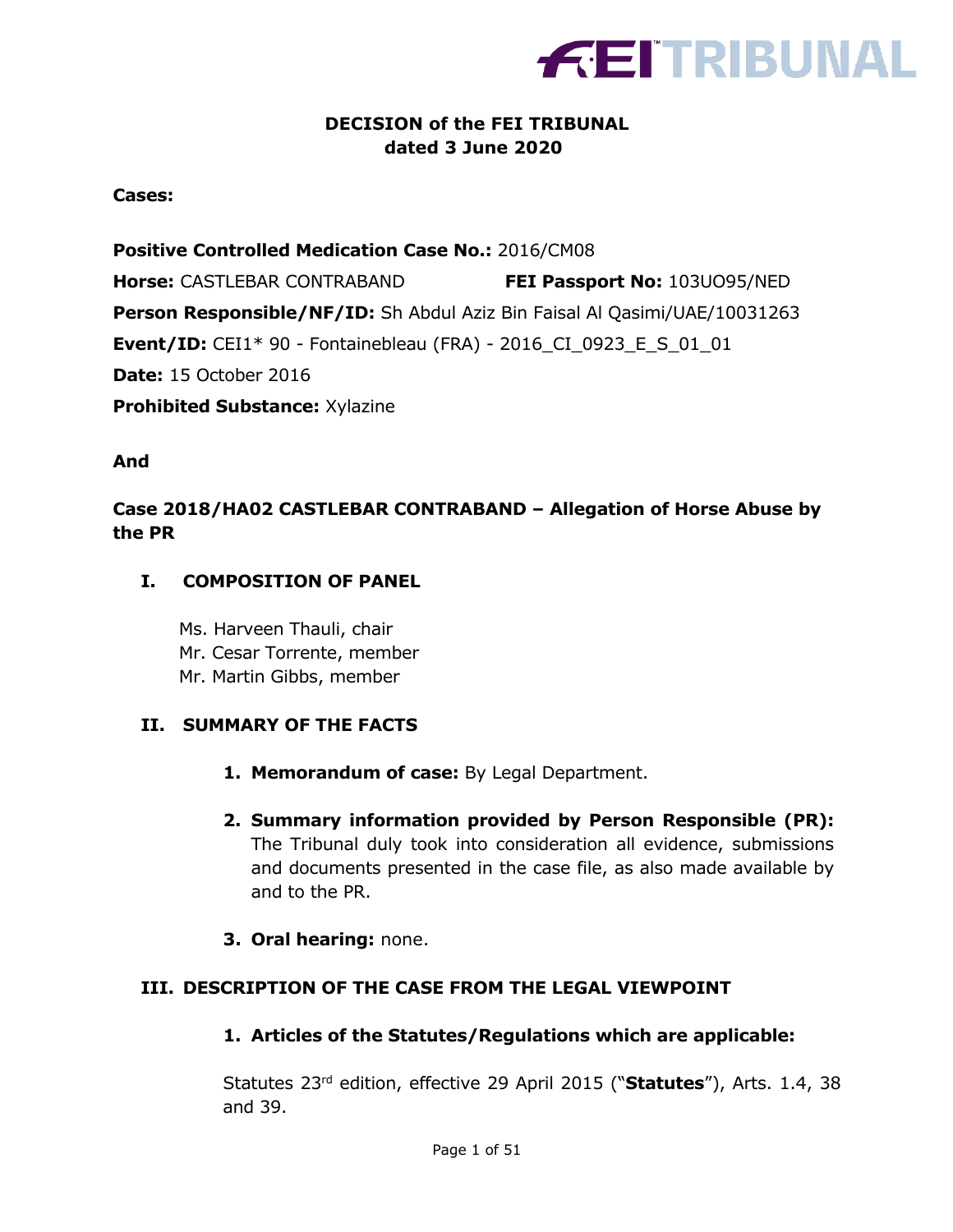General Regulations, 23<sup>rd</sup> edition, 1 January 2009, updates effective 1 January 2016, Arts. 118, 143.1, 161, 168 and 169 ("**GRs**").

Internal Regulations of the FEI Tribunal, 2<sup>nd</sup> edition, 1 January 2012 and 3<sup>rd</sup> Edition, 2 March 2018, Part III (Procedural Rules of the FEI Tribunal) ("**IRs**").

FEI Equine Anti-Doping and Controlled Medication Regulations ("**EADCMRs**"), 2nd edition, effective 1 January 2016.

FEI Controlled Medication Regulations ("**ECM Rules**"), 2nd edition, effective 1 January 2016.

Veterinary Regulations ("**VRs**"), 13th edition, effective 1 January 2016, Art. 1046 and seq.

FEI Code of Conduct for the Welfare of the Horse.

**2. Person Responsible:** Sh Abdul Aziz Bin Faisal Al Qasimi.

## **3. Justification for sanction:**

**GRs Art. 143.1:** Medication Control and Anti-Doping provisions are stated in the Anti-Doping Rules for Human Athletes (ADRHA), in conjunction with the World Anti-Doping Code, and in the Equine Anti-Doping and Controlled Medication Regulations (EADCM Regulations).

**ECM Rules Art. 2.1.1:** It is each Person Responsible's personal duty to ensure that no Controlled Medication Substance is present in the Horse body during an Event without a valid Veterinary Form. Persons Responsible are responsible for any Controlled Medication Substance found to be present in their Horse's Samples, even though their Support Personnel will be considered additionally responsible under Articles 2.2 – 2.5 ECM Rules where the circumstances so warrant. It is not necessary that intent, Fault, negligence or knowing Use be demonstrated in order to establish a Rule violation under Article 2.1.

**ECM Rules Art. 2.1.2:** Sufficient proof of a Rule violation under Article 2.1 is established by any of the following where there is no valid Veterinary Form: (i) presence of a Controlled Medication Substance and/or its Metabolites or Markers in the Horse's A Sample where the Person Responsible waives analysis of the B Sample and the B Sample is not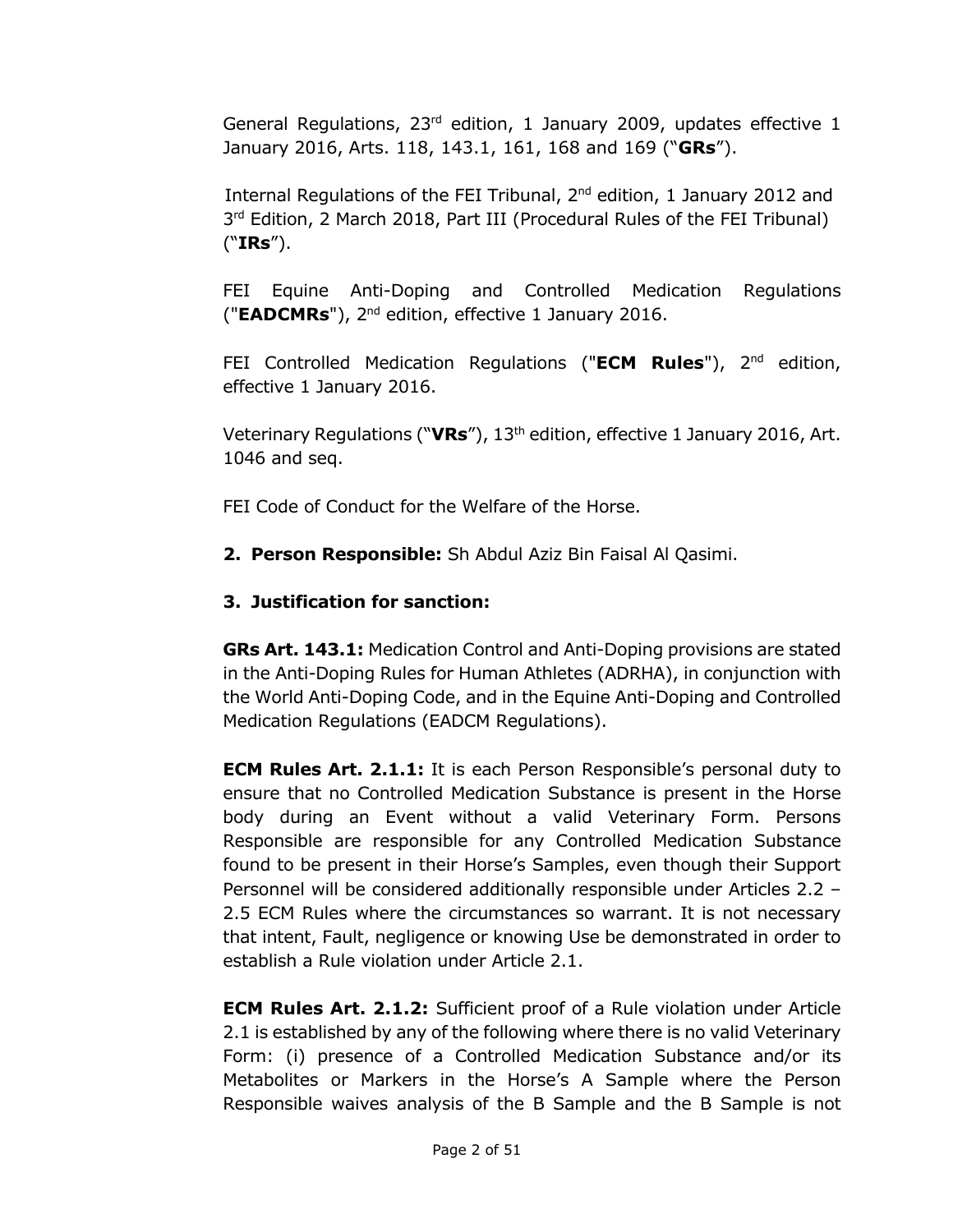analysed; (ii) or, where the Horse's B Sample is analysed and the analysis of the Horse's B Sample confirms the presence of the Controlled Medication Substance and/or its Metabolites or Markers found in the Horse's A Sample during an Event. An Adverse Analytical Finding may be established by a positive blood or urine Sample.

**ECM Rules Art. 2.2.1:** It is each Person Responsible's personal duty, along with members of their Support Personnel, to ensure that no Controlled Medication Substance enters into the Horse's body and that no Controlled Medication Method is Used during an Event without a valid Veterinary Form. Accordingly, it is not necessary that intent, fault, negligence or knowing Use on the part of the Person Responsible, and/or member of his Support Personnel (where applicable), be demonstrated in order to establish a Rule violation for Use of a Controlled Medication Substance or a Controlled Medication Method. However, in accordance with the definition of Attempt, it is necessary to show intent in order to establish an ECM Rule violation for Attempted Use of a Controlled Medication Substance or a Controlled Medication Method.

**ECM Rules Article 3.1:** The FEI shall have the burden of establishing that an ECM Rule violation has occurred. The standard of proof shall be whether the FEI has established an ECM Rule violation on the balance of probabilities. Where these ECM Rules place the burden of proof upon the Person Responsible and/or member of his Support Personnel to rebut a presumption or establish specified facts or circumstances, the standard of proof shall also be by a balance of probability, except where a different standard of proof is specifically identified.

# **VRs Article 1046 – Treatment with Controlled Medication Substances**

1. In the absence of an applicable Veterinary Form Controlled Medication Substances, as listed on the FEI Equine Prohibited Substances List (EPSL), which are administered to Horses during or close to an Event may result in an Adverse Analytical Finding in accordance with the EADCMRs.

2. During Events, the administration of treatments and supportive therapies must be authorised by the VC/VD before administration, using the appropriate Veterinary Form.

3. The use of Banned Substances is always strictly prohibited.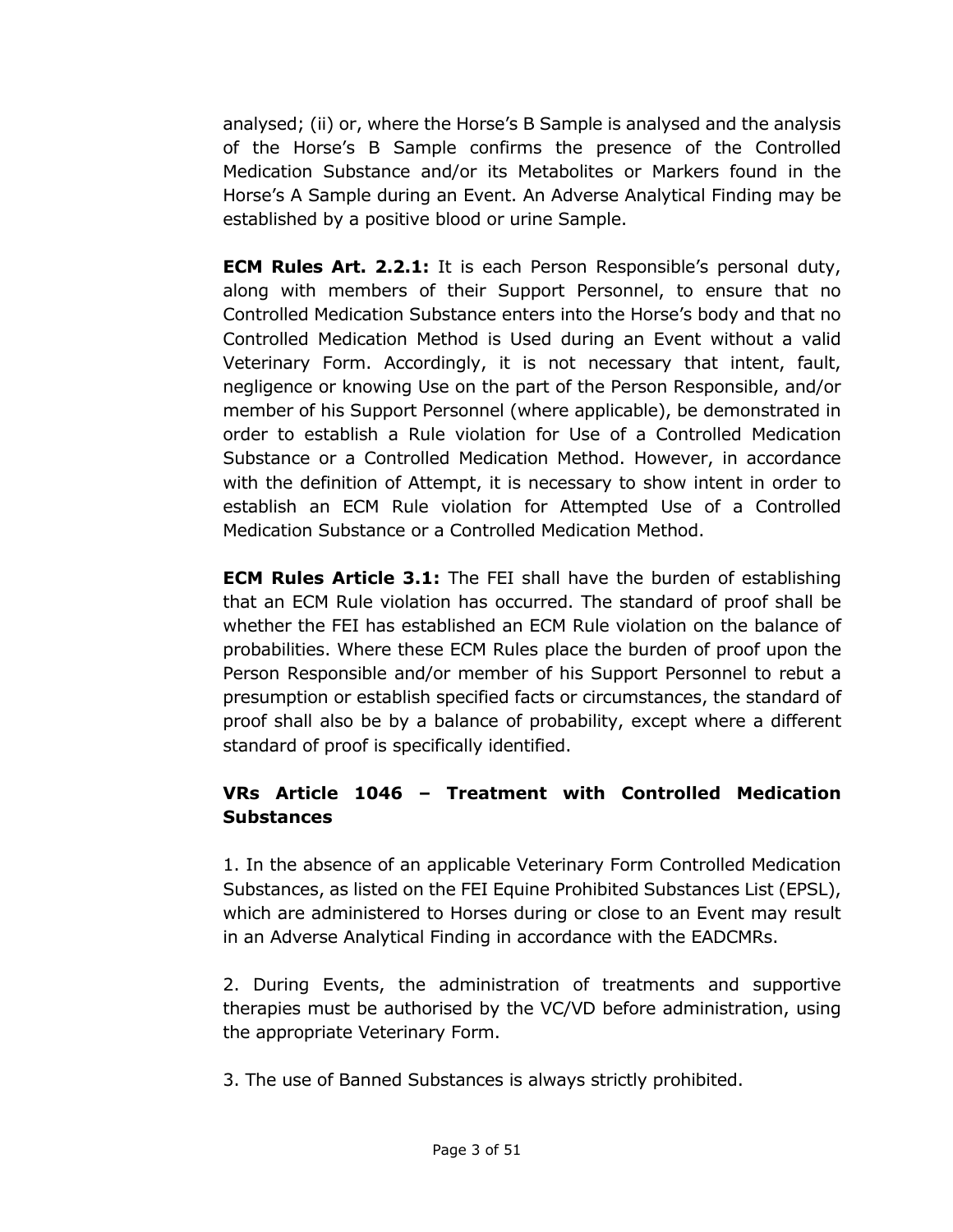4. The treatment or supportive therapy, if authorised, may only be administered by an FEI Veterinarian with the exception of those substances administered orally or by nebulisation.

In emergency situations where the Horse's welfare is at risk, emergency therapeutic treatments may be administered. Following such administration, a Veterinary Form 1 must be presented for retrospective authorisation and for determination, where appropriate, of whether the Horse can continue competing at the Event. The Veterinary 1 Form must under all circumstances be completed before leaving the Event venue and before the Period of the Event has expired.

5. The use of a Controlled Medication Substance may only be authorised for treatment during an Event in exceptional circumstances, in accordance with these VRs, the EADCMRs and the GRs.

6. No intra-articular administration of any medication is allowed during FEI Events

7. The use of per rectum treatments is prohibited during FEI Events.

8. Treatments administered before an FEI Event (e.g. during transport) may be retro-actively authorised, using the appropriate Veterinary Form (in accordance with these VRs), by the VC/VD, when appropriate, on arrival at the Event. Retrospective authorisation will not be automatically granted and will be at the discretion of the VD and the GJ.

9. In accordance with the Code of Conduct for the Welfare of the Horse, the VC/VD must always verify prior to signing the Veterinary Form whether the medication requested, or previously administered, may affect:

a) the Horse's fitness to compete;

b) the fairness of the Competition; and/or

c) the welfare of the Horse and/ or Athlete.

## **VRs Article 1054 – Prohibited Methods:**

1. Horses are not permitted to compete:

(…) b) when they have hypersensitive or hyposensitive areas; (…)

**GRs Article 142.1:** No person may abuse a Horse during an Event or at any other time. "Abuse" means "an action or omission which causes or is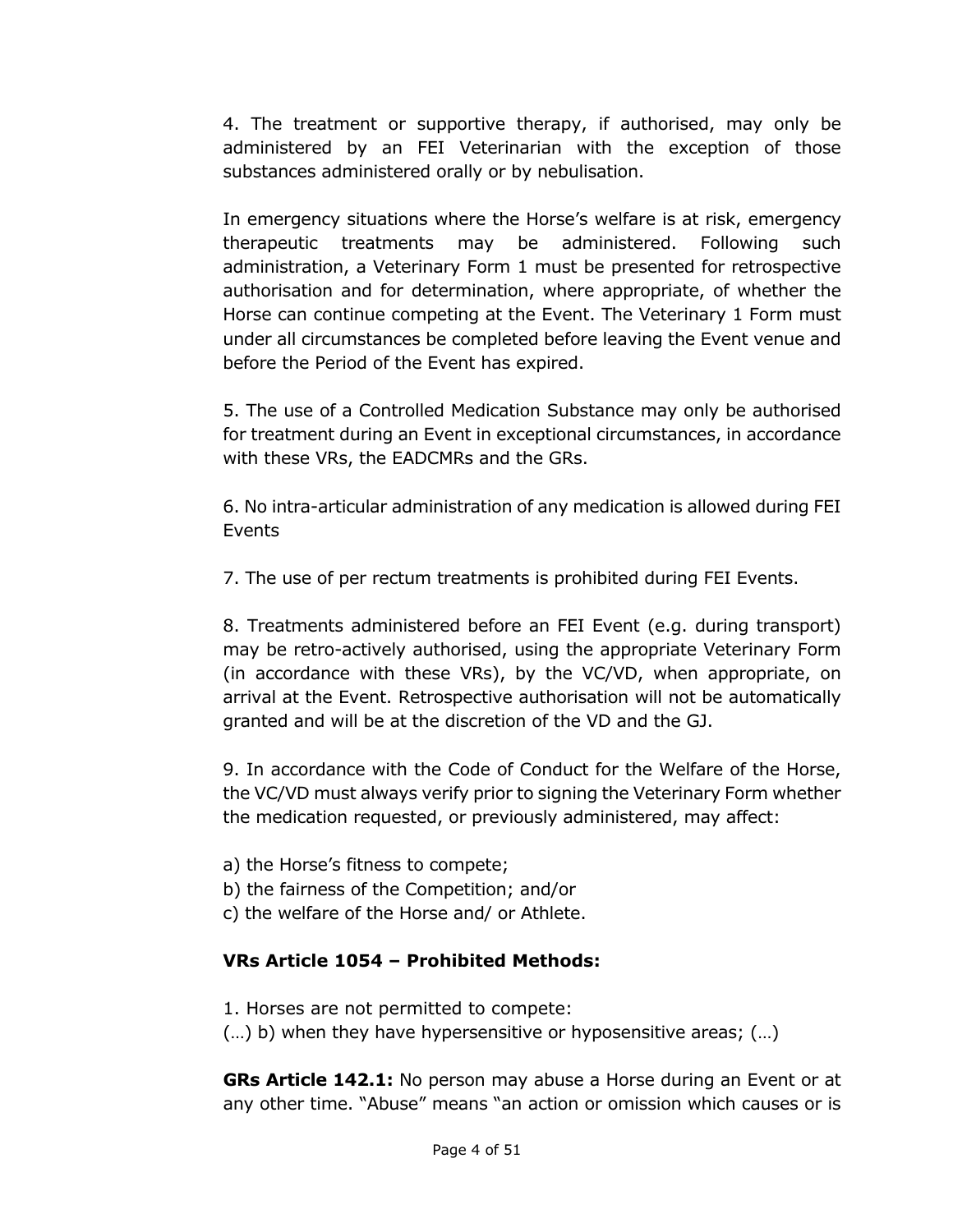likely to cause pain or unnecessary discomfort to a Horse, including, but not limited to:

- (i) To whip or beat a Horse excessively;
- (ii) To subject a Horse to any kind of electric shock device;
- (iii) To use spurs excessively or persistently;
- (iv) To jab the Horse is the mouth with the bit or any other device;
- (v) To compete using an exhausted, lame or injured Horse;
- (vii) To "rap" a Horse.
- (vii) To abnormally sensitise or desensitise any part of a Horse;
- (viii) To leave a Horse without adequate food, drink or exercise;

(ix) To use any device or equipment which causes excessive pain to the Horse upon knocking down an obstacle.

**GRs Article 169.6.2:** Abuse of Horses in any form (rapping, abnormal sensitisation or desensitisation of limbs, banned schooling methods etc.) may entail a fine of up to 15,000.- and/or a Suspension of a minimum of three (3) months up to life;

## **IV. DECISION**

Below is a summary of the relevant facts, allegations and arguments based on the Parties' written submissions and evidence. Although the Tribunal has fully considered all the facts, allegations, and arguments in the present proceedings, it refers only to the submissions and evidence it considers necessary to explain its reasoning in this decision.

# **1. Factual Background and Charges by the FEI**

- 1.1 The horse, CASTLEBAR CONTRABAND ("**Castlebar**") participated at the CEI1\* 90 in Fontainebleau, France, on 15 October 2016 (the "**Event**"), in the discipline of Endurance. Castlebar was ridden by Sh Abdul Aziz Bin Faisal Al Qasimi who is the Person Responsible in accordance with Article 118.3 of the GRs (the "**PR**").
- 1.2 During the Event, Castlebar had to be euthanised because of an open fracture to his front right cannon bone. The accident occurred at the  $12<sup>th</sup>$ kilometre of the third loop at about 480 metres after the second vet gate.
- 1.3 Blood samples were collected from Castlebar after Castlebar was euthanised. According to the FEI Medication Control Form, the samples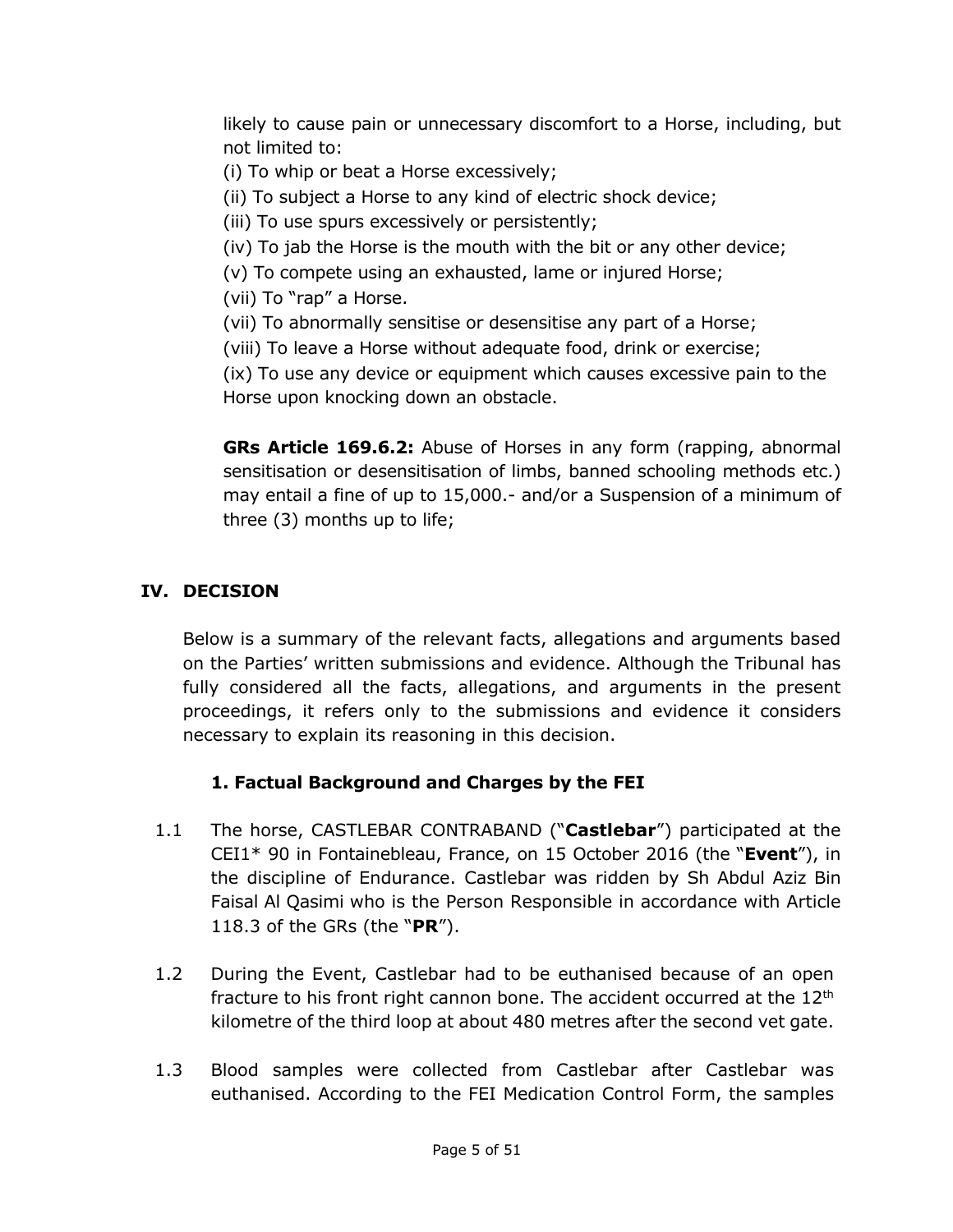were collected on 15 October 2016 at 15:45.

- 1.4 The FEI approved laboratory, the LGC Laboratory on Newmarket Road, Fordham, Cambridgeshire, UK (the "**Laboratory**") analysed blood sample no. 5551886 (the "**A Sample**"). The analysis revealed the presence of Xylazine in Castlebar's plasma.
- 1.5 Xylazine is a "Prohibited Substance" used as a sedative, analgesic and muscle relaxant and classified as a "Controlled Medication Substance" under the FEI Equine Prohibited Substances list. Furthermore, no valid Veterinary Form exists for this Prohibited Substance. Therefore, the positive finding of Xylazine found in the A Sample gives rise to an Equine Controlled Medication rule violation (the "**ECM Rule violation**") under the EADCMRs.
- 1.6 On 22 December 2016, the FEI Legal Department officially notified the PR and the Owner through the United Arab Emirates National Federation ("**UAE-NF**") and the National Federation of the Netherlands ("**NED-NF**"), respectively of the presence of the Prohibited Substance, the alleged rule violation, and the possible consequences ("**Notification Letter on the alleged ECM Rule violation**").
- 1.7 The Notification Letter on the alleged ECM Rule violation reminded the PR that he had been held responsible for a "Banned Substance Rule" violation in February 2011 (Case 2011/BS08 – Hotspur Ouarra). <sup>1</sup> As a result of this earlier violation, the FEI advised the PR that the period of "Ineligibility" imposed on him would higher. The Notification Letter on the alleged ECM Rule violation read as follows: *the period of Ineligibility (Suspension) to be imposed on you shall be (Art. 10.8 ECMR) the greater of: a) three months; b) one-half of the period of Ineligibility imposed for the first ECM rule violation without taking into account any reduction under Article 10.6; or c) twice the period of Ineligibility otherwise applicable to the second ECM Rule violation treated as if it were a first violation, without taking into account any reduction under Article 10.6.*
- 1.8 The Notification Letter on the ECM Rule violation also informed the PR and the Owner that they were entitled to: (i) have the B sample analysed; (ii) attend or be represented at the B sample analysis; and/or (iii) request that the B sample be analysed at a different laboratory than the A Sample.

 $1$  The PR received a two-year sanction for this Banned Substance Rule violation.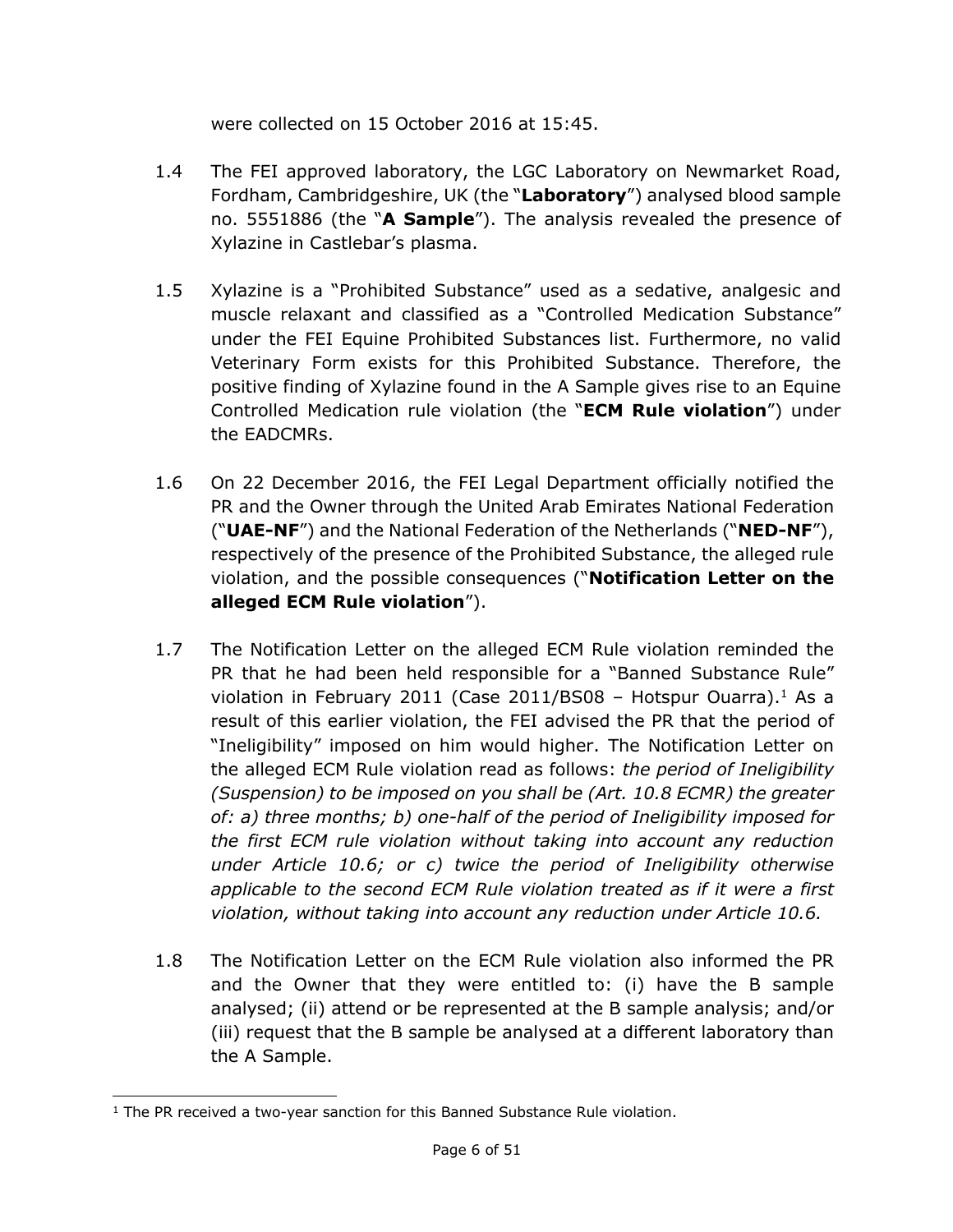- 1.9 Neither the PR nor the Owner asked for the B sample to be analysed.
- 1.10 On 13 February 2018, the FEI notified the PR that the FEI had opened a case of alleged abuse of horse, in accordance with Article 142 of the GRs and/or the use of "Prohibited Methods" pursuant to Article 1054 of the VRs ("**Notification Letter on the alleged horse abuse**").
- 1.11 The Notification Letter on the alleged horse abuse informed the PR that the post mortem and the histopathological reports indicated that Castlebar's leg had been abnormally desensitised, which were major factors that led to its fracture and Castlebar's subsequent euthanasia. The FEI Veterinary Director confirmed that he could state with a high probability that the PR (and his support personnel) violated Article 142 of the GRs. It was further noted that competing with a horse having hypersensitive or hyposensitive areas was also prohibited pursuant to Article 1054 of the VRs.
- 1.12 In summary, the FEI notified the PR of an ECM Rule violation under Article 2.1 and horse abuse under Article 142 of the GRs and/or use of "Prohibited Methods" under Article 1054 of the VRs. The FEI subsequently added violations of Article 2.2 of the GRs and Article 1046 of the VRs in its second and third submissions (discussed below) as the case progressed and the FEI obtained further evidence.

# **2. Procedural Background (as at submission of the case file)**

- 2.1 There were multiple delays throughout these proceedings.
- 2.2 On 22 December 2016, the FEI sent the Notification Letter on the alleged ECM Rule violation to the PR and the Owner.
- 2.3 On 15 January 2017, the PR submitted his first explanation.
- 2.4 On 5 May 2017, the PR was now represented and his legal counsel responded to the Notification Letter on the alleged ECM Rule violation.
- 2.5 On 6 September 2017, the FEI submitted its first response to the Tribunal. The PR refused to reply to the FEI's first response.
- 2.6 On 13 February 2018, the FEI sent the Notification Letter on the alleged horse abuse to the PR.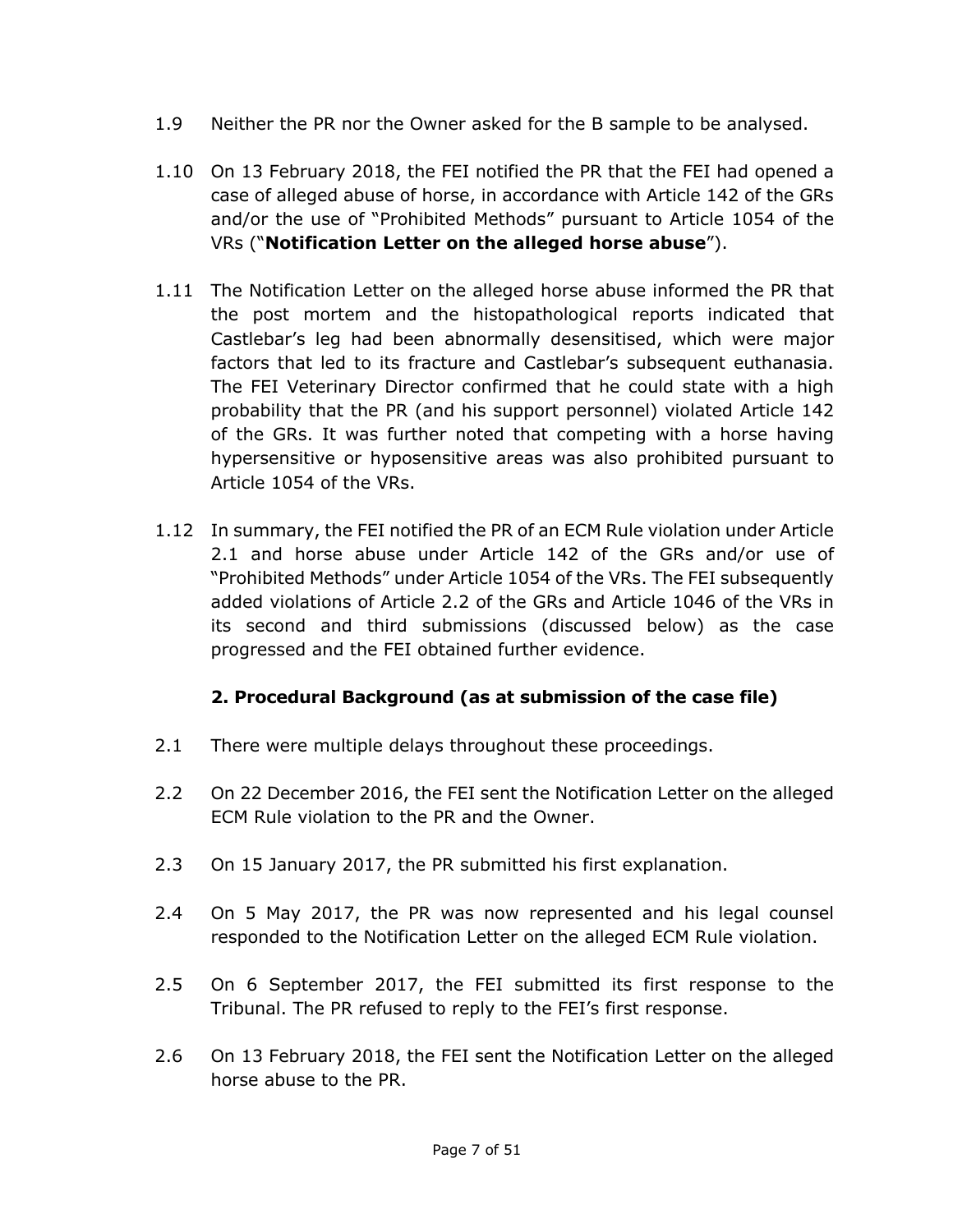- 2.7 On 2 March 2018, the FEI submitted its second response to the Tribunal. The PR did not respond to the FEI's second response or any other FEI related issues until 8 months later on 12 November 2018 (discussed below).
- 2.8 On 28 September 2018, the FEI submitted the case file to the Tribunal and requested the Tribunal to consolidate the two cases: the alleged ECM Rule violation and horse abuse.
- 2.9 On 16 October 2018, the PR's legal counsel confirmed the PR and the PR's witnesses were available for a hearing on 10 December 2018. The FEI also confirmed its availability.
- 2.10 On 17 October 2018, the former FEI Tribunal Chair nominated a threemember panel and set a date for an in-person hearing.
- 2.11 On 12 November 2018, the PR's legal counsel raised concerns about the post mortem and histopathological reports submitted by the FEI. He stated there were no photographs taken during the examination or radiographs of the fractured bone. He requested the digital slides of the post mortem examination and the paraffin blocks of the tissue samples. He also questioned the level of detail in the examinations themselves. The PR's legal counsel requested an extension to provide his submissions, which were due on 14 November 2018, and that the hearing of 10 December 2018 be postponed until 2019.
- 2.12 On 13 November 2018, the PR agreed to consolidate the two cases.
- 2.13 On 14 November 2018, the FEI informed the Tribunal that between April and October 2018, the FEI had granted the PR's legal counsel many requests for extending the deadline to provide his submissions. Despite these extensions, the PR's legal counsel had not provided any submissions on the alleged ECM Rule violation or the horse abuse. The FEI had the "*strong opinion*" that the PR and his legal counsel were only trying to delay these proceedings.

The FEI disagreed with the PR's legal counsel's criticisms of the post mortem and histopathological reports and advised that these examinations were carried out by a "*very experienced team of post mortem veterinarians at one of the most well-known universities*". The FEI also stated it was unsure whether there would be any tissue samples available given it was two years after the post mortem examination had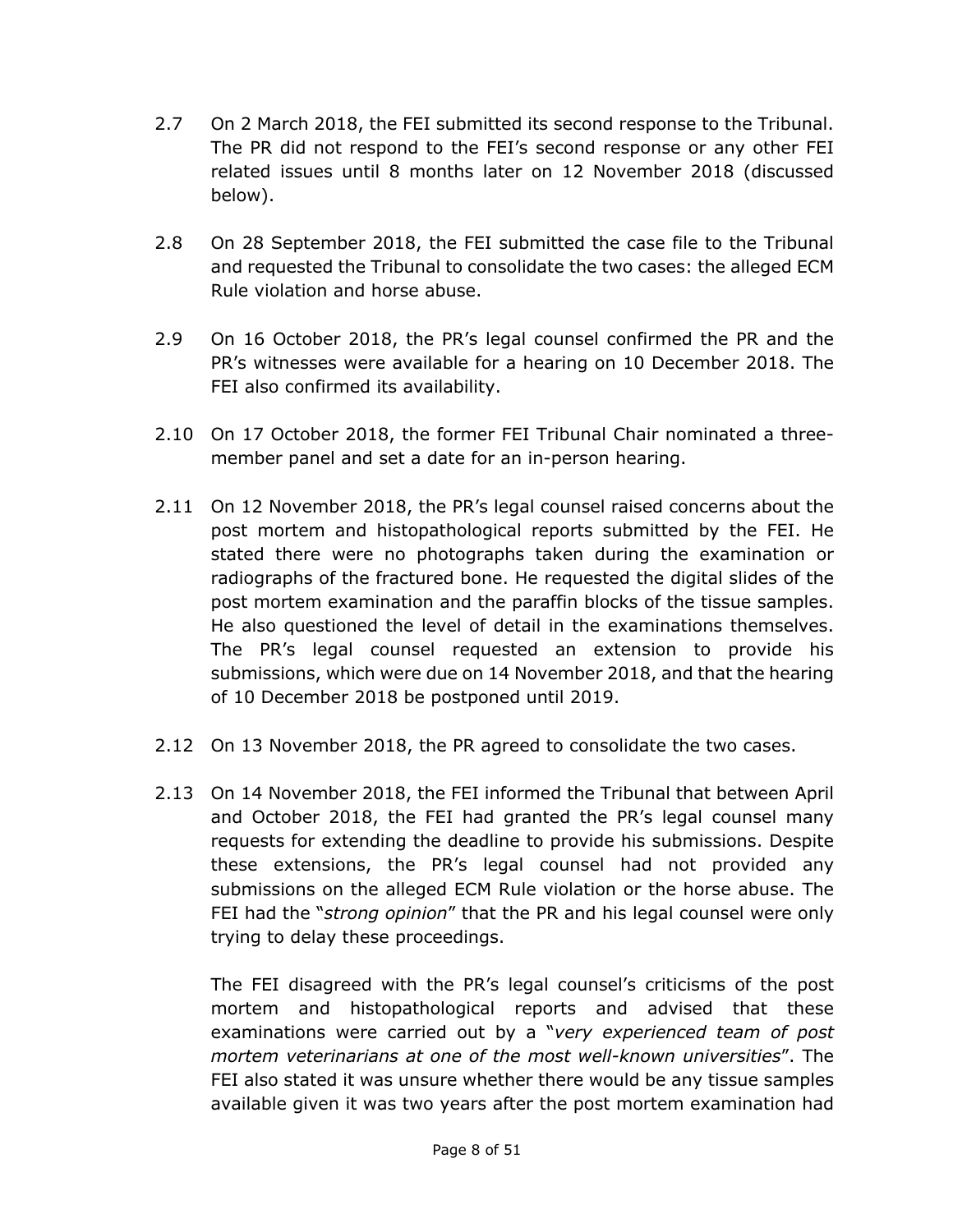taken place. Furthermore, the FEI relied only on information that had already been provided to the PR in its submissions. The FEI highlighted that the PR and the Owner had the right to participate or have their experts participate in the post mortem examination but chose not to do so.

The FEI opposed the PR's legal counsel's request for an extension to provide his submissions due that day and expected to proceed with the hearing on 10 December 2018.

- 2.14 On 14 November 2018, the PR's legal counsel disagreed with the FEI and maintained his position that evidence (e.g. the digital slides and paraffin blocks), which formed the basis of the post mortem reports, had not been provided to the PR. Therefore, he claimed the PR's expert could not verify the reliability of the findings in the post mortem and histopathological reports. He requested an adjournment of the upcoming hearing.
- 2.15 On 14 November 2018, the panel chair asked the Parties to continue their dialogue and make an effort to narrow down their issues. The panel chair invited the Parties to report to the Tribunal on any agreements they had reached by 29 November 2018.
- 2.16 On 29 November 2018, the FEI submitted on behalf of the Parties that: *The Parties need more time to consult with experts and we can therefore not conclude on any new dates for a hearing nor for the further submissions.*
- 2.17 On 6 May 2019, the FEI again suggested to the Tribunal that the PR's legal counsel was delaying these proceedings because he had not submitted any reply to the alleged ECM Rule violation and horse abuse. At this time, it had been 2.5 years since the alleged violations took place. The FEI advised the Tribunal that it had difficulty obtaining the digital slides because they were the university's property and not the FEI's, but the FEI was able to send them to the PR's legal counsel on 28 February 2019. The FEI requested the Tribunal to impose strict deadlines for the PR's reply submissions and an in-person hearing date.
- 2.18 On 10 May 2019, at the FEI's request, the Tribunal imposed deadlines on the Parties for their submissions, witness lists, and case file as well as set a hearing date of 14 June 2019.
- 2.19 On 12 May 2019, the PR's legal counsel advised that he was not available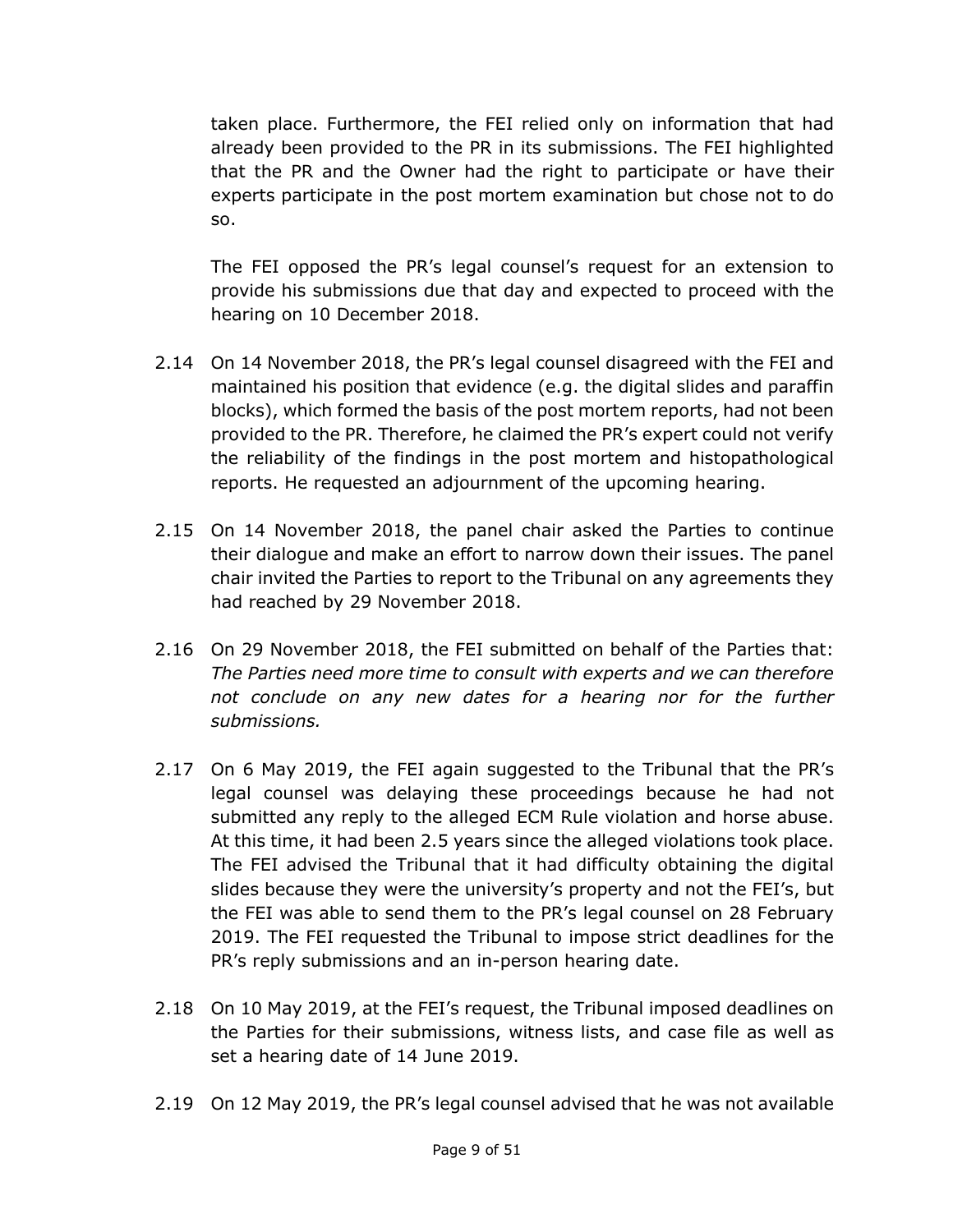on the hearing date and proposed a procedural hearing to discuss a timetable.

- 2.20 On 14 May 2019, the Tribunal suggested a date of 21 May 2019 for a procedural hearing. The PR's legal counsel responded the same day and advised he and the FEI were working on a timetable, including providing his submissions by 31 May 2019 and agreeing on a hearing date. Therefore, he did not think a procedural hearing was necessary. Although the Tribunal cancelled the procedural hearing, the Parties did not provide a timetable or agree on a hearing date.
- 2.21 On 31 May 2019, the PR provided his reply submissions.
- 2.22 On 17 June 2019, the FEI advised the Tribunal that given it was the end of the academic year at the *École Nationale Vétérinaire d'Alfort* ("**ENVA**") where the post mortem was conducted, the FEI would not receive a reply to the PR's expert reports until the end of July. The FEI was also seeking a second expert opinion.
- 2.23 On 27 November 2019, the FEI submitted the expert report, replying to the PR's expert reports, from Professor **and the report of the state of the state PR** and the veterinarians who performed the post-mortem on Castlebar. Professor was a member of the veterinary commission at the Event and president of the CEI3\* event taking place at the same time as the CEI\* event in which Castlebar participated. She was present at the vet gate to perform and supervise the veterinary inspections. Dr. and Dr. **South Accord Entity Contract Properties** and Dr. the post-mortem with Professor , were not present at the Event or affiliated with it.
- 2.24 On 28 November 2019, the Tribunal granted the PR an opportunity to comment on the FEI's most recent expert report by 9 December 2019 and the FEI to respond (if any) by 19 December 2019. The Tribunal also asked the Parties to advise if they wished a hearing and provide the entire case file by 3 December 2019.
- 2.25 On 3 December 2019, the PR's legal counsel requested an extension of the December 9 deadline to 22 January 2020 because eight (8) days would not be enough time for his experts to respond and his experts would be seeing the photographs for the first time.
- 2.26 On 4 December 2019, the FEI advised it had granted an extension to the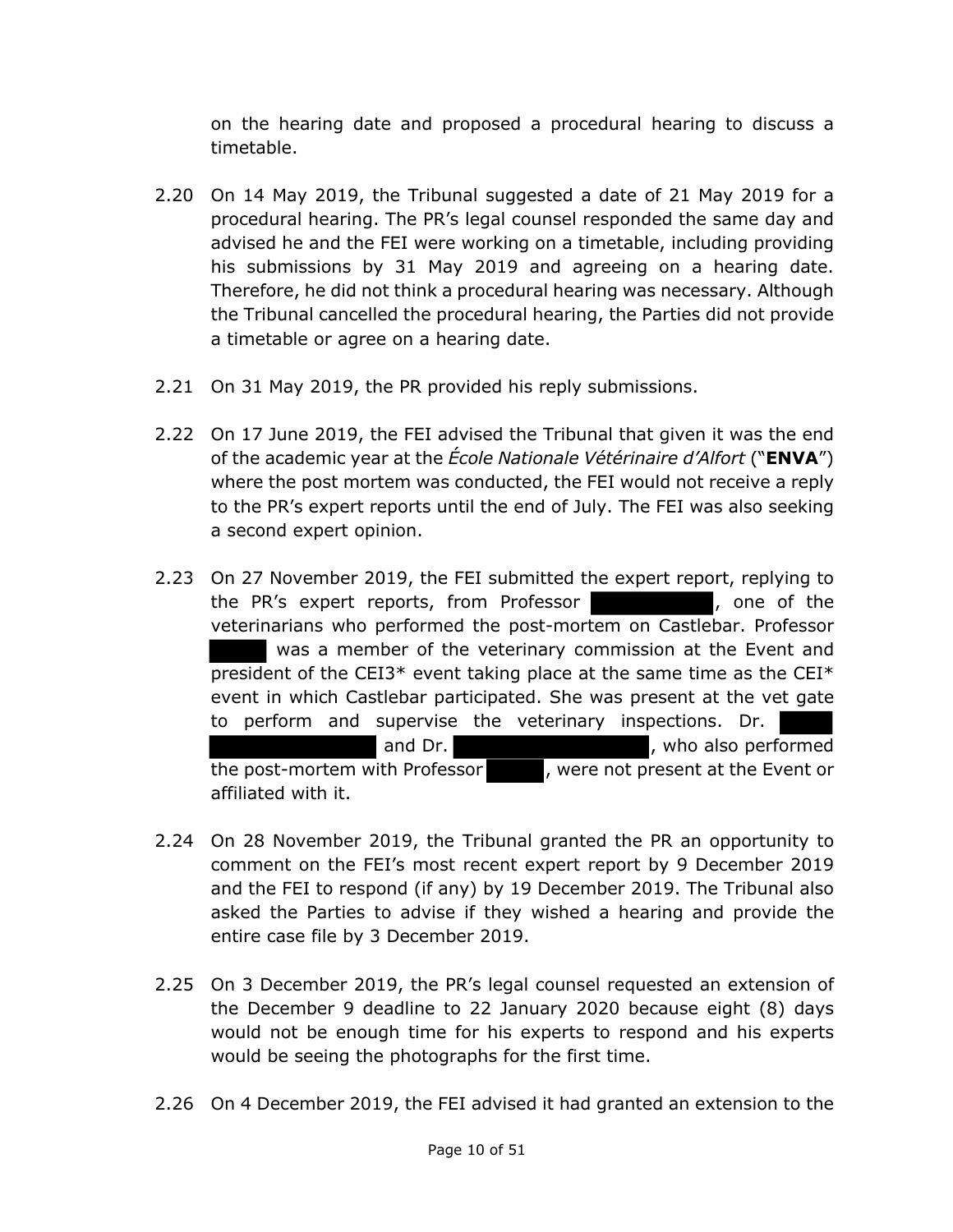PR's legal counsel to 15 January 2020.

- 2.27 On 5 December 2019, the Tribunal granted the PR's legal counsel an extension to 22 January 2020.
- 2.28 On 16 January 2020, the FEI informed the Tribunal that the PR's legal counsel was no longer representing the PR.
- 2.29 On 17 January 2020, the Tribunal asked, among other things, whether the FEI and PR objected to consolidating the two cases, the alleged ECM Rule violation and horse abuse, and further asked the PR to confirm whether he wanted an in-person hearing, by 22 January 2020.
- 2.30 On 22 January 2020, the FEI was of the "*strong opinion*" that the Tribunal consolidate the two cases because they involved the same rider and horse.
- 2.31 On 23 January 2020, the Tribunal informed the Parties of its decision to consolidate, pursuant to Article 23.1 (c) of the IRs, the alleged ECM Rule violations and horse abuse.
- 2.32 On 9 February 2020, the PR provided a final statement in which he advised his former legal counsel had already made all submissions he wished to make on his behalf; he asked the Tribunal to decide this matter on the written submissions; and he no longer intended to compete in endurance.
- 2.33 On 10 February 2020, the newly elected FEI Tribunal Chair nominated a new panel because the terms of two panel members had come to an end. Neither party objected to the constitution of the new panel.
- 2.34 On 12 February 2020, the Tribunal granted an extension to the FEI to provide its third response by 28 February 2020.
- 2.35 On 28 February 2020, the FEI submitted its third response to the Tribunal.
- 2.36 By the end of these proceedings, neither party requested a hearing.

## **3. Written Submissions by and on behalf of the PR**

3.1 The PR provided submissions on 15 January 2017, 5 May 2017, 31 May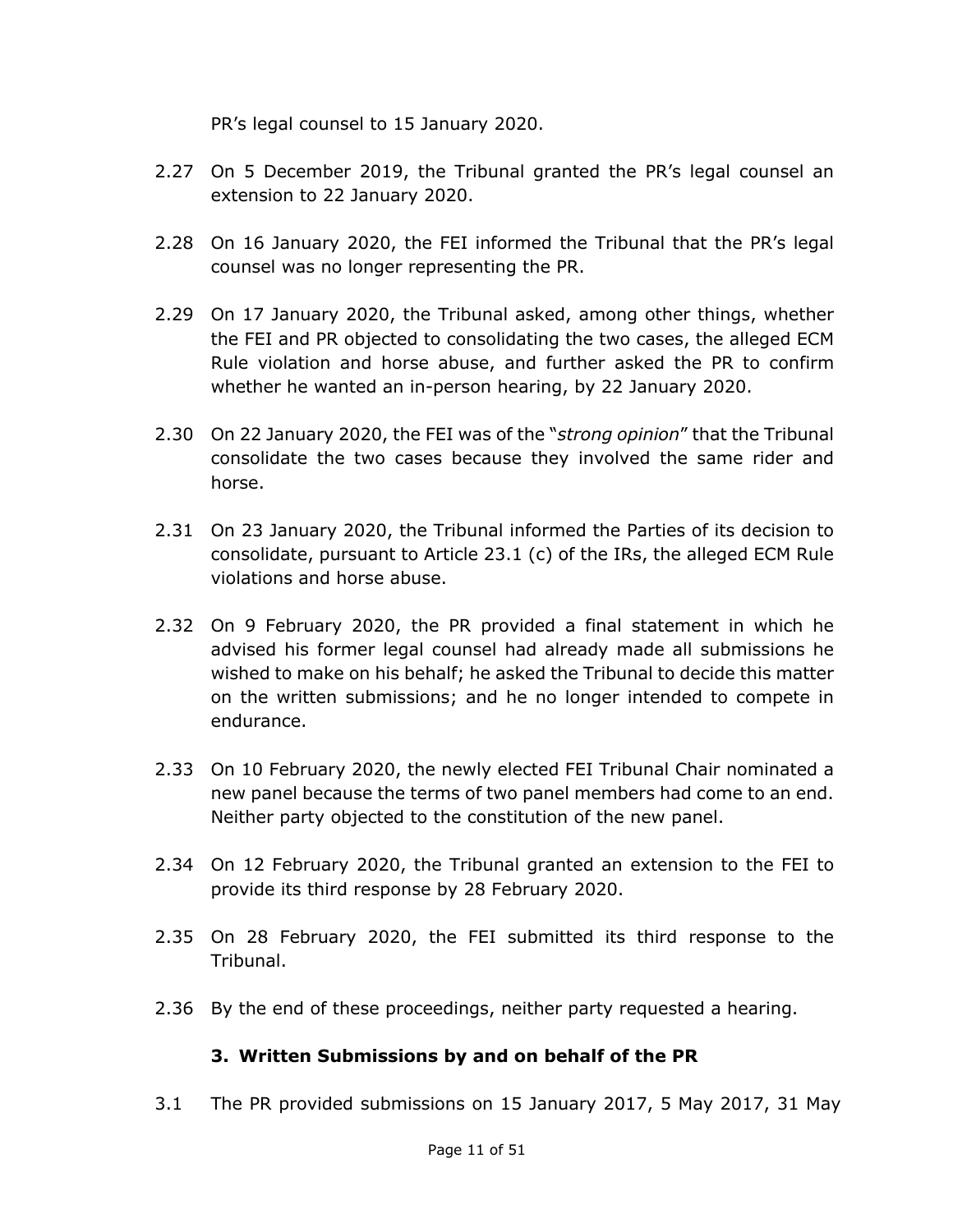2019, and 9 February 2020. As previously stated, the Tribunal will summarise only the most relevant evidence required for this decision.

- 3.2 The PR made the following submissions about his ECM Rule violation:
	- a. The PR accepted he was the Person Responsible and that Xylazine was a Controlled Medication Substance as defined in the ECM Rules.
	- b. The PR acknowledged Castlebar suffered an injury requiring urgent veterinary attention and ultimately euthanasia, and that Castlebar was sedated and euthanised by  $Dr.$  , the FEI treating veterinarian.
	- c. The PR provided extensive explanations on the timing of events at the Event to support his theory that the Xylazine in the A Sample was the result of a therapeutic dose. He provided the following times and series of events:

| Time (pm)   |                                                       |                                 |                                   |  |
|-------------|-------------------------------------------------------|---------------------------------|-----------------------------------|--|
| 12:25       | Castlebar clears $2^{nd}$ vet gate and the end of the |                                 |                                   |  |
|             |                                                       | second loop.                    |                                   |  |
| 13:15       | Castlebar starts the 3rd and final loop.              |                                 |                                   |  |
| 13:45       | Castlebar falls and his injury occurs.                |                                 |                                   |  |
| 13:50       | Phone call to PR's crew about Castlebar's fall        |                                 |                                   |  |
| 14:00       |                                                       | Crew reach Castlebar and the PR |                                   |  |
| 14:01-14:36 | Phone calls to different race organisers for          |                                 |                                   |  |
|             |                                                       |                                 | veterinary assistance.            |  |
| 14:45       | Dr. I                                                 |                                 | arrives.                          |  |
| 15:30       | Dr. I                                                 |                                 | sedated Castlebar and euthanized  |  |
|             |                                                       |                                 | shortly (around 5 minutes) after. |  |
| 15:45       | Blood samples were collected.                         |                                 |                                   |  |

The PR's expert, Dr. **Example 20 Finds**, PhD, a consulting equine toxicologist, relied on the above times provided to him by the PR. Dr. concluded that the source of Xylazine detected in the A Sample was consistent with a therapeutic dose administered between 10 and 30 minutes before the A Sample was collected. Dr. also concluded that the level of Xylazine in the A Sample, which was 200-300ng/ml, was entirely inconsistent with a therapeutic dose having been administered at any other time.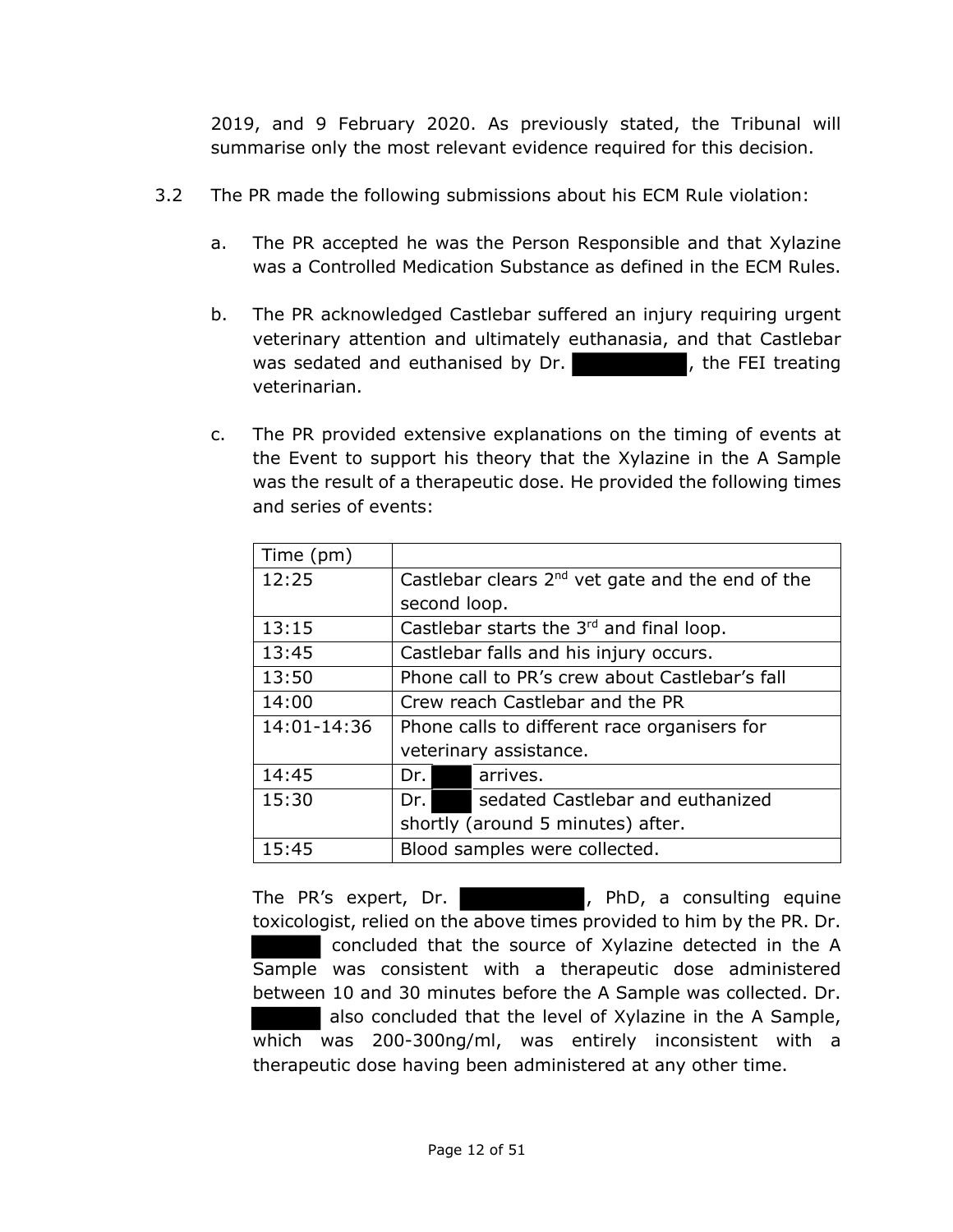- d. The PR's expert, Dr. **Elected State B**, BVSC MRCVS concluded that given the concentration of Xylazine in the A Sample, it could not have been administered at any time before the accident because it would have equated to a dose far in excess of the therapeutic dose, the effect of which would have rendered Castlebar totally unrideable. Therefore, he suggested that it was highly plausible that it was administered by Dr. as part of the sedation and euthanasia process.
- e. The PR argued that the four documents (Fatality Report, Vet Form 1, Veterinary Report and Testing Veterinarian Report) submitted by the FEI were inconsistent with each other, contained mistakes, and were therefore unreliable. For example, he pointed out that some forms showed Castlebar's accident occurred at 14:00 when in all likelihood, the accident happened between 13:45 and 13:50.
- f. Given his experts' findings, the PR submitted that the Xylazine was administered by Dr. to sedate Castlebar before euthanasia. The PR contended that he had established on the balance of probability how the substance entered Castlebar's system and its presence in the A Sample did not constitute an ECM Rule violation. In the alternative, the PR submitted that he bore no fault or negligence for the ECM Rule violation.
- 3.3 The PR submitted that on the allegation of horse abuse, he did not violate Article 142 of the GRs and the FEI had not met its burden of proof. He made the following submissions about the alleged horse abuse:
	- a. The PR's expert, Dr. The PR's expert, Dr. (2014), DVM, PhD, MRCVS, Lecturer in Veterinary Pathology reviewed, among other things, the post mortem and histopathology reports, questions and answers from the FEI to the pathologist, FEI Veterinary Director's statement, photographs, the video, and digital slides. He stated in his first report dated 24 April 2019: *It is my professional opinion, that the amount of details provided is reasonable*. *There is good and appropriate identification of the animal, chain of custody and details of the process the carcase [sic] undergone during the post mortem examination, distributed over two consecutive days. Despite a thorough description of the grossly detectable changes, comparatively less attention is posed over the histopathological examination*. He concluded he did not agree with some of the statements and interpretations in the post mortem and histopathology reports.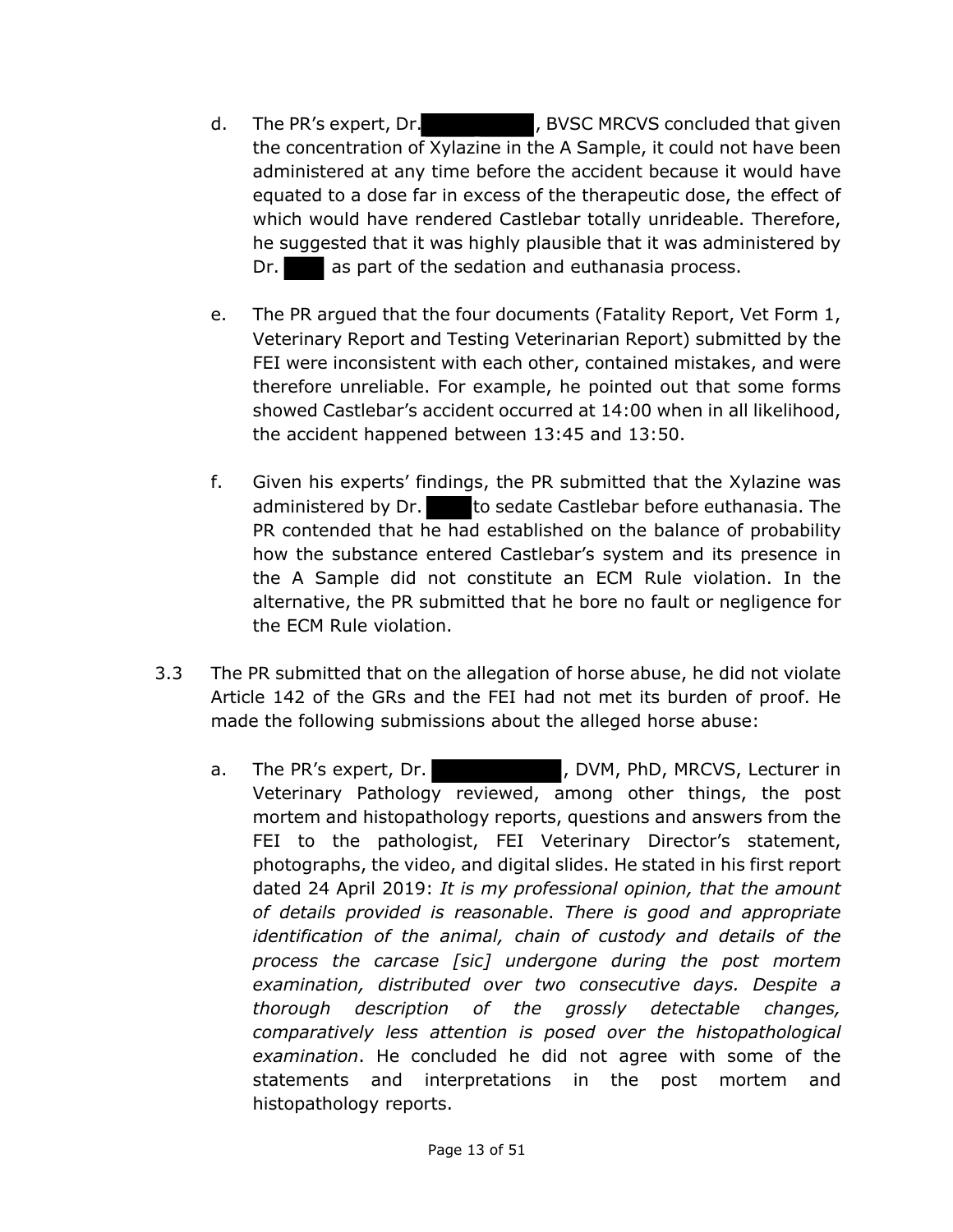- b. Dr. criticised the lack of photographs taken during the post mortem examination, which he believed rendered the interpretations challengeable and open to criticism, but he acknowledged he had "*no specific comments"* on the procedure and examination of Castlebar as set out in post mortem and histopathology reports.
- c. Dr. did not think the post mortem report provided sufficient support to conclude that the edematous (i.e., fluid swelling) and haemorrhagic zones identified in Castlebar's limbs were consistent with injection sites "*beyond a reasonable doubt*". He asserted there could have been other causes of the lesions. As an example, he stated the foci of haemorrhage along Castlebar's limbs could have resulted from persistent high blood pressure (during and after strenuous exercise) exacerbated by adrenalin and lateral recumbency during the post-traumatic period, all of which led to blood extravasation<sup>2</sup> at the periphery of the vascular system. He suggested, therefore, that the haemorrhagic lesions were a common post-mortem extravasation and the cause of the multiple lesions on Castlebar's nerve paths. He also stated there was limited data to enable determining whether a haemorrhagic lesion was old or recent. He agreed, however, that a bruise whose colour was dark red was considered "*fresh*" in response to whether it was possible to conclude an injection site was less than 24 hours old based on the haemorrhage being dark red. He added it could easily be more recent than 24 hours as well as older.
- d. Dr. did not necessarily think the rounded bone ends and bone fragments in the same area were proof of a pre-existing fracture. In his view, the histopathological examination was incomplete because there was no histopathology of the soft tissues collected from the immediate proximity of the fractured bone, which he believed could have provided evidence in support of a pre-existing fracture. He also stated a radiograph of both metacarpal bones, which he did not have, could have been crucial in identifying the age of the fracture and any previous incomplete fractures. In his addendum dated 31 May 2019 to his initial report, he stated: *In regard to the reason for the rounded appearance of the fractured bone ends, it remains slightly controversial. If friction is the cause for the rounded appearance (I have no high quality close view of the fracture), in my opinion it is most likely caused by both the active and passive movement of the*

<sup>2</sup> Extravasation means the leakage of blood into surrounding tissue.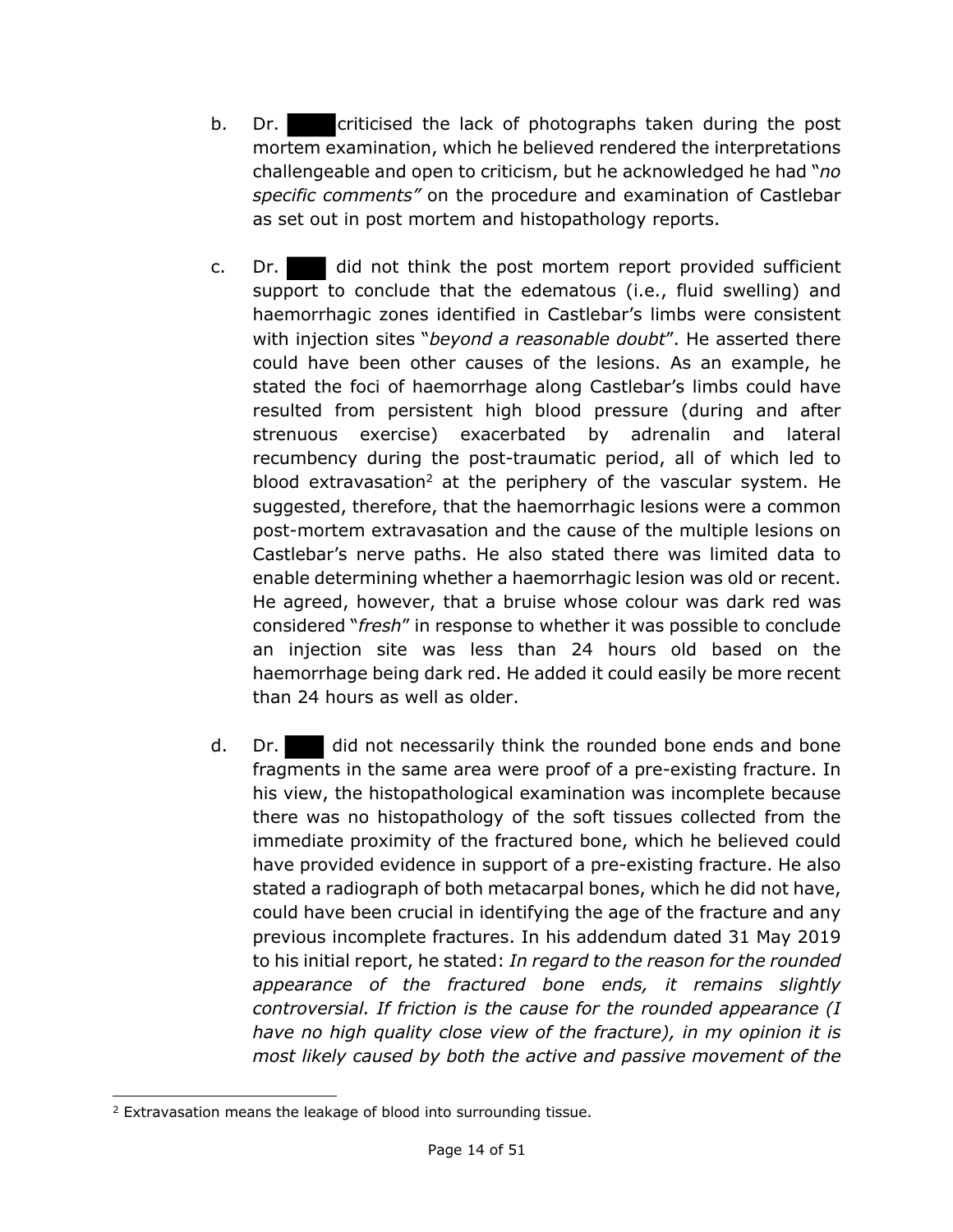*fractured leg after the accident, rather than running over a fractured leg before the accident*.

- e. Dr. agreed with the findings that the bleeding around the ulnar nerve was acute in nature. He stated, however, the finding that Castlebar was injected around the ulnar nerve between two to four hours before his accident was a narrow timeframe. He also disagreed that the protein-rich granular material found at the ulnar nerve was injectable material but rather "*a lake of pooled serum from the local haemorrhage*". Dr. stated it was not possible to determine the age of the injection but acknowledged the literature referred to a questionable (his word) cut-off of four hours earlier for the injection. In his addendum, Dr. then suggested that the lesion of the ulnar nerve was about four hours old.
- f. Dr. concluded in his report of 31 May 2019 that it would not have been technically possible to perform a nerve block on the ulnar nerve while Castlebar was competing. He added that the toxicological examination of the A Sample did not find any local anaesthetic, which would have been detected if Castlebar had been nerve blocked. He then, however, stated at paragraph 3.3.8: *[…] In other cases it will however be necessary to administer a short acting sedative to allow the accurate placement of the block particularly if the horse is fractious or nervous. I note from the veterinary records of Castlebar that he has previously been nerve blocked by Rossdales without the need for sedation*.
- g. Dr. stated if the lesions apparently observed in the region of Castlebar's thorax were tack induced lesions, they would have occurred on both sides of Castlebar's chest. He observed they were only documented on one side of Castlebar and asserted it was more likely caused when Castlebar's chest hit the ground. Dr. agreed with Dr.  $\blacksquare$  that the lesions were sustained as part of the accident or subsequent events because no lesions were identified at any of the vet gates, by Dr. or the FEI veterinarian delegate who administered treatment to Castlebar two days before the Event.
- h. Dr. supported Dr. findings and concluded that based on the evidence he reviewed, the fracture sustained by Castlebar was entirely accidental.
- i. The PR contended he had demonstrated he did not violate Article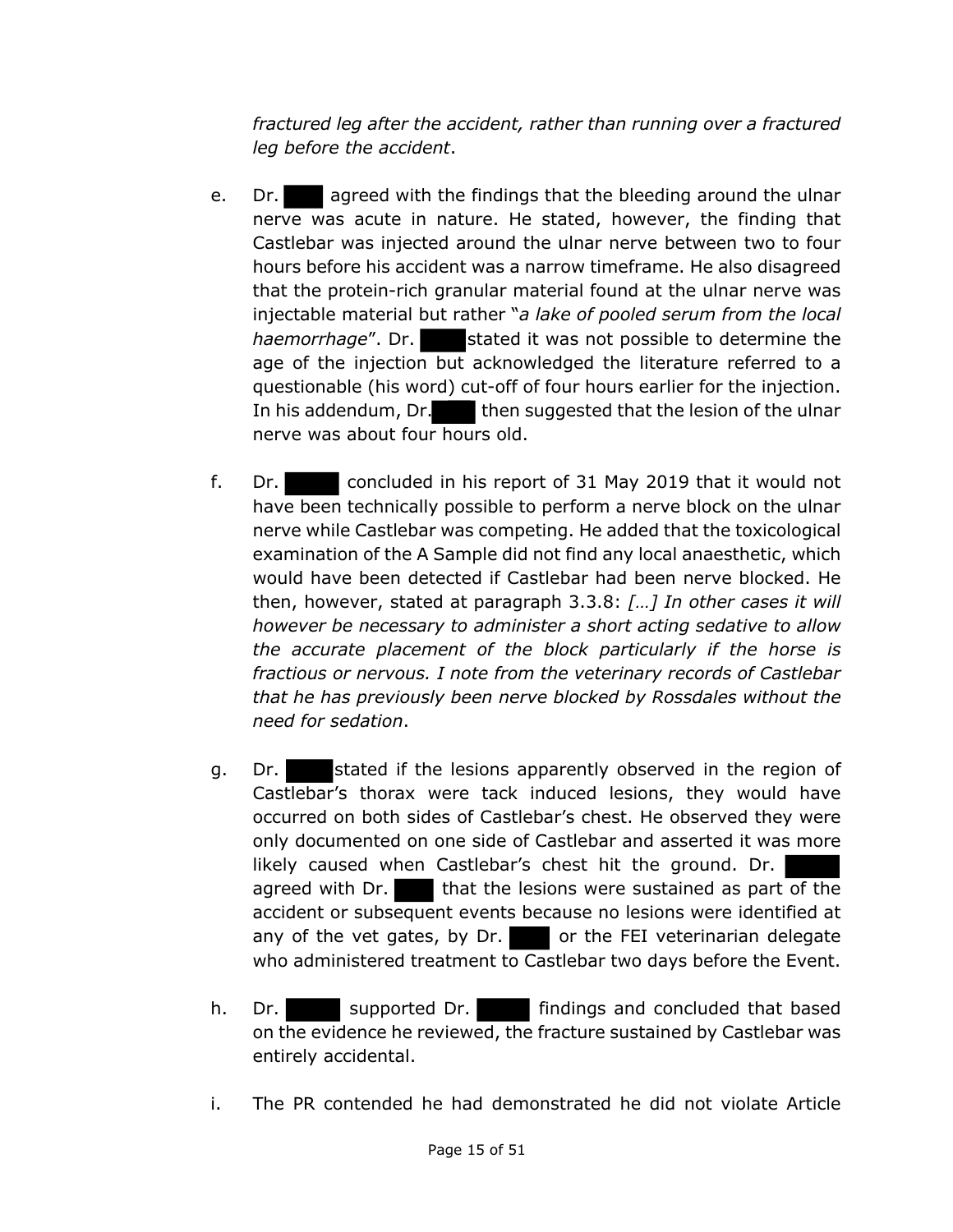142.1 of the GRs.

## **4. Responses by the FEI**

- 4.1 On 6 September 2017, 2 March 2018, and 28 February 2020, the FEI provided its first, second, and third responses, respectively. The FEI made the following submissions on the ECM Rule violation:
	- a. The FEI provided a report of the Foreign Judge/Technical delegate, who stated the Organising Committee received a call for help at around 14:30 on 15 October 2016. The FEI also provided a Veterinary Form 1 and an FEI Vet Report Form, which listed the drugs administered to euthanise Castlebar. The FEI provided the following times and series of events:

| Times (pm) |                                            |
|------------|--------------------------------------------|
| 14:00      | Castlebar's accident occurred around this  |
|            | time.                                      |
| 14:30      | Organising Committee received a phone call |
|            | for veterinary assistance.                 |
| 15:00      | The decision was made to euthanise         |
|            | Castlebar.                                 |
| 15:10      | administered Romifidine (Product:<br>Dr. I |
|            | Sedivet); dosage: 5ml; route: i.v.         |
| 15:10      | administered Valium and Ketamine<br>Dr. I  |
|            | (Product: Ketamidor); dosage: 15ml; route: |
|            | i.v.                                       |
| 15:30      | administered Barbit (Product:<br>Dr. I     |
|            | T61); Dosage: 100ml; route: i.v.           |
| 15:45      | Blood samples were collected.              |

- b. According to the FEI Veterinary Department, there were no issues with the suitability of the drug combination or Dr. treatment. Instead, this combination of drugs in cases of catastrophic injuries gave a horse the best possible peaceful death.
- c. Dr. confirmed in a statement that the drugs listed in the above table were the only ones she administered to Castlebar. She also provided an invoice listing the same drugs. Dr. advised that it was her normal procedure to sedate a horse with Romifidine, followed by Valium and Ketamine, and finally euthanise it with T61.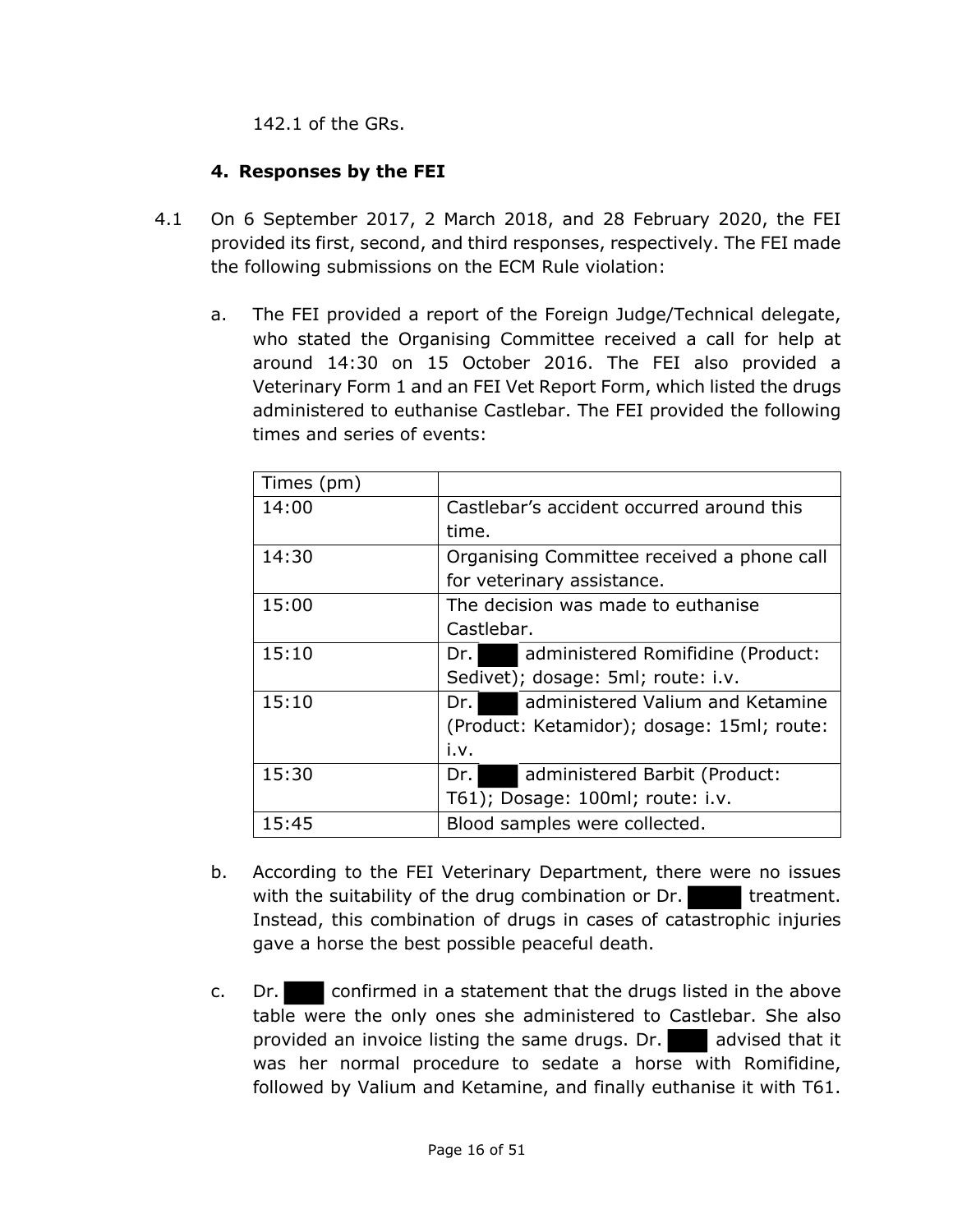She confirmed she never used Xylazine in a euthanasia because it was unnecessary to provide another sedative to a horse with similar effects to Romifidine. Furthermore, Romifidine is known to be more efficient and long lasting with a deeper sedative effect than Xylazine.

- d. The A Sample analysed by the laboratory listed the drugs administered by Dr.  $\blacksquare$ , but also named an additional substance Xylazine, which could not be accounted for in any documentation or by any Officials.
- e. The FEI consulted Professor **Face Lines and State Theorem** , a Veterinary Pharmacology Expert, who found the timeframe for a therapeutic dose of Xylazine from 10 to 30 minutes, as put forward by  $Dr.$ , plausible but it could be extended to one hour. This was based on the short halflife of Xylazine and the concentration found in the A Sample. The FEI pointed out that although an expert, Dr. was not an expert in pharmacokinetics and pharmacology like Professor . Professor opinion strengthened the theory that the PR or his support personnel gave Xylazine to Castlebar just after the accident to calm him down and relieve him from pain and suffering before Dr. arrival.
- f. The FEI highlighted that Dr. confirmed several times the drugs she administered to Castlebar were those indicated on the Vet Form 1 and nothing more. This Form was completed and signed by the Veterinary Delegate or Commission after Dr. confirmed the drugs she used. The date of the Vet Form 1 was dated 15 October 2016. The FEI explained the date correction of 16 October 2016 at the bottom of the Vet Form 1 indicated it was signed by the Veterinary Delegate on this date, which did not invalidate this Form. The FEI also advised the time of death on the Fatality Report was often noted as the time the accident occurred, which was 14:00. It was not necessarily the actual time of Castlebar's death. The FEI further indicated drugs used to euthanise a horse were not normally included on the blood sampling form. The FEI put forward these explanations about the Forms to counter the PR's theory that they were inconsistent and unreliable.
- g. The FEI consulted Professor for clarifications about Xylazine. Her comments about Xylazine in her report of 8 October 2019 were as follows: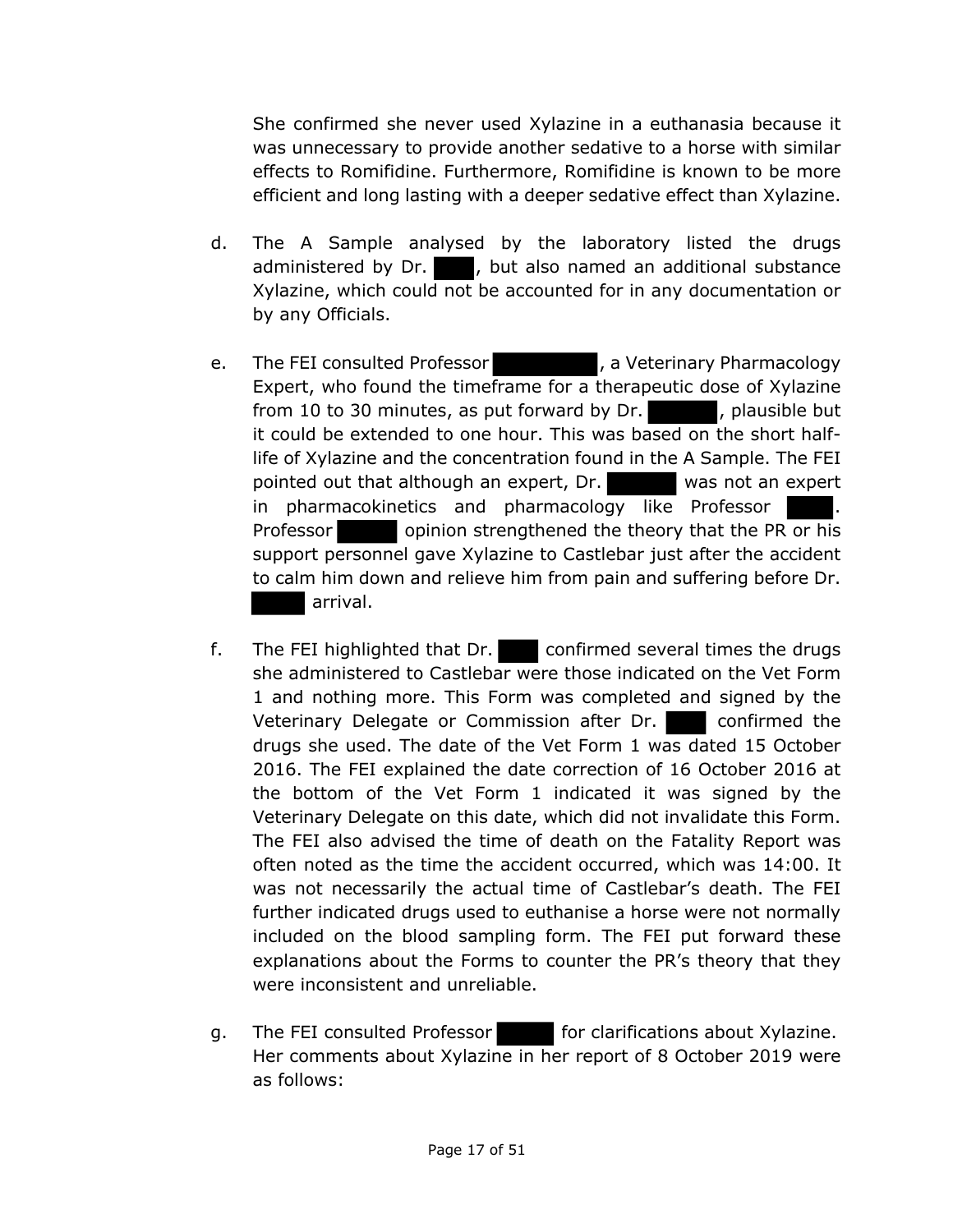*The use of Xylazine vs Romifidine differs in UK vs France. In France Romifidine would be used as Xylazine is 3 times more expensive and in addition to sedate a horse the features and effects of Romifidine is preferred over Xylazine.*

*The allegations that the treating vet used Xylazine in the process of the euthanasia is unfounded, especially considering the visual differences of the two products and a confusion is therefore impossible.* [Emphasis is added.]

4.2 The FEI made the following submissions about the alleged horse abuse:

#### **Post mortem Report**

a. The FEI submitted the post mortem report. The general conclusion of the necropsy was as follows:

*Cause of death is euthanasia because of an open and comminutive fracture of the right cannon bone.*

*The rounded bone ends and local fragmentation and contamination suggest repetitive contacts between the fractured ends before immobilization.*

*Of note, were observed: lesions of osteoarthritis, particularly on the right front fetlock; multiple oedematous and hemorragic lesions, both old and recent, following the exact nervous tracts of the limbs, particularly in the forelimbs. Also subcutaneous and superficial muscular haemorrhagic lesions with a very particular topography suggest tack-induced lesions.*

*Of note, a recent haemorrhagic focus was observed around the ulnar nerve (approximate age between 2-4 hours). Associated to this haemorrhage is an eosinophilic homogenous to granular material that may correspond to an injected material (eosinophilic staining may indicate a protein-rich content).* [Emphasis is added.]

b. The findings in the post mortem report on injections to Castlebar's cardiovascular system were as follows:

*The right jugular vein there are a dozen or old injection points, without associated bleeding margins. The left jugular vein shows three recent injection points*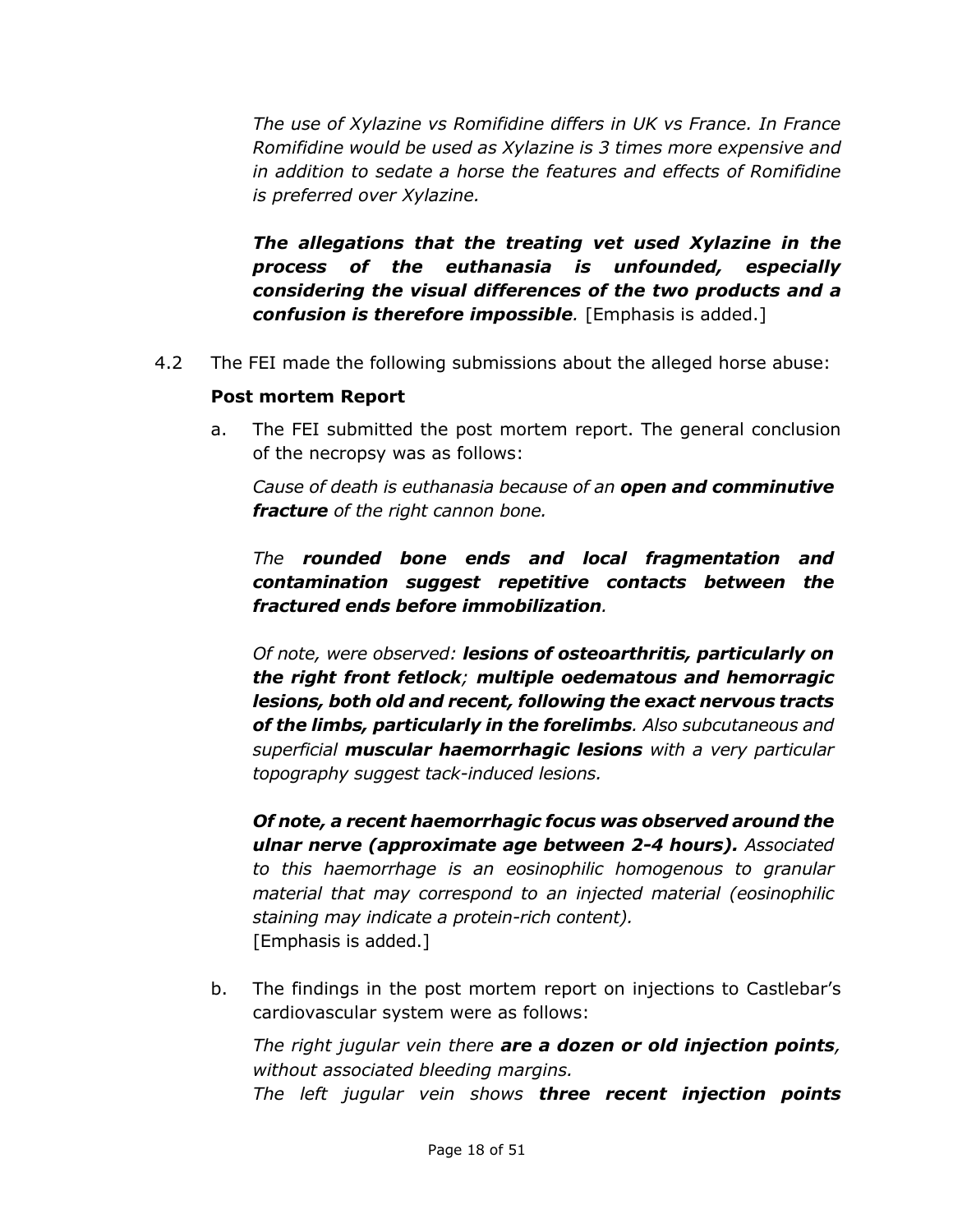*surrounded by 4mm to 1cm hemorrhagic margins, as well as hematomas of a few centimeters in size in the adjacent muscles.* [Emphasis is added.]

c. On the left fractured forelimb, the following was found:

*The presence of hemorrhagic and edematous areas of 2 to 6 cm in length and about 2-3 cm wide: In the subcutaneous tissue in 1. the path of the superficial branch of the ulnar nerve about 8 cm proximal to the accessory carpal bone, 2. in the path of the common digital palmar medial nerve, 3. in the path of the proper digital palmar lateral nerve at mid pastern.* 

*Hematoma (8 cm long) in the connective tissue palmar to the interosseous muscle at mid-distance between carpus and fetlock without involvement of the body of the underlying interosseous muscle.* 

# *The appearance of all these lesions and their highly targeted location are consistent with recent injections.*

d. On the right fractured forelimb, the following was found:

*Open comminuted and displaced fracture of the third metacarpal bone, with the presence of a lateral condylar fracture and a transverse fracture of the remaining portion (medial) of the third, second and fourth metacarpal bones. Bone ends are rounded, suggesting repetitive contacts between the fractured ends. Multiple bone fragments and sand are present in the bone shaft. Presence of many small fragments (<2mm) and a dozen of larger fragments (0.5 to 3 cm). This region is surrounded by a hematoma soiled by agglomerated sand and blood.* [Emphasis is added.]

e. On the harness induced lesions of the face and left thorax, the post mortem report stated:

*There is a congestion of the mouth (bit induced injury).*

*On the face, there is a subcutaneous swelling of 6 X 6 cm.*

*A slightly hemorrhagic edema over an area of 5 X 2.5 cm, against nasal bones.*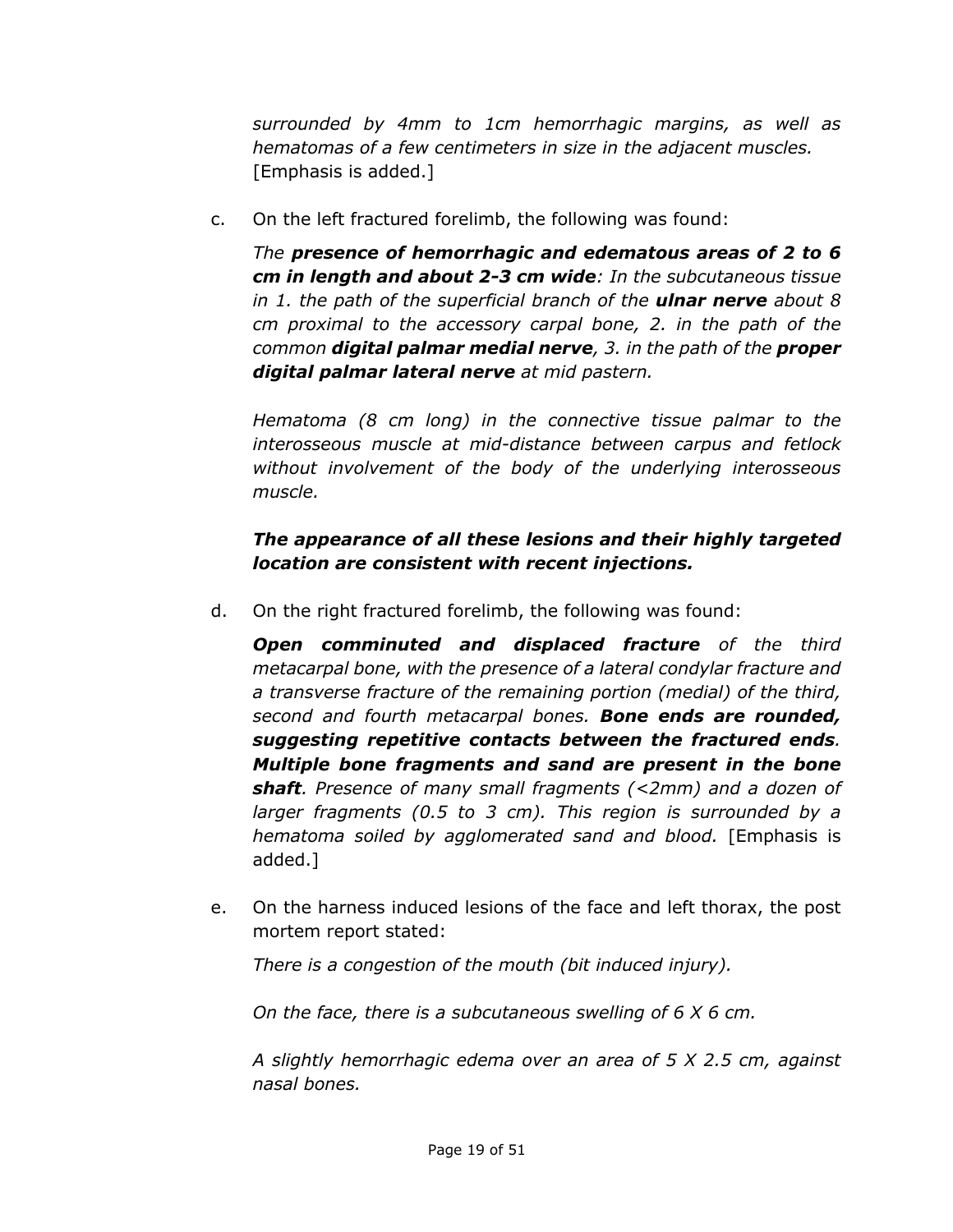*In the left dorsal and middle thoracic region, on the location of the saddle, there are multiple hemorrhagic suffusions, they tend to merge, especially in the dorsal part, to forma design recalling a saddle.*

f. The conclusion of the post mortem report was as follows:

*Cause of death is euthanasia due to an open fracture of the right cannon bone. The fracture configuration and aspect of the fractured ends suggests repetitive contacts between the bone fragments before immobilization of the area. Of note, were observed: lesions of osteoarthritis, particularly on right front fetlock; multiple haemorragic lesions, both old and recent, placed on the nervous tracts of the limbs, particularly in the forelimbs; subcutaneous and superficial muscular hemorrhagic lesions with a very particular topography suggestive of tack-induced lesions*. [Emphasis is added.]

g. The FEI stated one of the many conclusions to be drawn from the post mortem report was that it was highly likely Castlebar had been nerve blocked with local and regional anaesthetics/sedatives both before and during competition.

# **Histopathological Examination**

h. The FEI further noted the following histopathological examination:

*Ulnar: In the vicinity of nerve bundles, is a 4 x 1 mm hemorrhagic focus. There is a subtle associated macrophagic infiltration but no siderophages. This findings indicate acute hemorrhage, with an approximate age of 2-4 hours. Around this focus, there is a homogenous to granular, eosinophilic material dissecting the connective tissue.*

*Microscopic exam: Conclusion and comments* 

*The only significant lesion is a foci of acute hemorrhage (approximate age between 2-4 hours) in the connective tissues surrounding the ulnar nerve. Associated to this hemorrhage is an eosinophilic homogenous to granular material that may correspond to an injected material (eosinophilic staining may indicate a protein-rich content).* [Emphasis is added.]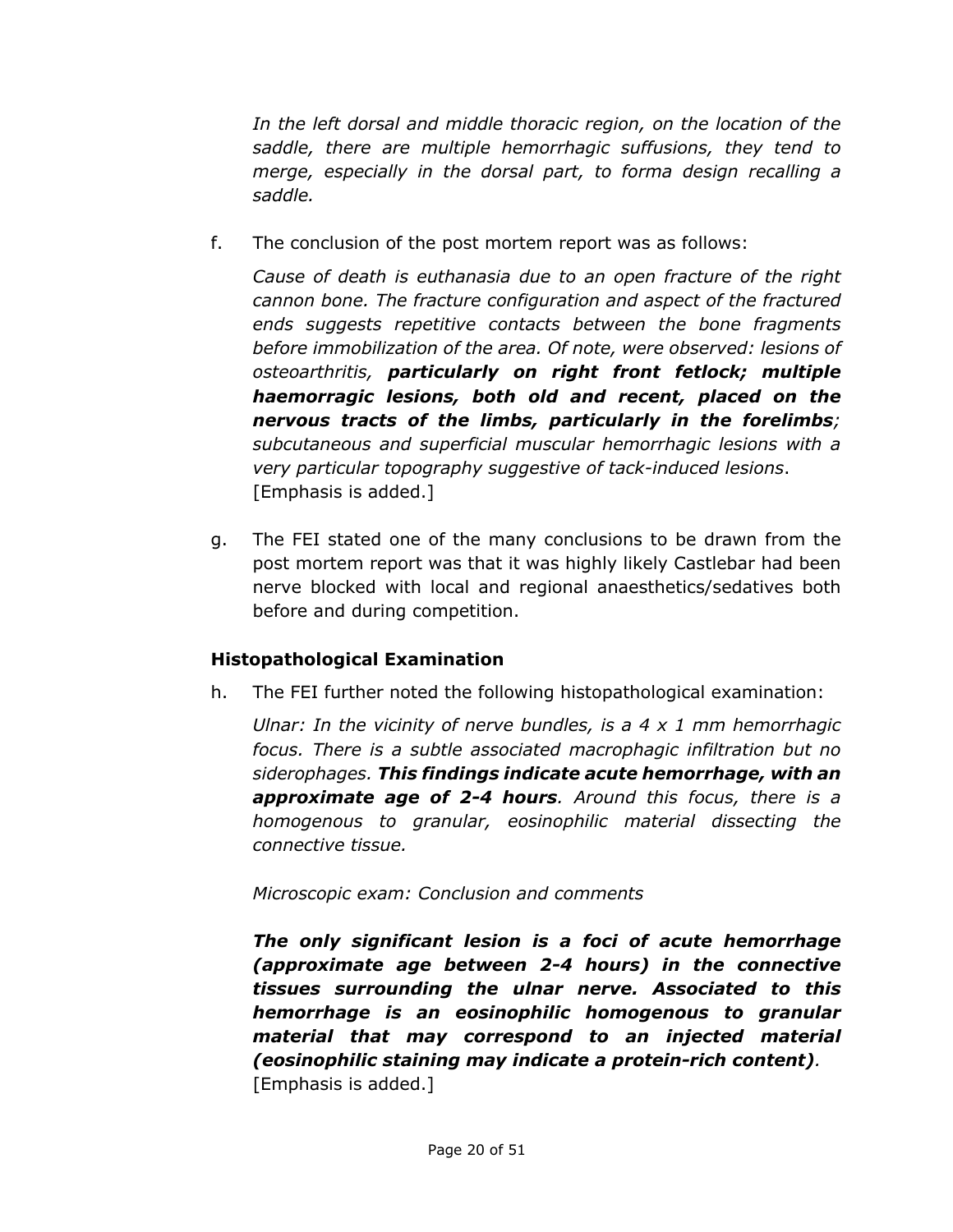i. The FEI stated the conclusion to be drawn from the histopathological examination was that Castlebar was injected in the ulnar nerve two to four hours before his euthanasia.

## **Further Investigation**

j. The FEI asked Professor to clarify specific responses about whether there were any signs of horse abuse in an email of 4 December 2017. Professor but together with Dr. and Dr. Summarised their findings as follows: *1. Elements indicating a treatment of Castlebar, by intravenous and regional injections, during the competition period. 2. The erosions of the fractured bone is in favour of a possible lack of regional sensibility.* 

*3. Harness injuries [..*.*].* [Emphasis is added.]

k. Professor and her colleagues also confirmed in response to the same email that:

*The appearance that all these lesions qualify as recent haemorrhagic, is the colour being dark red. This suggests injections within less than 24 hours (hence performed at the competition site). The Histological Exam that was performed on the connective tissue around the ulnar nerve seems to indicate that the injection was from 2 to 4 hours old, this means that this injection was performed during the competition. […]*

*[…] It is highly likely that these traces of injections are the aftermaths of regional treatments which perturbed the proprioception3 of Castlebar and favoured the occurrence of the fracture.* 

*The eroded bone ends indicate that Castlebar was carrying weight on its limbs when it was already fractured. It is difficult to say if Castlebar continued to run with the fracture, which aggravated the fracture, or if this happened after Castlebar had stopped…* [Emphasis is added.]

l. Professor commented on Dr. findings in her report of 8 October 2019. She confirmed that Dr. **Findings could have been** 

 $3$  This is the sense through which the horse perceives the position and movement of his body.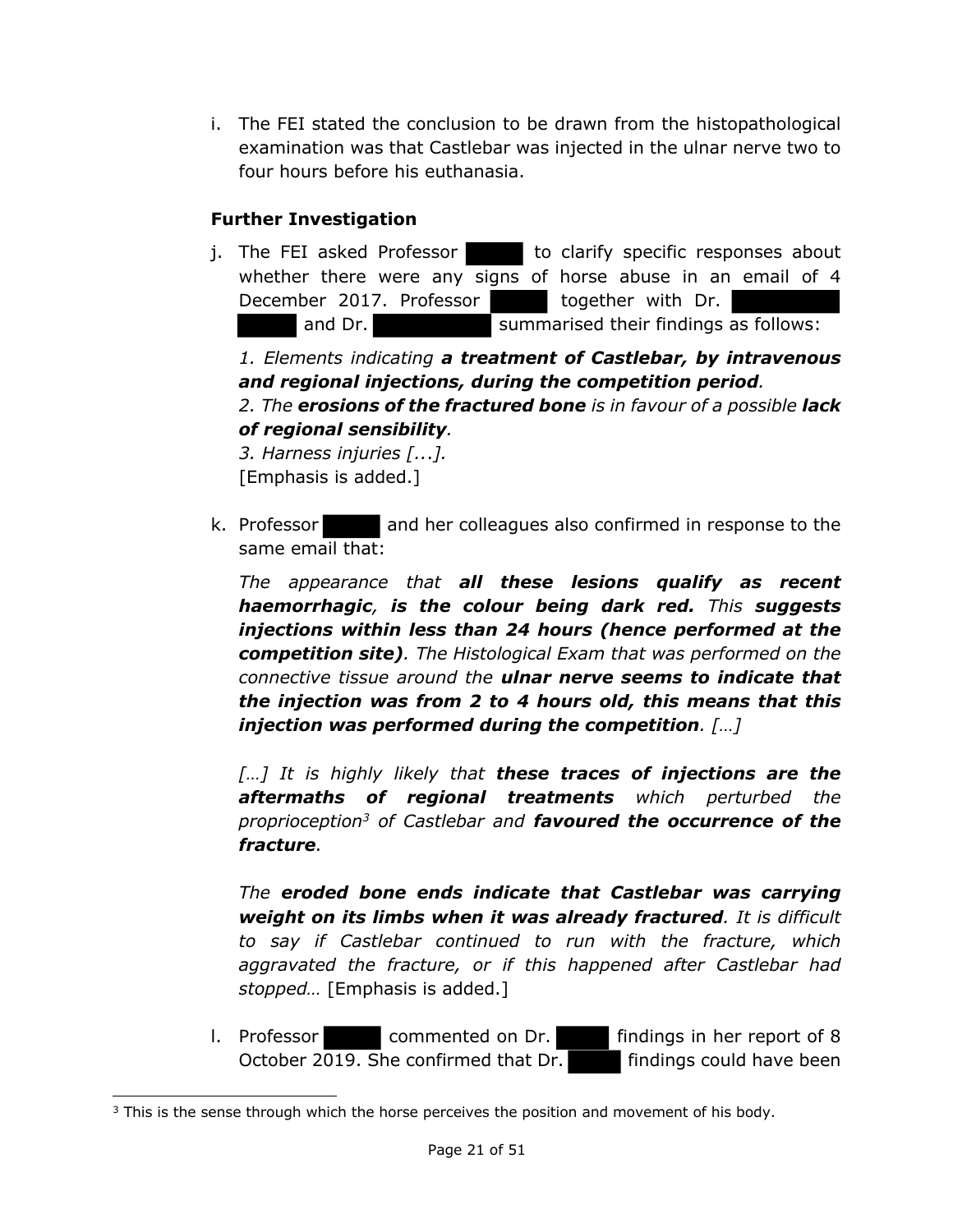different if he had the photographs of the post mortem examination of Castlebar. Professor provided the following responses to his findings:

- She agreed with Dr. conclusion that the haemorrhagic lesions were a common post-mortem extravasation was legitimate given he had not seen the post mortem photographs. He excludes the possibility of locoregional injections. However, she stated that the hemorrhagic lesions were not normally located on the neurovascular4 path as in Castlebar's case but in the bony reliefs protruding under the skin. She added Castlebar's lesions were very particular and unusual in structure and the lesions observed in his forelimbs suggested nerve blocking injections.
- She emphasised that if Dr.  $\blacksquare$  had the photographs of the post mortem examination, he would have seen that the appearance of the foci of haemorrhage did not resemble the extravasations commonly seen on the limbs of cadavers, both by their colour or their targeted location. She claimed that he may have noted if he had seen the photographs, the very special position of Castlebar's haemorrhages were at the usual sites of truncular anaesthesia.<sup>5</sup>
- She highlighted that Dr. agreed the lesion around the ulnar nerve was acute in nature and occurred about four hours before Castlebar's death, which suggested it happened during competition. She also pointed out a contradiction in Dr. findings whereby he stated the haemorrhagic lesions were the result of post mortem vascular extravasations yet the lesion around the ulnar nerve was an antemortem hematoma.
- She agreed with Dr. that there was little data available to date a haemorrhagic lesion accurately. This was why she named the lesions as either recent or old.
- She stated the harness-induced injuries followed the position of the saddle and the breast collar perfectly. She only mentioned the left side because the lesions were less characteristic and did not evoke harness injuries as clearly on the right side. She stated this asymmetry could be explained by a horse's asymmetrical gait or rider's posture.

m. In the same report, Professor provided the following responses

<sup>4</sup> Neurovascular relates to or involves both nerves and blood vessels.

<sup>5</sup> Local anaesthesia is injected as close to the nerves as possible to be most effective.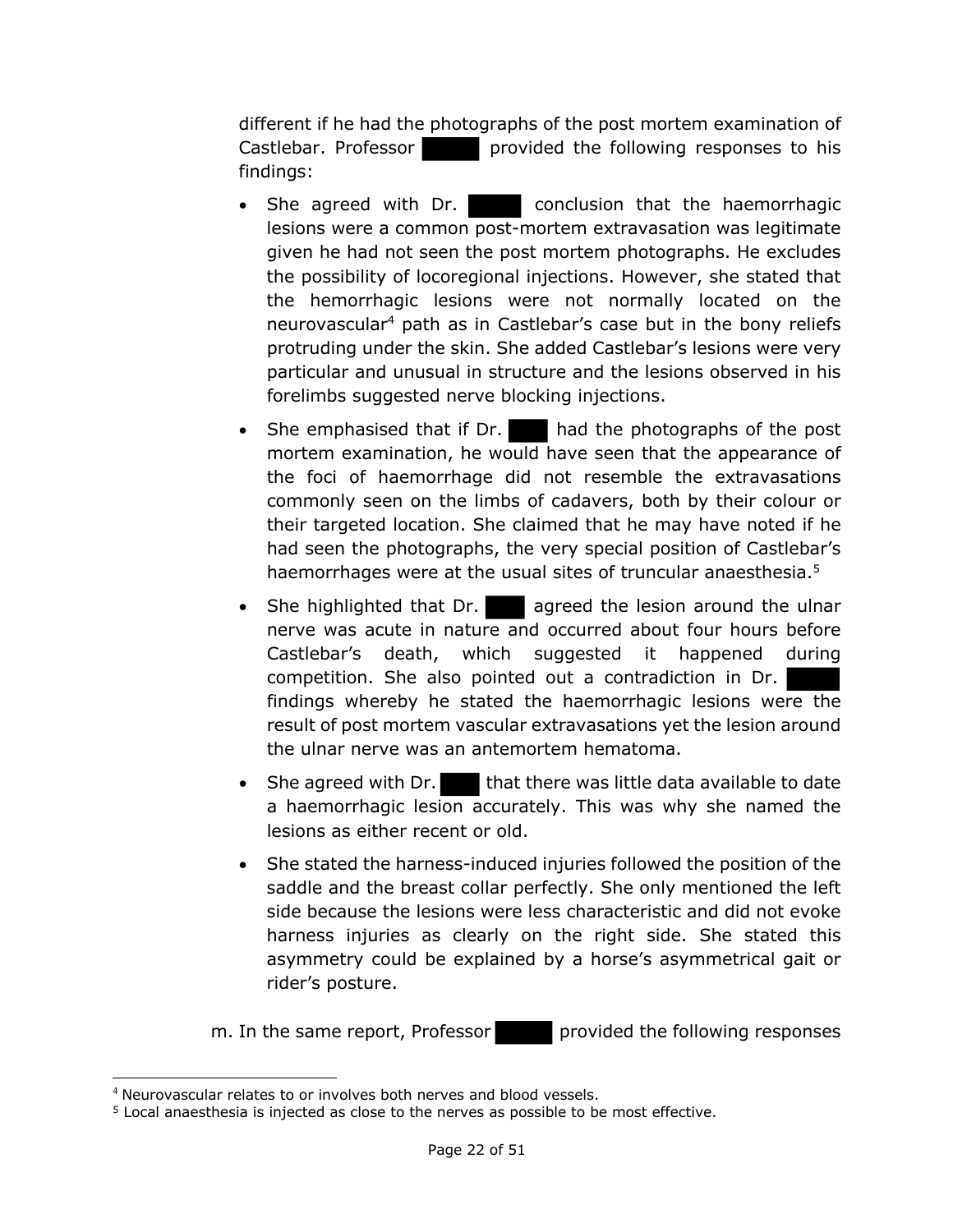to Dr. comments:

- She found Dr. **Finding that Castlebar's fracture was entirely** accidental as "*very surprising*" because in the post mortem examination, she found marked signs of severe osteoarthritis on the distal end of Castlebar's fractured metacarpal bone and "*spontaneous fractures in horses are caused by already existing bone fatigue (stress fractures)*".
- She stated that Dr. noted from the Rossdales veterinary records that Castlebar had previously been nerve blocked without the need for sedation. She indicated: *This shows (i) that Castlebar had already presented with a forelimb lameness of sufficient severity to be anesthetized and (ii) that it was possible to anesthetize him without sedation*. She stated this reinforced the hypothesis that Castlebar was injected during the competition otherwise he would have been eliminated for lameness during the race if he had not received any nerve blocking injections.
- n. Finally, the FEI Veterinary Director Dr. Göran Åkerström provided his opinion and explained the connection between nerve blocking and catastrophic injuries.

*It is a well-known fact that removing the very fundamental protective function of sensitivity by practices such as local or regional injections of anaesthetic substances will increase the risk of catastrophic injury. This is especially relevant for fractures that are due to bone fatigue (stress fractures) where Castlebar will not show any signs of pain such as lameness while under influence of the injected substance.*

*At an Endurance Ride this means that the FEI Veterinary Delegates will not be able to identify Castlebar as lame and Castlebar will continue the competition instead of being eliminated. The continuous loading of the fatigued bone tissue will then with high certainty lead to a severe fracture. This might occur during the competition but also any day afterwards depending on how severe the bone fatigue is and how much loading there is on the bone. Comminuted (multifractured) fractures are typical results of bone fatigue.*

*The Post Mortem report gives very clear information that Castlebar Contraband has been injected on several occasions during the training period before the competition and also*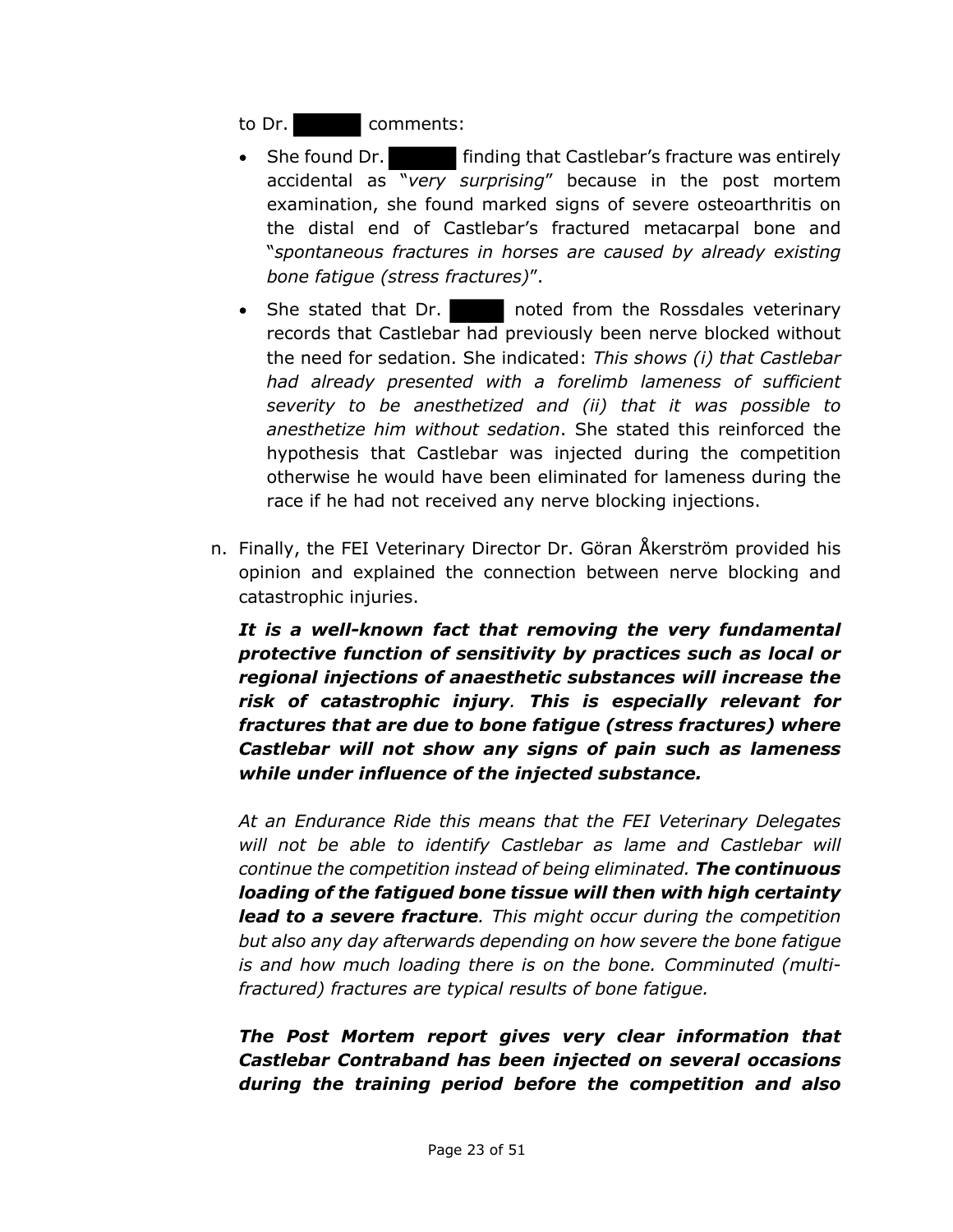*during the competition before the leg fractured. The specific findings are:* 

*1. Haemorrhages on several places, indicating both recent and old injections and lesions from wear and tear.* 

*2. Traces of injections on the nerves being clear signs of local nerve blocking.* 

*3. The type of fracture "comminuted fracture", which most likely is depending on earlier stress fractures, due to medication and lack of rest.* 

*I can with a high probability state that the PR (and supportive team) has violated FEI General Regulations Article 142, Abuse of Horse by having abnormally desensitised parts of the leg. These actions subsequently were major factors that led to the fracture that ended the life of this horse. The FEI consider desensitisation of any body part during training and competition as a serious violation of the horses' welfare. It is a prohibited method and even more importantly an abuse of Castlebar.*

o. The FEI concluded Castlebar was indeed nerve blocked – desensitised before and during the competition and this desensitisation together with the stress fractures most likely caused Castlebar's catastrophic injury.

## **5. The Veterinary Records of Rossdales Veterinary Surgeons**

- 5.1 The veterinary records of Rossdales Veterinary Surgeons ("**Rossdales**") from 14 June 2016 to 28 September 2016 for Castlebar were appended to Anzac Mahmood's witness statement of 4 May 2017. Mr. Mahmood and the PR were listed as the owners and Castlebar was stabled at a farm in Suffolk, England.
- 5.2 The entries from June to September 2016 in the Rossdales' records for Castlebar are as follows:

| Date         | Description                         | Quantity |
|--------------|-------------------------------------|----------|
| 14 June 2016 | Amikacin 100mg injection            | 2x100mg  |
|              | Skin tact dressing 10cm x 10cm      |          |
|              | Trimediazine powders box(10)        | 2 boxes  |
|              | Switch 250ml                        | 1x250ml  |
|              | Inject joint, inject front fetlocks | 1.5      |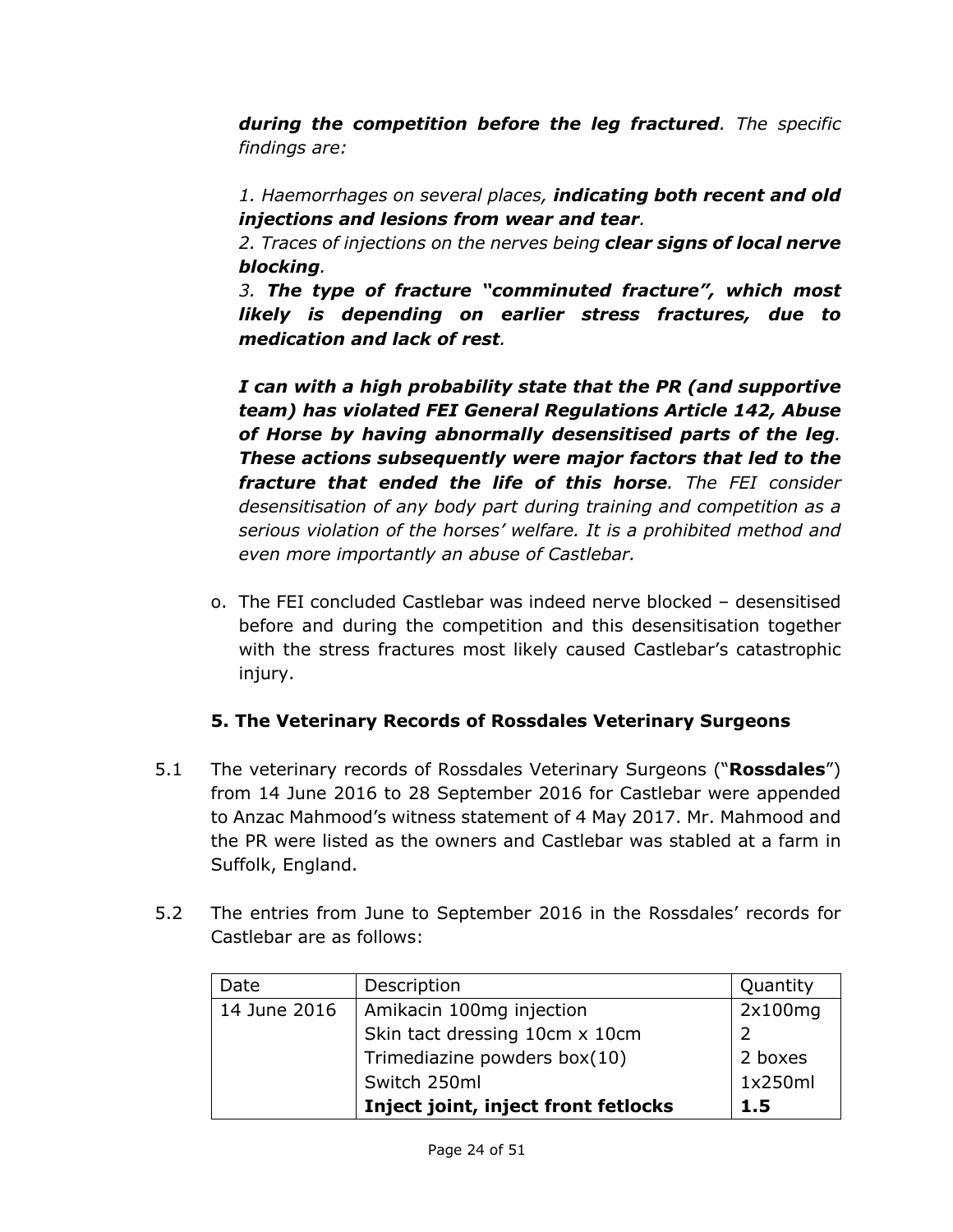|              | Dexamethasone Inj 3.3 mg/ml vial       | 2ml            |
|--------------|----------------------------------------|----------------|
|              | Hy-50 injection                        | 1X3ml          |
| 22 June 2016 | <b>Examine re lameness, left fore</b>  | 1              |
|              | <b>Nerve block 1, Abaxial Sesamoid</b> | 1              |
|              | <b>Block</b>                           | 1              |
|              | Nerve block 1, subcarpal block         | 1.             |
|              | Joint block 1, MCJ                     | 1X100mg        |
|              | <b>Amikacin 100mg injection</b>        |                |
| 23 June 2016 | Inject drug - reduced rate             | $\mathbf{1}$   |
|              | Dectomax inj                           | 15ml           |
|              | Mobile Xray Fee DR & Digital           | 1              |
|              | DR X-ray plates                        | $\overline{7}$ |
|              | DR X-ray plates, 14 views 7 free of    |                |
|              | charge, Knees                          | $\overline{7}$ |
| 24 June 2016 | Ultrasound (rate 2), Left fore and     | $\mathbf{1}$   |
|              | right fore prox susp.                  |                |
|              | Disposables for injection              | 1              |
|              | Domosedan inj (Sedation) 0.1ml         | 2X0.1ml        |
|              | <b>Torbugesic inj (Sedation)</b>       | 4X0.1ml        |
|              | Inject joint, medicate knee            | 1.             |
|              | Amikacin 100mg injection               | 1X100mg        |
|              | Hy-50 injection                        | 1X3ml          |
|              | <b>Adcortyl injection</b>              | 1ml            |
| 1 July 2016  | Take skin scraping                     | 1              |
|              | Ringworm micro                         | 1              |
|              | Ringworm: POSITIVE for ringworm.       |                |
| 6 July 2016  | Sedation fee                           | 1.             |
|              | Domosedan inj (Sedation) 0.1ml         | 2X0.1ml        |
|              | Torbugesic inj (Sedation)              | 4X0.1ml        |
|              | Digital radiographic fee               | 1              |
|              | X-ray plates - internal                | 4              |
|              | Ultrasound (rate 2)                    | 1              |
|              | Repeat ultrasound                      | $\mathbf{1}$   |
|              | <b>DAY CARE-EXNING</b>                 | $1$ day        |
| 16 August    | Inject drug - reduced rate             | $\mathbf{1}$   |
| 2016         | Protequ flu-TE                         | $\mathbf{1}$   |
| 18 August    | <b>Examine re: Trotted up</b>          | 1              |
| 2016         | Disposables for injection              | 1              |
|              | Domosedan inj (Sedation) 0.1ml         | 3X0.1ml        |
|              | <b>Torbugesic inj (Sedation)</b>       | 6X0.1ml        |
|              | <b>Inject joint</b>                    | 2.5            |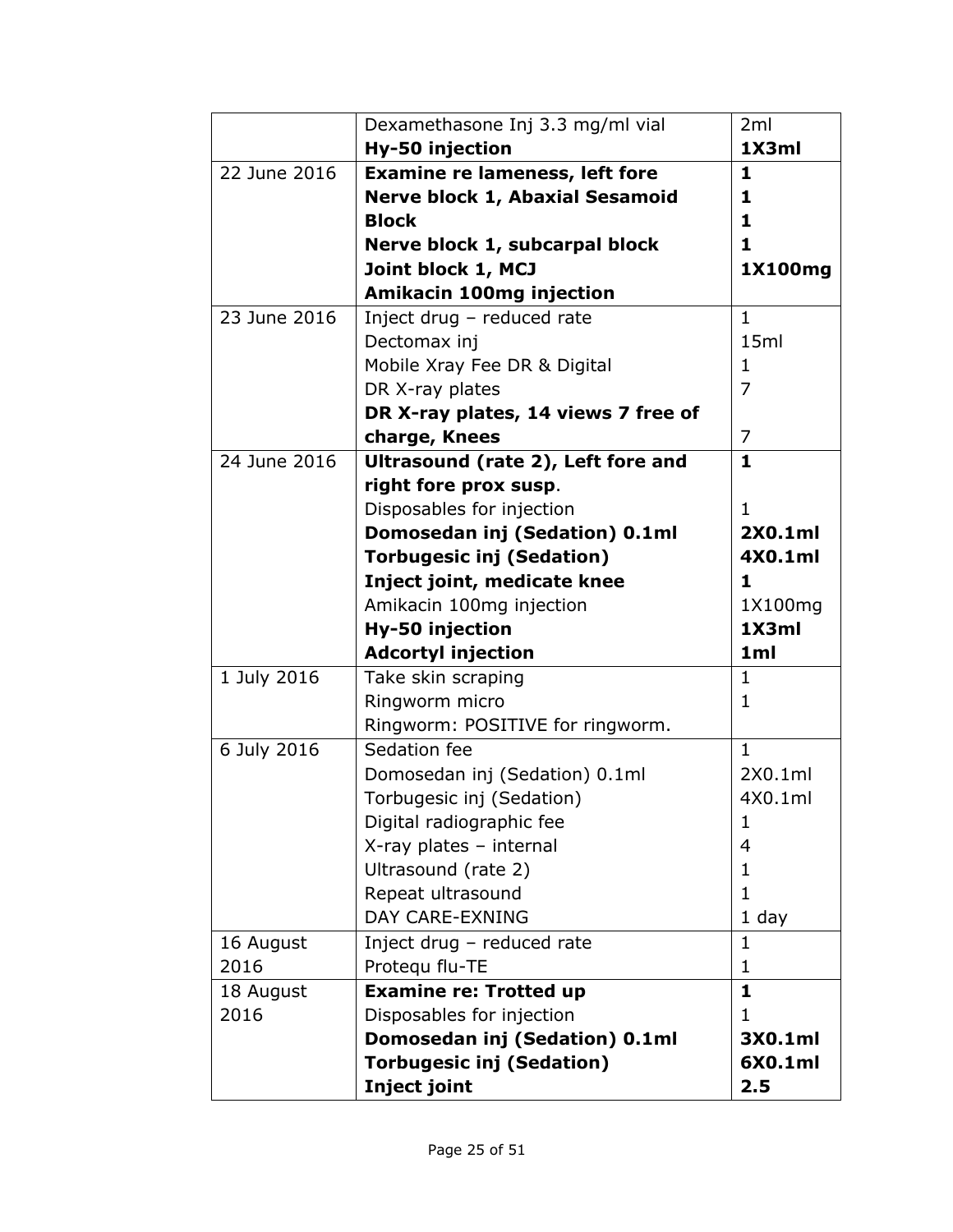|              | medicate front fetlock joints &          |              |
|--------------|------------------------------------------|--------------|
|              | medicate front coffin joints             |              |
|              | <b>Adcortyl injection</b>                | 2ml          |
|              | Hy-50 injection                          | 2X3ml        |
|              | Amikacin 100mg injection                 | 4X100mg      |
|              | Skin tact dressing 10cm x 10cm           | 4            |
|              | Soffban 10cms                            | 3            |
|              | Vetrap bandage                           | 3 rolls      |
| 19 August    | Clinical Note. Reg to med front fets     |              |
| 2016         | and DIPJs: sound at trot, DIPJs eff, fet |              |
|              | WNL.                                     |              |
|              | Med 5mg TA, 1/2 Hy-50 and 100mg          |              |
|              | Amikacin per joint                       |              |
| 23 August    | Rasp teeth                               | $\mathbf{1}$ |
| 2016         |                                          |              |
| 22 September | Disposables for injecting                | 1            |
| 2016         | Domosedan inj (Sedation) 0.1ml           | 7X0.1ml      |
|              | <b>Torbugesic inj (Sedation)</b>         | 1.4ml        |
|              | Intra-Epicaine 10ml                      | 1x10ml       |
|              | Inject joint                             | 2.5          |
|              | Medicate both front coffin joints and    |              |
|              | both middle carpal joints                |              |
|              | <b>Adcortyl injection</b>                | 2ml          |
|              | Amikacin 100mg injection                 | 4X100mg      |
|              | Hy-50 injection                          | 2X3ml        |
|              | Skin tact dressing 10cm x 10cm           | 2            |
|              | Soffban 10cms                            | 1.           |
|              | Vetrap bandage                           | 1 roll       |
|              | Clinical Note: Sound. Anzac requested    |              |
|              | <b>DIPJs and MCJs medicated: total</b>   |              |
|              | 20mg TA, 2XHy-50, 400mg Ami. Was         |              |
|              | very reactive to needles so required     |              |
|              | double sedation and skin blebs for       |              |
|              | <b>DIPJs</b>                             |              |
| 28 September | <b>Examine re: Trotted up</b>            | 1            |
| 2016         | Inject joint, medicate both front        | 1.5          |
|              | fetlocks                                 |              |
|              | <b>Adcortyl injection</b>                | 1ml          |
|              | Amikacin 100mg injection                 | 2X100mg      |
|              | Hy-50 injection                          | 1X3ml        |
|              | Soffban 10cms                            | 1            |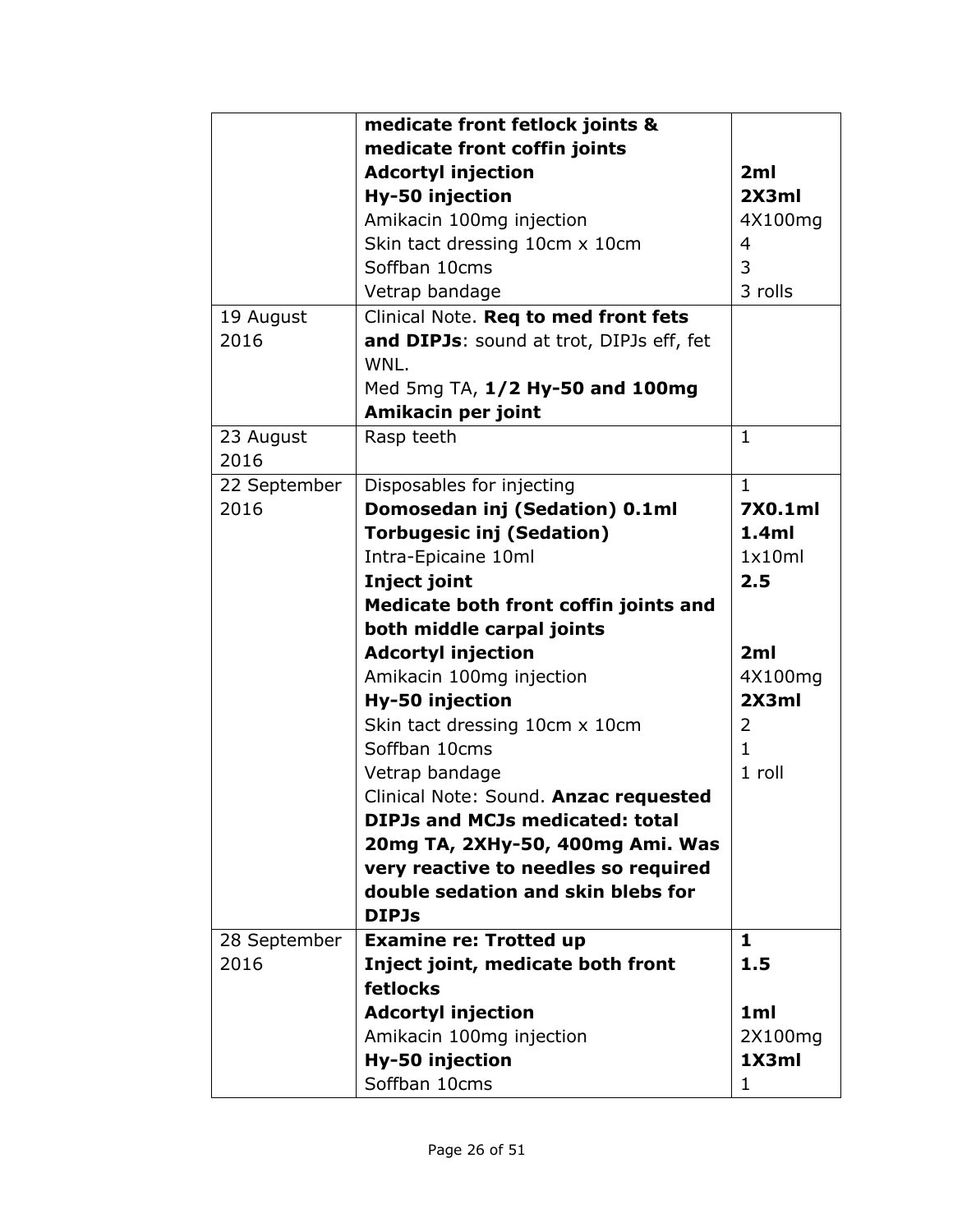| Vetrap bandage                            | 1 roll |
|-------------------------------------------|--------|
|                                           |        |
| Clinical Note. Sound, very mild bilat fet |        |
| effusion, no pain on flexion. Med both    |        |
|                                           |        |
| front fetlocks with total 10mg TA,        |        |
| 200mg Ami, 1XHy-50                        |        |
|                                           |        |

[Emphasis is added.]

- 5.3 The Tribunal consulted an independent third party veterinarian to assist with deciphering the Rossdales' records.
- 5.4 Castlebar received multiple injections to his front fetlocks and front coffin joints in the four months before the Event. Veterinarians generally use adcortyl and Hy-50 to alleviate joint pain, swelling and stiffness associated with synovitis $6$  and osteoarthrosis. There were three occasions (14 June, 19 August, and 28 September, 2016) when Castlebar did not receive any sedation before being injected with adcortyl and/or Hy-50 in the fetlocks or knee joints.
- 5.5 Castlebar was examined for lameness on 22 June 2016. His knees were x-rayed on 23 June 2016. He then had an ultra-sound examination of both his front legs on 24 June 2016 to determine if there were any issues.
- 5.6 According to the FEI database, Castlebar competed on 19 June 2016 and 13 August 2016 at Euston Park with different riders.
- 5.7 On 19 August 2016, the veterinarian made a clinical note that there was a request to inject Castlebar's fetlocks and coffin joints. On 22 September 2016, the veterinarian's clinical note stated "*Anzac*", that is, Anzac Mahmood requested injections into Castlebar's front coffin joints and both middle carpal joints. Castlebar was very reactive to needles on that day and required double sedation.
- 5.8 The last entry of 28 September 2016 indicated that Castlebar was "*sound*".
- 5.9 Castlebar travelled from England to France for the Event on 13 October 2016. Castlebar received veterinary treatment in France for dehydration from the travel.7

 $6$  Synovitis is inflammation of the internal lining of a joint.

<sup>7</sup> Anzac Mahmood's second witness statement of 29 May 2019, paras. 18 and 19.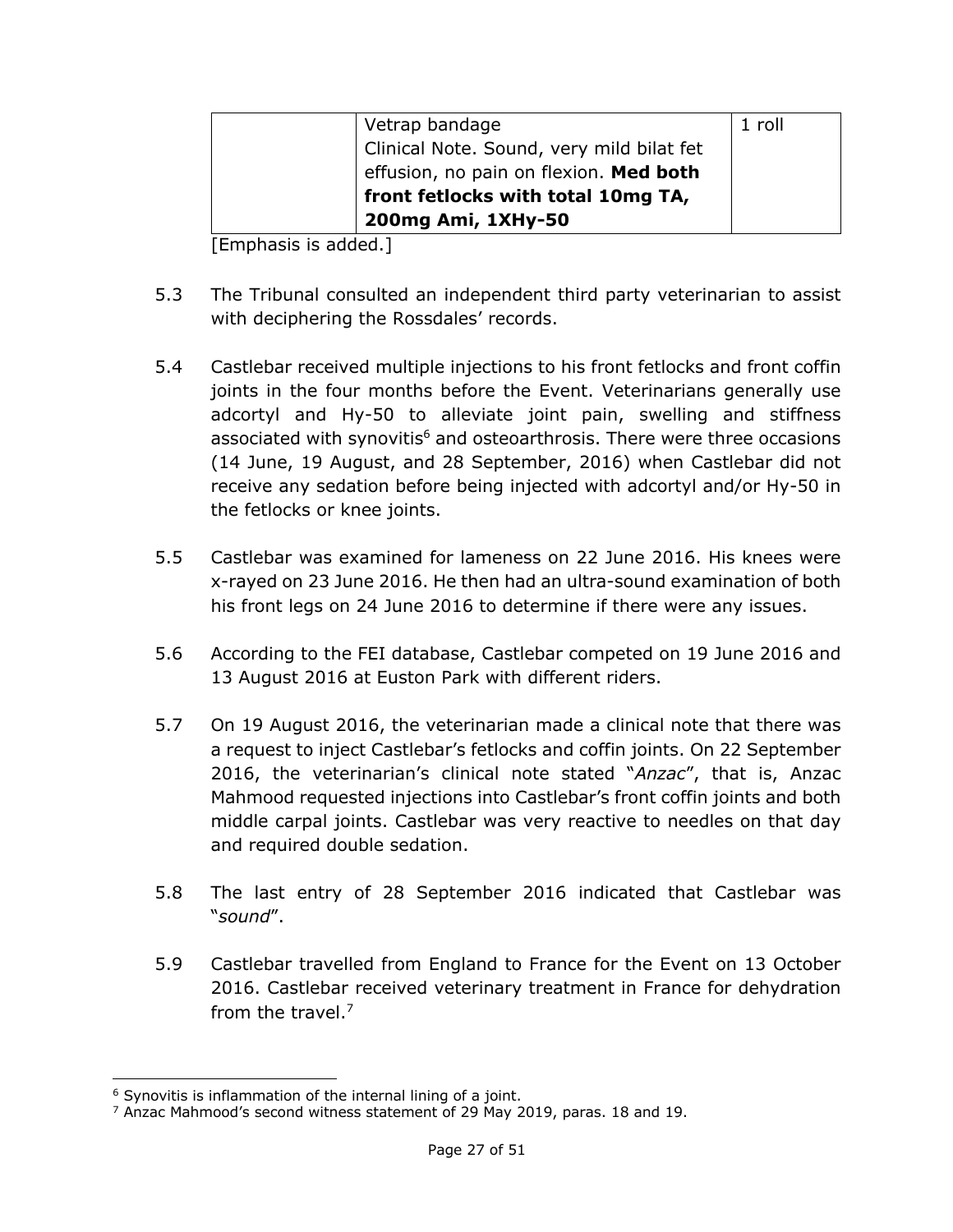5.10 Castlebar was 10 years old<sup>8</sup> when he was euthanised.

#### **6. Witness Statements**

6.1 The PR and the FEI submitted witness statements in anticipation of an inperson hearing, which never took place. The PR and his witnesses contradicted the FEI's witnesses about whether the PR stayed with Castlebar and Castlebar's condition after his accident. The following discussion summarises or highlights statements from the key witnesses.

#### *The PR and the PR's Witnesses*

6.2 The PR confirmed he rode Castlebar at the Event. He advised he did not give Xylazine to Castlebar in his statement of 5 May 2017.<sup>9</sup> He also stated the following:

*This was the first time that I had ridden Contraband at an FEI event but I had ridden him in training many times. […]10*

*Eventually, after debating the issue with the vet, we agreed for Contraband to be euthanized. I was desperate to save Contraband's life and I only agreed to him being euthanized as the vet insisted that it was the only option in the interests of his welfare. The vet then asked me to sign a consent form. I remember signing the form but I no longer have a copy of it. 11*

*I was with Contraband as he was both sedated and then euthanized. I can still remember well the moment that he was sedated and he went very quickly from bravely standing on three legs to suddenly struggling to stand up. His head dropped as well. It was not long after the sedation that the vet euthanized Contraband. I was still with Contraband at this time and I watched him die. Understandably, I was very emotional. 12*

*The same document states the vet did not think Contraband seemed to be in much pain when she arrived. I do not understand how she could think this because Contraband was sweating huge amounts, even more than he would do in a race, and his eyes were very sunken.* 

<sup>8</sup> Castlebar's date of birth is shown as 17 November 2006 on the FEI database.

<sup>&</sup>lt;sup>9</sup> PR's first witness statement of 5 May 2017, para. 27.

<sup>10</sup> Ibid., para. 7.

 $11$  Ibid., para. 21.

<sup>12</sup> Ibid., para. 24.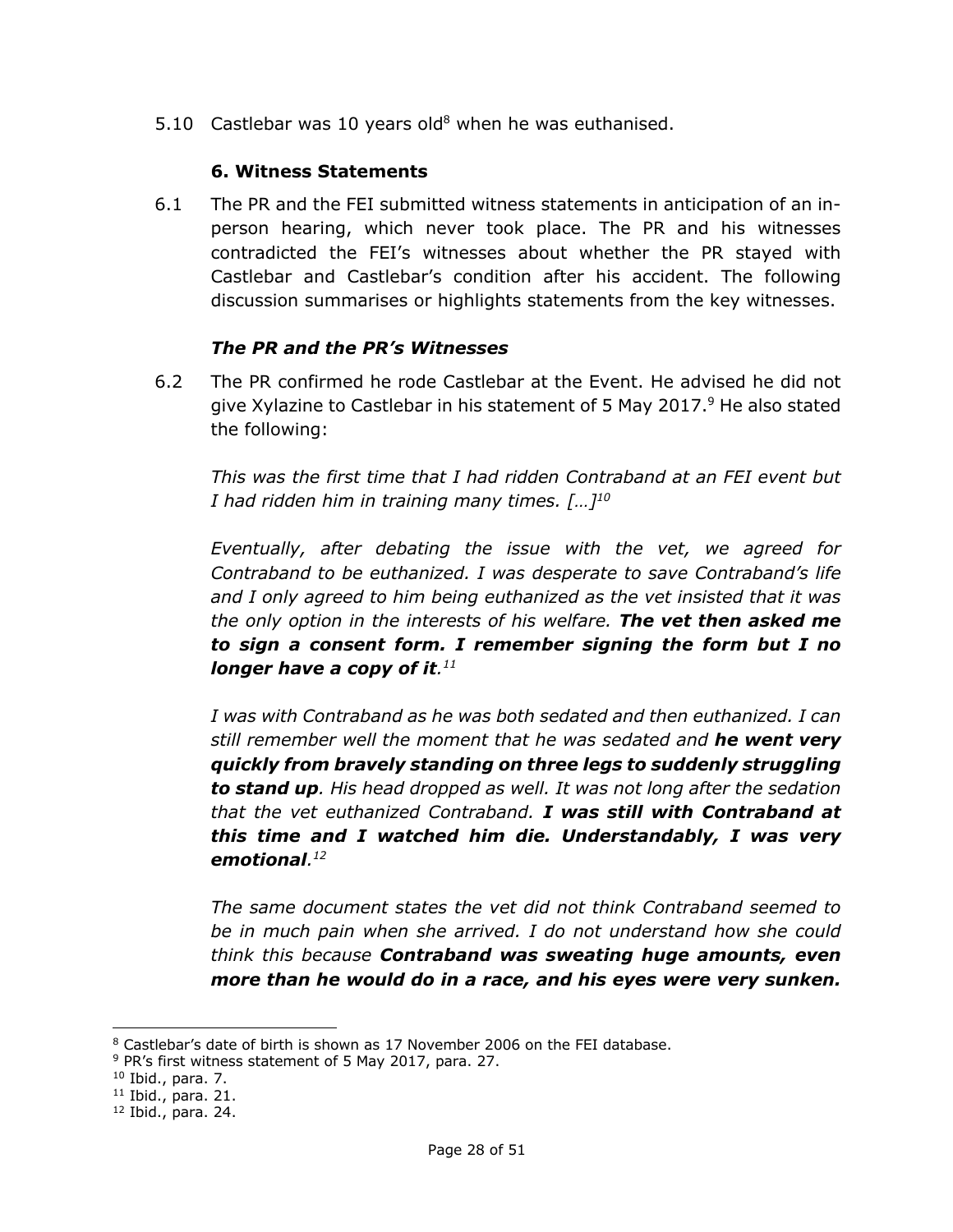*He was also struggling to stand up as he could not put any weight on the broken leg. I have been around horses all my life and from the way that Contraband was standing and his head was bowed, it was obvious he was in a great deal of pain. I do not understand how anybody who knows anything about horses could think anything different.13* [Emphasis is added.]

6.3 In his second statement of 31 May 2019, the PR confirmed he stayed with Castlebar after his accident and that Castlebar was clearly in pain.<sup>14</sup> The PR also stated Castlebar fell on his left side and appended a photograph of Castlebar lying on his left side to his statement.<sup>15</sup>

He acknowledged he did not sign the consent form: *It was, in fact, Abdulla Salah (who signed as Mr Abdulla). He was also at the scene as he had arrived with Sultan Salah, Sheikh Abdulla and Babar Nawaz to help out. I cannot remember why Abdulla Salah signed the form; I assume that the vet just needed somebody from the team to do so. I was doing my best to remember everything in as much detail and as well as I could when I did my first witness statement but this is obviously a detail that I got wrong. <sup>16</sup>* [Emphasis is added.]

6.4 Anzac Mahmood stated he had been working closely with the PR ever since he became involved in endurance racing over 18 years ago, in his statement of 5 May 2017. He confirmed he had been involved in training the horses the PR rode and helped out as a crew member. 17

Mr. Mahmood advised the PR and Castlebar were performing well at the Event. He stated: *[…] I was therefore not surprised that Sh. Alqassimi and Contraband came through the first two vet gates in second place alongside the other leading riders and I believed that he had a good chance of winning […].18*

About Castlebar's injury, Mr. Mahmood stated: *[…] I was shocked to see what had happened to Contraband and how much pain he was in when we arrived. It was obvious to me that his right foreleg was fractured and he was unable to put any weight on it. He was sweating and was shaking a lot and I could see in his eyes that he was in* 

<sup>13</sup> Ibid., para. 29.

<sup>&</sup>lt;sup>14</sup> PR's second witness statement of 31 May 2019, paras. 5 and 7.

<sup>15</sup> Ibid., para. 8.

<sup>16</sup> Ibid., para. 10.

<sup>&</sup>lt;sup>17</sup> Anzac Mahmood's first witness statement of 5 May 2017, para. 3.

 $18$  Ibid., para. 11.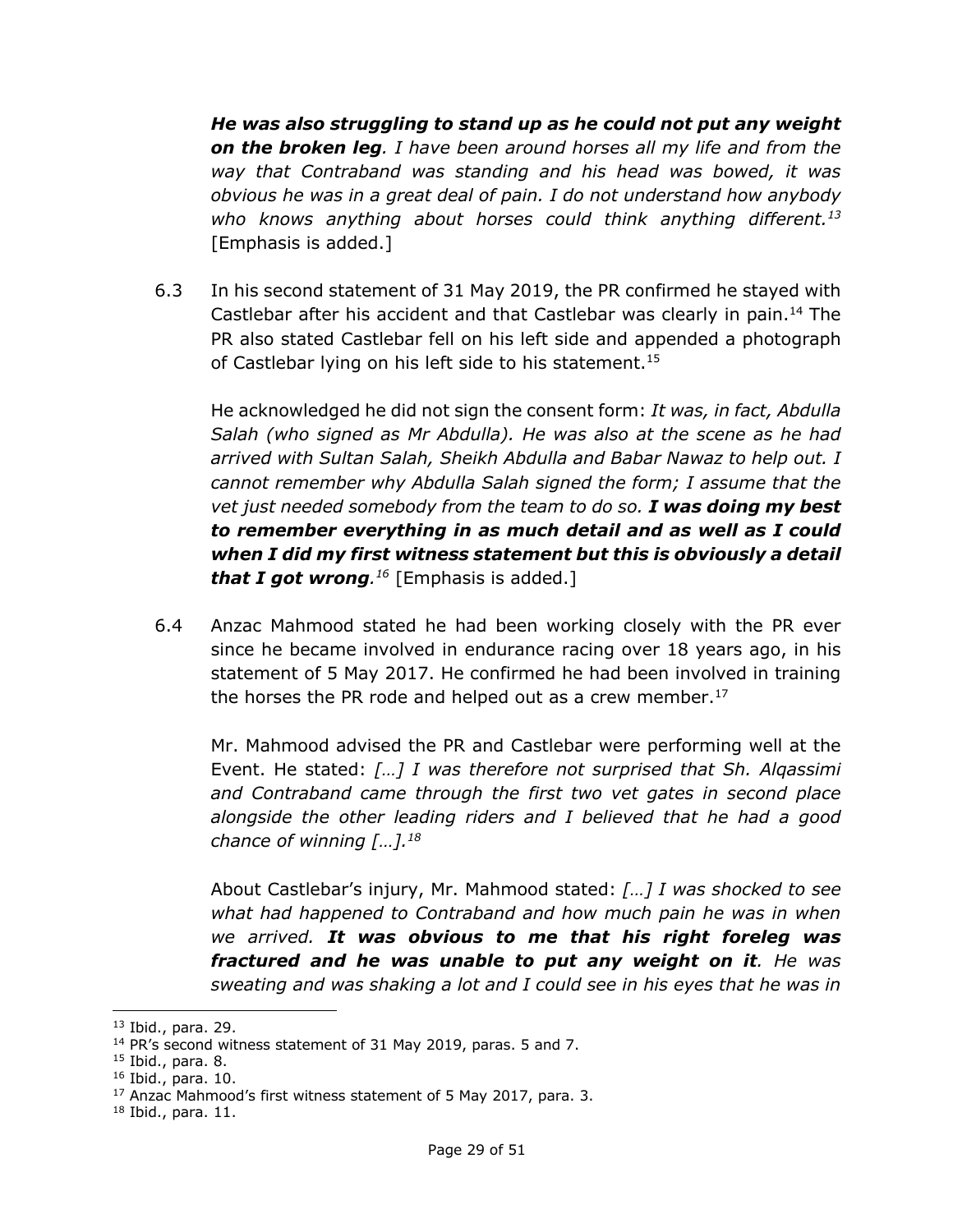*lots of pain. I could also see that Sh. Alqassimi was understandably very distressed.19*

Mr. Mahmood stated the following about the consent form*: […] Eventually, after long debate with the vet, we therefore agreed to Contraband being euthanized. The vet gave Sh. Alqassimi a consent form and asked him to sign it, which he did. 20*

About the euthanasia, Mr. Mahmood stated: *[…] I remember holding his head when the sedative was injected and it felt like almost straight away that it affected him. I remember particularly that he could no longer stand up on his own and we lowered him to the ground. 21*

Mr. Mahmood confirmed he had heard of Xylazine but he had never injected a horse "*in all my life*" and he stated: *[…] nobody in the crew had either; we leave all of the medical treatments to vets.*<sup>22</sup> He then inferred Dr. must have injected Castlebar during the euthanasia process.<sup>23</sup>

Mr. Mahmood concluded by stating: *I was also shocked to read on the same report that the FEI Vet did not think that Contraband seemed to be in pain when she arrived at the track. This is an extraordinary statement and I cannot understand how she could say such a thing. I stood next to her while she looked at Contraband and she would have seen clearly that he could not put any weight on his right foreleg at all, that he was sweating and shaking and that he was in very obvious distress*. 24 [Emphasis is added.]

6.5 Mr. Mahmood's second statement of 29 May 2019 echoed his first statement. He insisted the PR was present after Castlebar's accident and that Castlebar was in "*incredible pain*".25

Mr. Mahmood insisted that Castlebar fell on his left side and referred to the same photograph as the PR. He stated: *Thirdly, I understand that the FEI has claimed that Contraband fell on the same side as his broken leg.* 

<sup>19</sup> Ibid., para. 16.

<sup>20</sup> Ibid., para. 22.

<sup>21</sup> Ibid., para. 26.

<sup>22</sup> Ibid., para. 30.

<sup>23</sup> Ibid., para. 31.

<sup>24</sup> Ibid., para. 33.

<sup>&</sup>lt;sup>25</sup> Anzac Mahmood's second witness statement of 29 May 2019, paras. 5 and 11.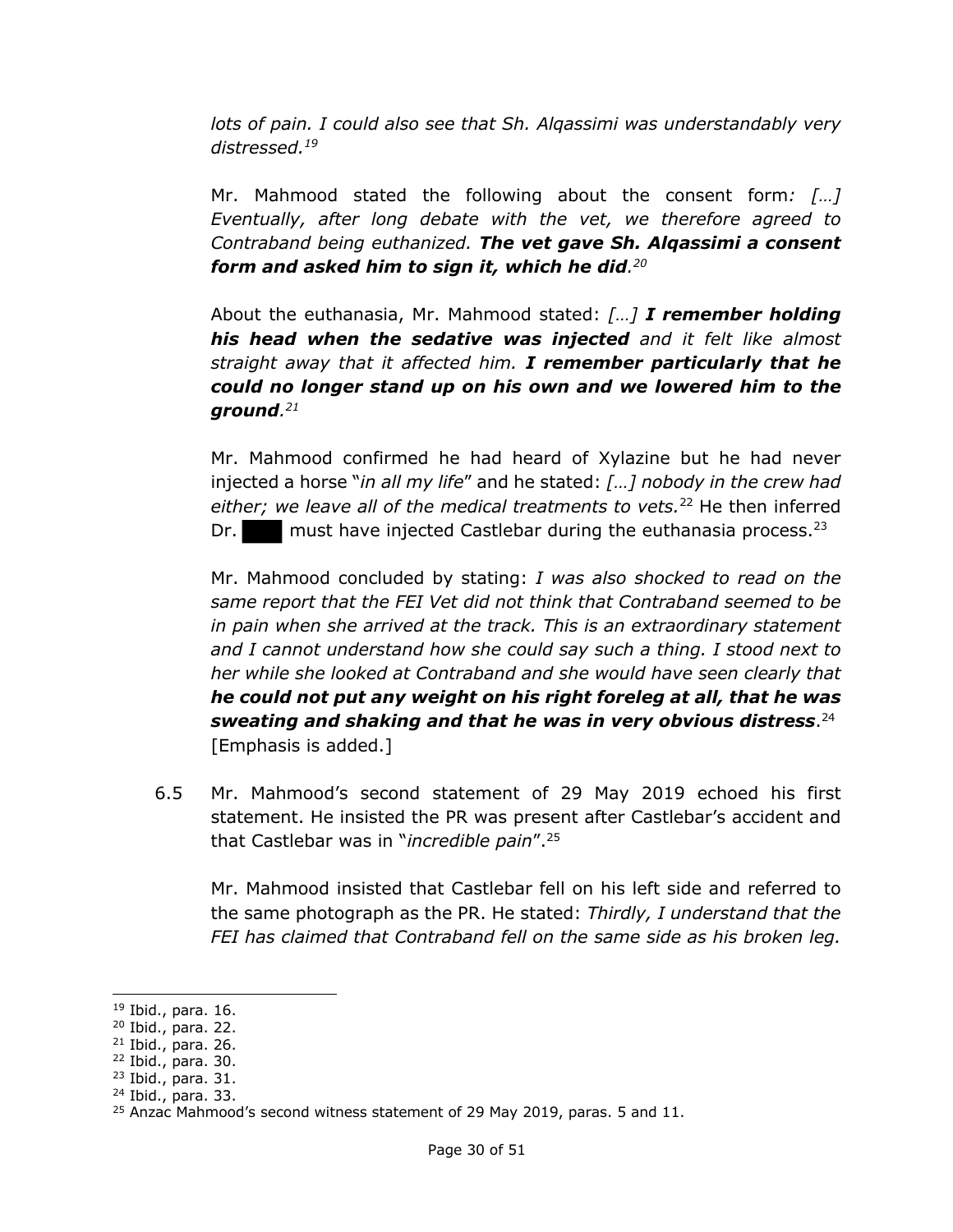*This is a very strange thing to say. I am absolutely certain that he fell on the other side, which was his left side.*<sup>26</sup>

6.6 Marijke Visser advised that she was part of the PR's crew at the Event in her statement of 29 May 2019. She stated she started training Castlebar when the PR brought him to Europe in 2015.<sup>27</sup> She trained Castlebar when he was in England or Belgium where he stayed at her stable. <sup>28</sup> Ms. Visser is listed as Castlebar's trainer from October 16, 2015 to December 31, 2016 on the FEI's database.

When Ms. Visser arrived at the scene of Castlebar's accident, she described Castlebar's condition as follows:

[...] It was horrible seeing Contraband when we arrived. I could tell *straight away that it was a really serious injury and that he was in a lot of pain. He was calm as he had his people around him and was naturally a calm horse anyway. However, his eyes were dull rather than being bright and shiny and he could not put any weight on the leg that was injured. He was an incredibly brave horse but it was obvious he was in lots of pain. I am told that some of the FEI's witnesses say that Contraband did not look in pain when they saw him. I could not believe it when I heard this; it is a ridiculous thing to say. Contraband was naturally a calm horse and with his team around him, he stayed calm. In my experience, it is not unusual for a horse that is in pain to remain calm if he or she has their team around them looking after them. The pain Contraband was in was obvious though from the look in his eyes and particularly the fact that he could not stand on the injured leg. 29*

Ms. Visser confirmed that the PR was present when Castlebar was euthanised and that she never injected Castlebar with Xylazine.<sup>30</sup>

## *FEI's Witnesses*

6.7 Dr. is an FEI veterinarian who acted as the treating veterinarian at the Event. She stated the following in her statement of 18 October 2017: *[…]*

<sup>26</sup> Ibid., para. 10

<sup>&</sup>lt;sup>27</sup> Marijke Visser's witness statement of 29 May 2019, para. 4.

 $28$  Ibid., paras. 4 and 36.

<sup>29</sup> Ibid., para. 18.

 $30$  Ibid., paras. 28 and 34.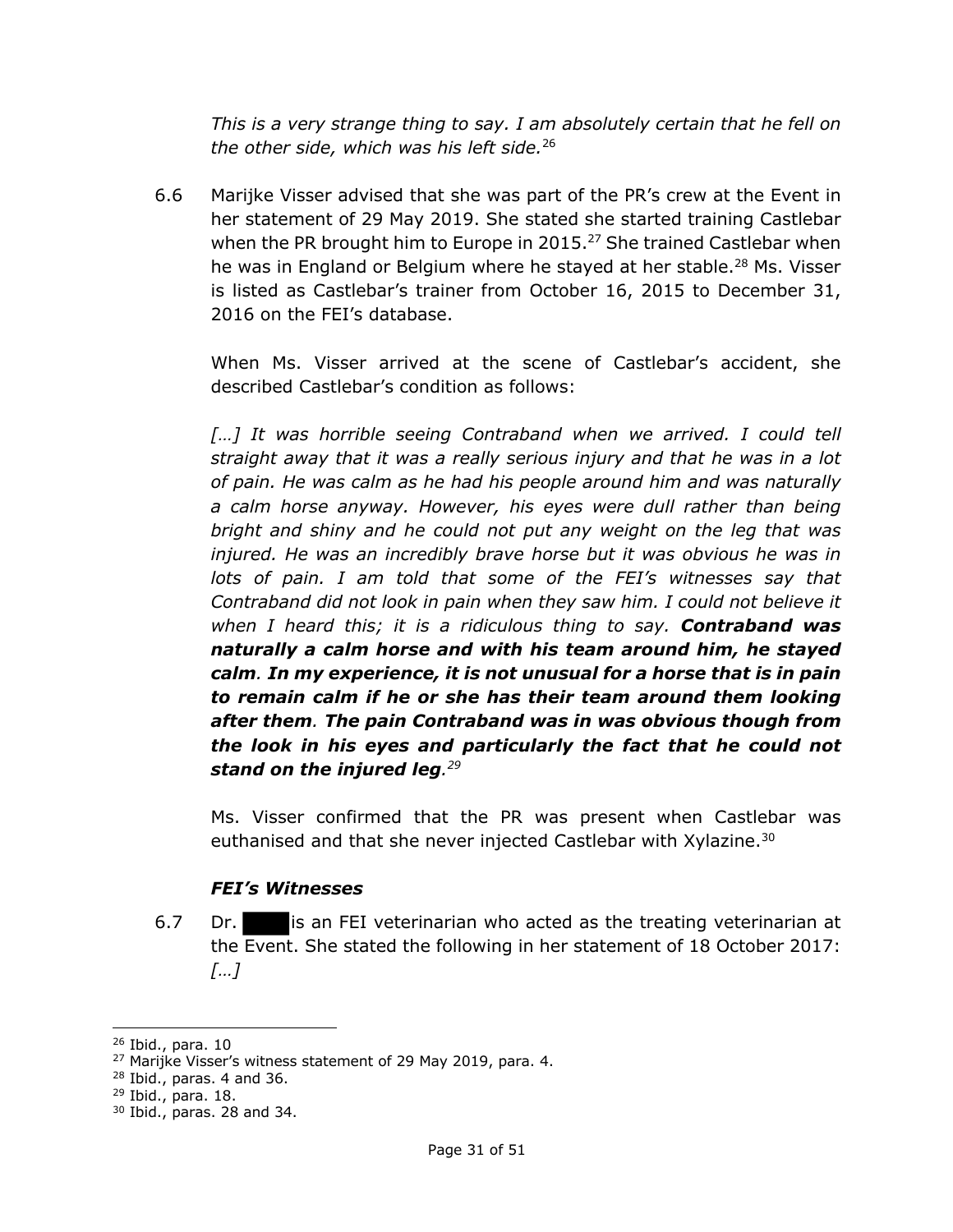*The first thing I noticed was that when we arrived on site of the accident, the horse did not seem to suffer. The horse was totally calm with the ears in front. The horse even tried to put weight on the broken leg, which is totally abnormal in a situation like this. I noted through my examination that the horse had a lack of sensitivity, and a low heart rate. I did not check the heart rate as such but I would have guessed about 40bpm.*

*The horse had an absolute fatal fracture. The skin was torn and an open fracture where the leg was only hanging from the skin and ready to fall off. There was no other choice but to euthanise the horse directly.*

*At our arrival 2-3 people were present around the horse, but the rider was no longer there. They had taken the saddle of [sic] and the fracture was hold together with a boot/bandage. One guy was at the horse's head and another guy was holding the horse's leg. Mr. immediately helped out and overtook the position of the guy at the broken leg. […]*

*I do as I always do when I euthanise a horse, firstly I sedated the horse with Romifidine, secondly I use a general anaesthesia with Ketamine and Diazepam (Valium), and then finally euthanised it with T61, the euthanasia agent. I have never used Xylazine in the context of a [sic] euthanasia. I have hardly ever used Xylazine at all, only on a few occasions with urgent dripping of fluids.*

*In all my records it is the same protocol and same drugs used. There could be no confusion on this matter since this is the best way and the best drugs to use in order to euthanise a horse without any pain and anxiety. Also there would be no point to give two sedatives with similar effects to a horse in this situation.*

*One more very odd thing in this case is that during the euthanasia the horse fell on the side with the broken leg. It is normal for a horse that has broken a leg to fall on the "good side" when it is put to sleep. In my experience this is not normal for a horse with such fatal fracture, and I have until today only seen it once before.* 

*The fact that the horse tried to put weight on its broken leg, that it did not seem to suffer at all and that it fell on the side with the broken leg, makes me believe that the entourage had administered a substance to relief [sic] the horse from pain. They*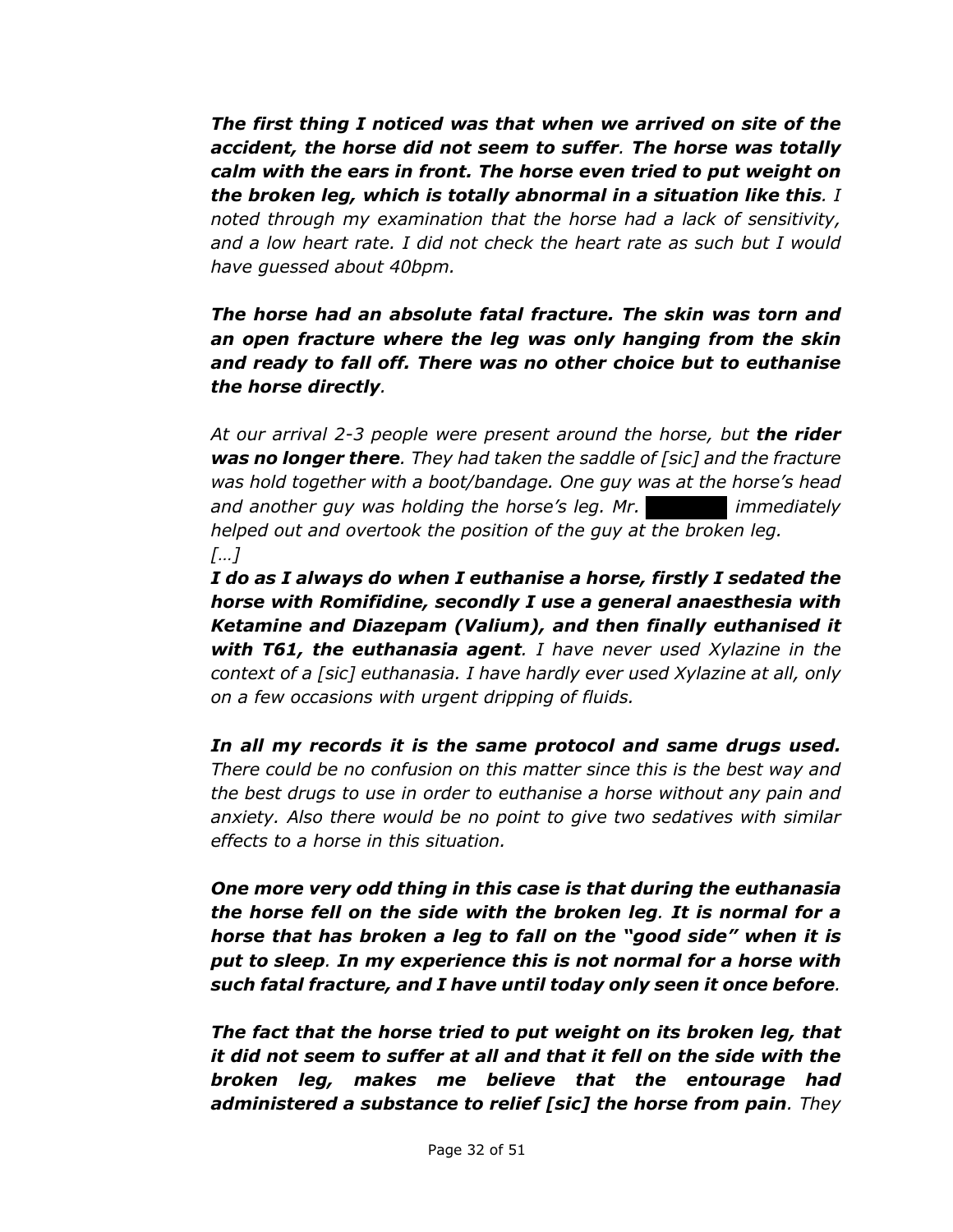*had arrived with big cars not far from the site of the accident, so it is plausible that they had some medication in their car.* 

*In the end it is good that the horse was not in pain and panic and could be put down carefully in the best possible way after such a fatal and horrible fracture.* [Emphasis is added.]

6.8 was the organiser of the Event and was responsible for all operational matters as well as the contact person in case of any incidents at the Event. She had at that time 25 years of experience with horses. Ms. stated the following in her statement of 23 October 2017:

*[…]*

*My first thought was that the horse did not look like it suffered, and had a very nice head with ears in front. This was despite the fact that the horse suffered from a terrible open fracture. I have never seen such a horrible fracture, the leg was hanging only in the skin. Even during the examination of the horse made by Ms , it did not look like it suffered. I somehow seemed that the horse was blocked from suffering by something.* 

*Present by the horse was the groom, coach and a Dutch girl. The rider was no longer present and had already left the place of the incident.* 

*[…] Finally they agreed to euthanise the horse and the groom signed the consent form.* 

*[…]*

*My last remark and the most important fact that the horse seemed to be in no pain and suffering when we arrived and during the examination. It was the worst fracture I have ever seen and normally from my experience, a horse with such a fracture should be very much in pain. I find it very strange that the horse did not seem to be in pain. The more I think about it the more convinced am I, that the horse was given some kind of pain killer or tranquiliser to relief it from suffering. But I can't say if a pain killer has been given before the ride to anesthetize the bottom of the leg below the knee, or after the accident by someone else than Dr before our arrival.* [Emphasis is added.]

6.9 Professor has been an official veterinarian on national and international endurance rides since 1996 (more than 100 endurance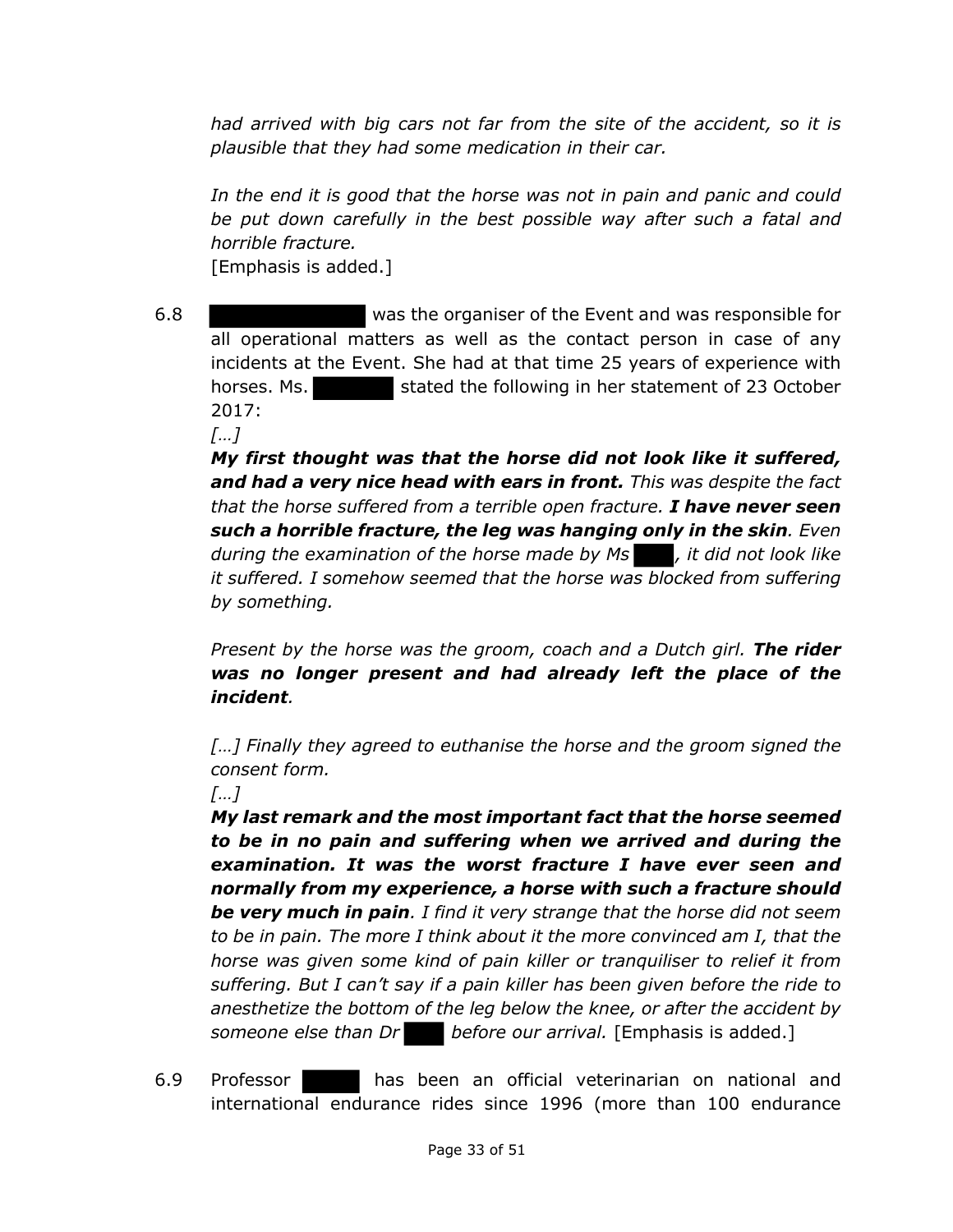events). She is a 4-star FEI endurance veterinarian. As previously stated, she was a member of the veterinary commission at the Event and president of the CEI3\* event taking place at the same time as the CEI\* event in which Castlebar participated. She was present at the vet gate to perform and supervise the veterinary inspections. She and her colleagues conducted the post mortem at ENVA.

Professor did not see Castlebar after he had his accident but Dr. described the fractured leg and she saw the video. She stated in her statement of 24 October 2017 that the "*fracture was not repairable*".

- 6.10 was a member of the Event's organising team. In her statement of 6 November 2017, she stated: *I have a long experience with horses over the past 15 years and have seen several euthanasia and the thing that shocked me with this horse was that it did not seem to suffer at all, it was very calm and was even eating*.
- 6.11 participated in the same competition as the PR and Castlebar. In his statement of 26 October 2017, he stated*: […] I saw a horse on the side of the road, about 100 m after the crew point. He was on the left of the road, and there was no rider but a groom and the trainer of the horse who was holding the horse by hand*.
- 6.12 Dr. is a 4-star FEI endurance veterinarian and was a member of the veterinarian team at the Event. He advised the PR's support personnel did not want Castlebar to have a necropsy and stated: *When those people understood Castlebar's body had to go to National Veterinary School of Alfort…they left upset!! Organisation Commitee [sic] said to me they all disappeared and never came back for any information*.
- 6.13 The FEI submitted that rumours posted on social media stated the PR and/or Mr. Mahmood injected Castlebar after his fall to relieve him of pain and suffering.

## **7. FEI Submissions on the Rule Violations**

7.1 The FEI submitted that where a Controlled Medication Substance is found in a horse's sample, without a valid veterinary form, a clear and unequivocal presumption arises under Article 2.1.1 of the ECM Rules that it was administered to Castlebar deliberately, in an illicit attempt to enhance his performance. It was not necessary for the FEI to demonstrate that intent, fault, negligence or knowing *Use* on the PR's part to establish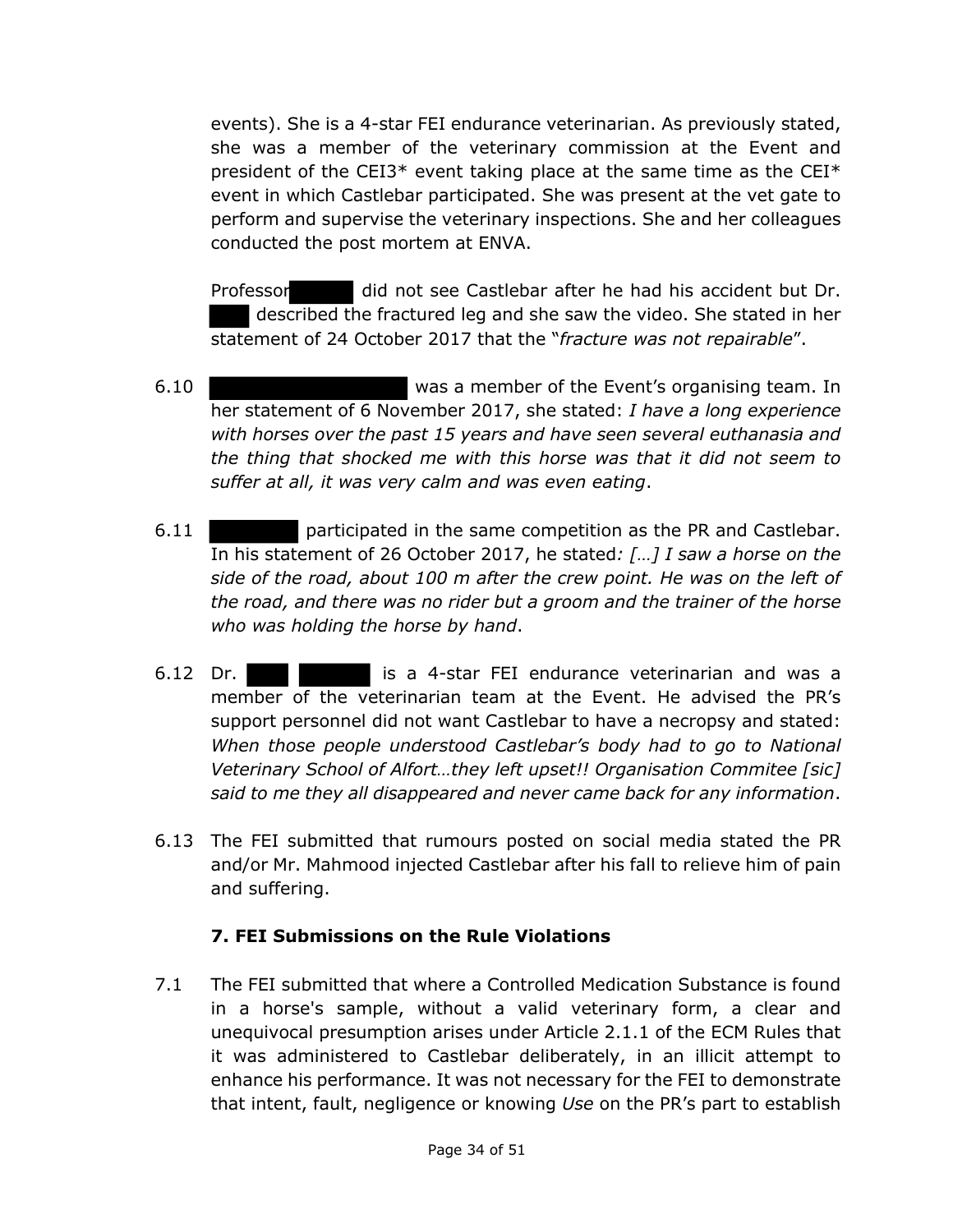an ECM Rule violation.

- 7.2 Article 10.2 of the ECM Rules provides that a PR with no previous offences who violates Article 2.1 of the ECM Rules is subject to a period of Ineligibility of six months, unless he is able to rebut the presumption of fault. To do this, the rules specify that he must establish to the comfortable satisfaction of the FEI Tribunal (it being his burden of proof, on the balance of probabilities): $31$ 
	- a. how the Prohibited Substances (Xylazine) entered into Castlebar's system; and
	- b. that he bears No Fault or Negligence for that occurrence, i.e., that he did not know or suspect, and could not reasonably have known or suspected even with the exercise of utmost caution, that he had administered to Castlebar (or Castlebar's system otherwise contained) a Controlled Medication Substance (in which case, the presumptive six-months period of Ineligibility is eliminated completely pursuant to Article 10.4 of the ECM Rules); or
	- c. that he bears No Significant Fault or Negligence for that occurrence (in which case, the presumptive six-month period of ineligibility may be reduced depending on his degree of fault, pursuant to Article 10.5 of the ECM Rules).

If the PR fails to discharge this burden, the presumptive six-month ban under Article 10.2 applies.

- 7.3 The FEI submitted the PR must provide clear and convincing evidence that proves how the Xylazine entered Castlebar's system. The PR accused Dr. of giving the Xylazine to Castlebar, which the FEI did not support. For the reasons in section 4.1 above, the FEI was of the opinion the PR did not establish how the substance entered Castlebar's system. Therefore, the PR did not satisfy the threshold requirement nor did he prove he was not at fault or negligent for the rule violation. As a result, the PR did not qualify for any reduction in accordance with Article 10.4 or 10.5 of the ECM Rules.
- 7.4 The FEI further submitted that since the PR had a prior offence within a 10 year period, the period of Ineligibility to impose, according to Articles 10.8.1 and 10.8.2 ECM Rule, was the greater of:
	- a. three months;

<sup>&</sup>lt;sup>31</sup> Article 3.1 of the ECM Rules.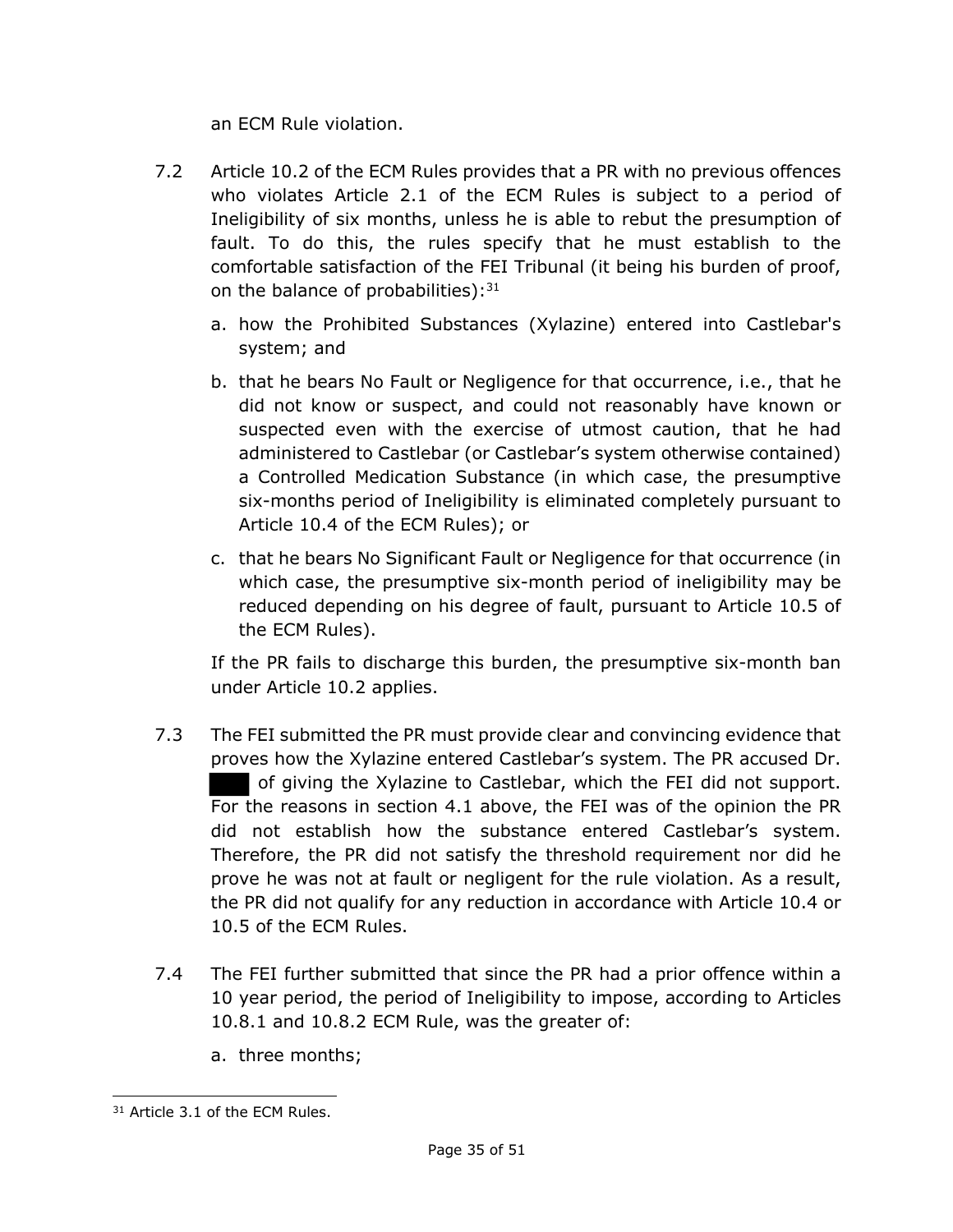- b. one-half of the period of Ineligibility imposed for the first ECM Rule violation without taking into account any reduction under Article 10.6; or
- c. twice the period of Ineligibility otherwise applicable to the second ECM Rule violation treated as if it were a first violation, without taking into account any reduction under Article 10.6.
- 7.5 The FEI stated that since the PR's first violation was a Banned Substance rule violation, his period of Ineligibility was two (2) years. Therefore, the Ineligibility applicable to the second violation would be the greater of one of the conditions under Article 10.8.1 ECM Rule. The FEI submitted the period of Ineligibility would be one-half of the period of Ineligibility imposed for the Banned Substance rule violation, so in this case, one (1) year.
- 7.6 The FEI also relied on Articles 2.2 of the ECM Rules and stated: *[*…*] it cannot be ignored as an aggravating circumstance that the PR also has violated Art 2.2 use of a prohibited substance during competition*. Pursuant to Article 2.2.1, it was not necessary to prove the actual injection into Castlebar by the PR, but it was necessary for him to ensure that no Controlled Medication Substance entered into Castlebar's body and no Controlled Medication Method was used during the Event without a valid Veterinary Form. Xylazine was found in Castlebar during the Event. According to the FEI, the PR failed his obligation under this Article.
- 7.7 The FEI submitted the PR violated Articles 2.1 and 2.2 of the ECM Rules. In accordance with Article 10.7 of the ECM Rules, aggravating circumstances may increase the period of Ineligibility up to a maximum of two (2) years. The FEI listed the following aggravating circumstances:
	- 1. there was a use of Xylazine during the competition;
	- 2. there are clear signs of the injection of an exogenous substance in the ulnar nerve during competition;
	- 3. Castlebar was indeed nerve blocked desensitised, during the competition;
	- 4. the desensitisation of Castlebar lead to stress fractures in the bone and also rounding of the bone pipes of the fracture;
	- 5. the desensitisation in combination with the stress fractures most likely caused the catastrophic injury of Castlebar; and
	- 6. there were tack induced injuries on Castlebar.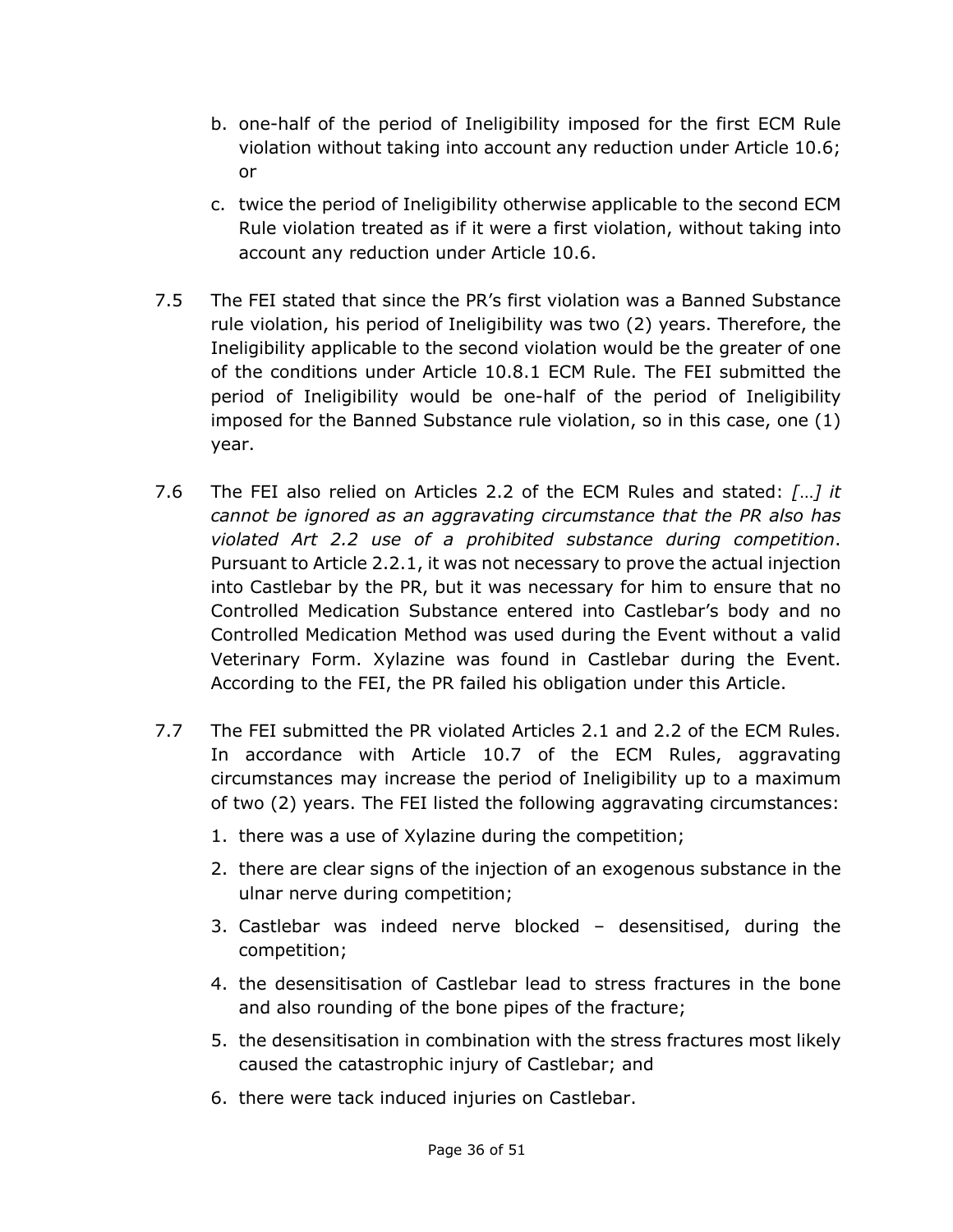- 7.8 The FEI submitted the period of Ineligibility that should be imposed on the PR for the ECM Rule violation should be at least eighteen (18) months and up to two (2) years.
- 7.9 The FEI submitted the PR used "Prohibited Methods" pursuant to Article 1054 of the VRs. The PR allowed Castlebar to compete with hyposensitive areas. Article 1034.2 of the VRs described hyposensitivity as follows: "Hyposensitive limbs include any alteration in sensitivity induced by a neurectomy or chemical desensitisation for as long as the alteration in sensitivity persists*.*" The PR also failed to seek any authorisation for the injection of Xylazine nor was it administered by an FEI veterinarian, as would have been required under Article 1046 of the VRs. The FEI stated the use of Prohibited Methods jeopardised Castlebar's welfare and caused his catastrophic injury.
- 7.10 For the reasons set out in section 4.2 above, the FEI submitted the PR committed several abuses of Castlebar pursuant to Article 142 of the GRs. The FEI stated that the seriousness of horse abuse violation is mirrored in the possible sanctions under Article 169.6.2 of the GRs, which states:

*Abuse of Horses in any form (rapping, abnormal sensitisation or desensitisation of limbs, banned schooling methods etc.) may entail a fine of up to CHF 15,000.- and/or a Suspension of a minimum of three (3) months up to life.*

7.11 The FEI also relied on a study of Dr. to support Castlebar abuse allegation. The FEI wrote:

*It is also clear from the study of Dr. , that accidents like this does not just happen, it is a combination of over training, lack of sufficient rest of the horse, in combination with medication during training and poor horsemanship, that causes those accidents to occur. This can also be seen from the type of fracture on the limb. In those cases there is a clear "comminuted fracture", and such fractures are the result of the mismanagement of the horse, just like in the case at hand.*

7.12 The FEI kindly requested the Tribunal to consider the sanctions for the ECM Rule violation, the violations of the VRs and Castlebar's abuse, separately and concurrently, but to impose them consecutively. The FEI also stated that since the PR was no longer competing, the suspension would have no effect and asked the Tribunal to impose a higher fine. The FEI further asked the Tribunal to impose a higher contribution to legal costs for the delays caused by the PR's former legal counsel.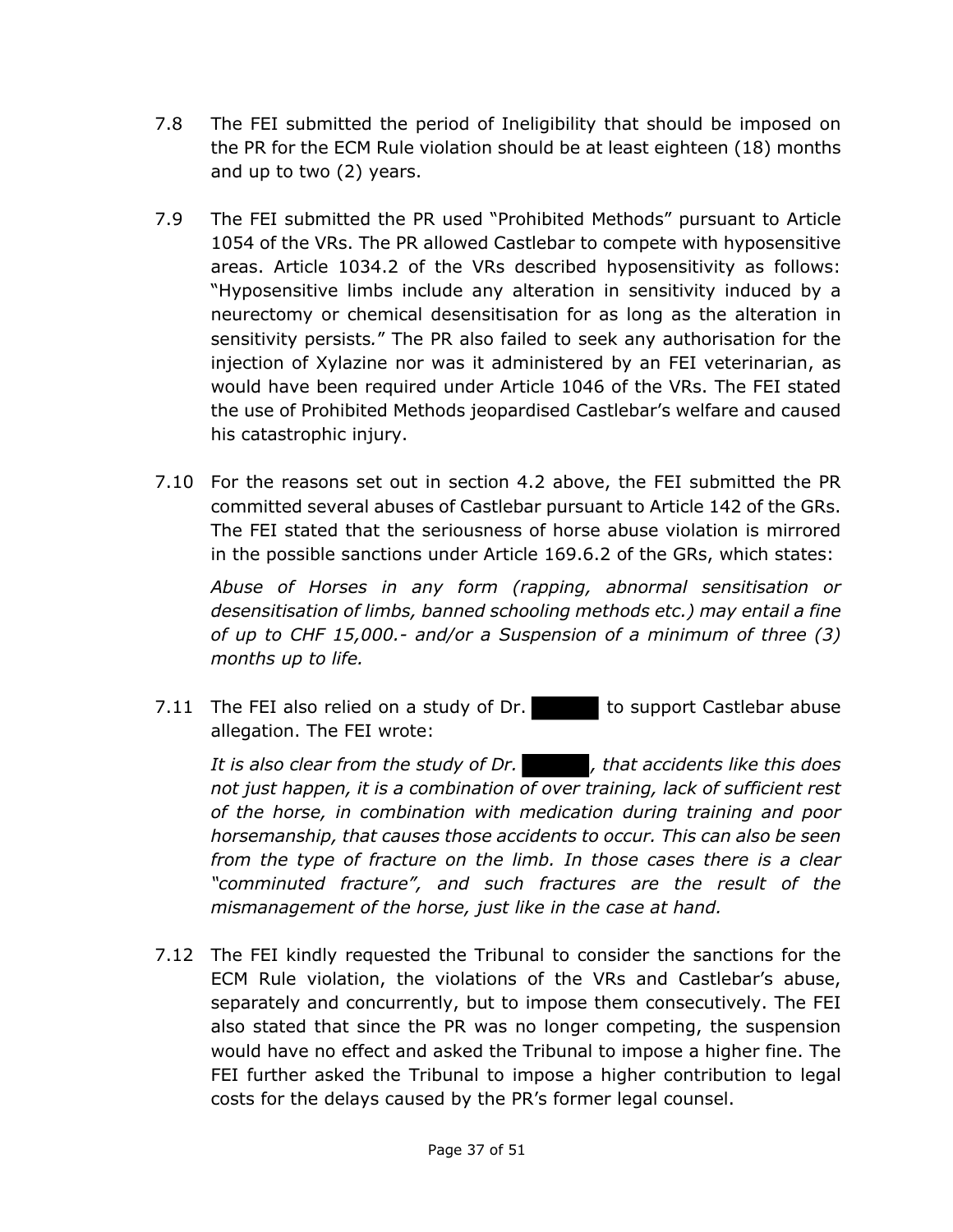- 7.13 The FEI respectfully requested the Tribunal issue the following decision:
	- *1. upholding the charge that the PR violated Article 2.1 and 2.2 of the ECM Rules;*
	- *2. upholding the charge that the PR violated Article 142 Abuse of Horse of the GRs;*
	- *3. upholding the charge that the PR violated Articles 1046 and 1054 of the VRs;*
	- *4. disqualifying the result of the PR and Horse combination obtained in the Competition and the whole Event, and the consequent forfeiture of all medals, points, prize money, etc. won, pursuant to Article 9 and 10.1.2 of the ECM Rules;*
	- *5. imposing a period of ineligibility of at least eighteen (18) months and up to two (2) years on the PR, depending on the PR's level of fault for the ECMR violation, and at least two (2) years for the abuse of horse violation, commencing as of the date of the Final Tribunal Decision (in totality for all violations a suspension of 3.5 to 4 years);*
	- *6. fining the PR in the amount of 7,500 CHF for the ECMR violation; and 10,000 CHF for the abuse of horse violation (in totality for all violations 17,500 CHF); and*
	- 7. *ordering the PR to pay the legal costs for all violations of 15,000 CHF that the FEI has incurred in these proceedings.*

# **8. Jurisdiction**

8.1 The Tribunal has jurisdiction over this matter pursuant to the Statutes, GRs and ECM Rules. The jurisdiction of the Tribunal remains undisputed.

# **9. The Person Responsible**

9.1 The PR is the Person Responsible for Castlebar and had legal responsibility for Castlebar pursuant to Article 118 of the GRs, as he was the rider of Castlebar at the Event. The PR has also accepted being the Person Responsible within the meaning of the GRs.

# **10. The Decision**

10.1 The Tribunal extrapolated the following timeline from the FEI veterinary forms and the witness statements:

| Time (pm) |                                          |
|-----------|------------------------------------------|
| 13:15     | Castlebar starts the 3rd and final loop. |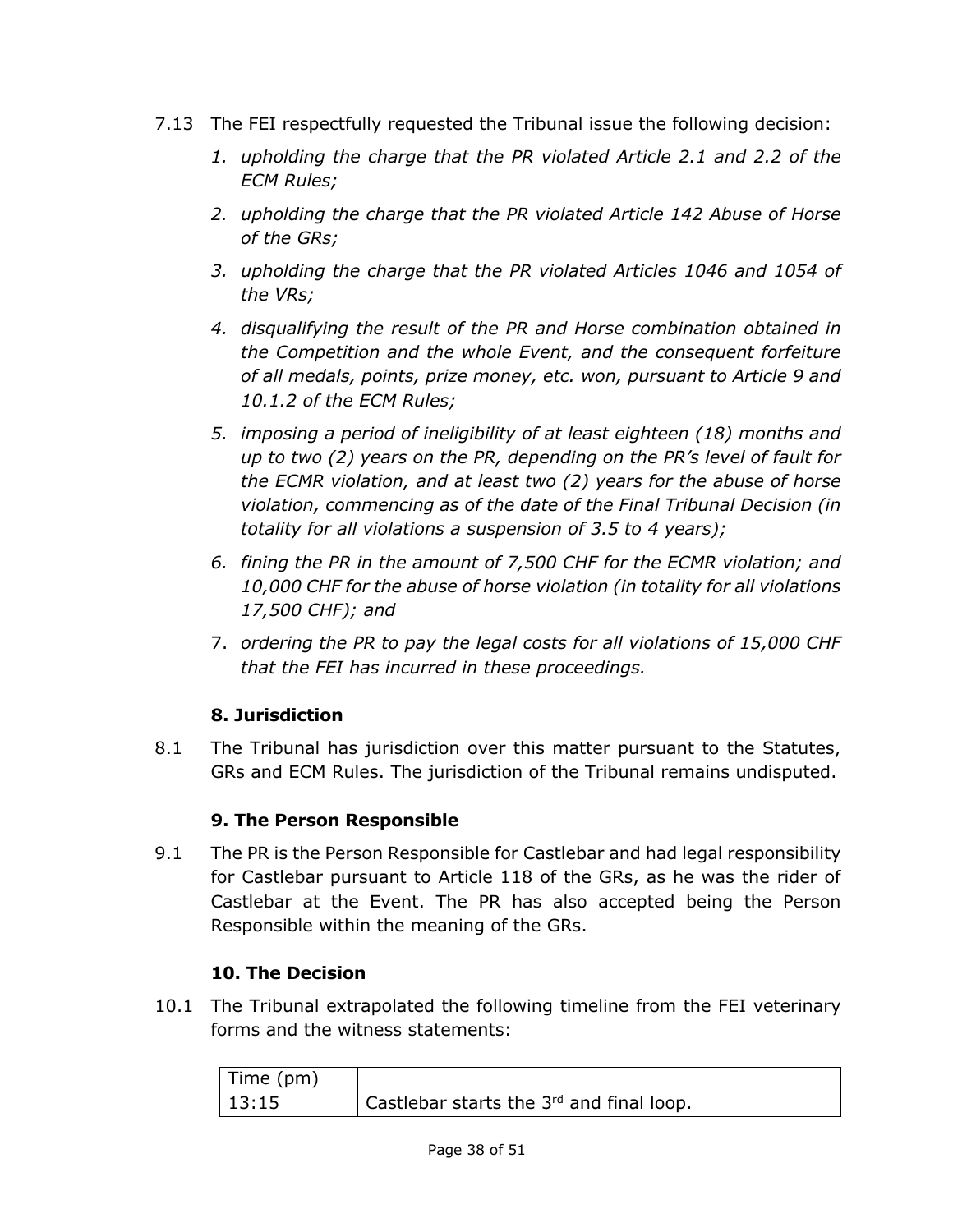| 13:45       | Castlebar falls and his injury occurs.                  |  |  |
|-------------|---------------------------------------------------------|--|--|
| 13:50       | Phone call to the PR's crew about Castlebar's fall      |  |  |
| 14:00       | Crew reach Castlebar and the PR                         |  |  |
| 14:01-14:36 | Phone calls to different race organisers for veterinary |  |  |
|             | assistance.                                             |  |  |
| 14:45       | Dr.<br>arrives.                                         |  |  |
| 15:00       | The decision was made to euthanise Castlebar.           |  |  |
| 15:10       | administered Romifidine (Product: Sedivet);<br>Dr.      |  |  |
|             | dosage: 5ml; route: i.v.                                |  |  |
| 15:10       | administered Valium and Ketamine<br>Dr.                 |  |  |
|             | (Product: Ketamidor); dosage: 15ml; route: i.v.         |  |  |
| 15:30       | administered Barbit (Product: T61); Dosage:<br>Dr.      |  |  |
|             | 100ml; route: i.v.                                      |  |  |
| 15:45       | Blood samples were collected.                           |  |  |

The test results of the A Sample evidenced the presence of Xylazine.

- 10.2 The PR's expert, Dr. stated Castlebar received a therapeutic dose of Xylazine 10 to 30 minutes before the blood samples were collected whereas the FEI's expert, Professor stated Castlebar could have been injected with Xylazine up to one hour before the blood samples were collected.
- 10.3 The Tribunal assessed the witness statements. The PR and his witnesses claimed they did not administer Xylazine to Castlebar. They stated Castlebar was clearly in pain with his catastrophic fracture whereas the FEI witnesses stated Castlebar did not appear to be in pain or suffering. There were other noteworthy contradictions amongst their statements.
- 10.4 The Tribunal noted that the statements of the PR, Mr. Mahmood, and Ms. Visser were scripted in a similar manner. They were adamant that Castlebar was in pain and could not put weight on his injured leg. They stated the PR was present when Castlebar was euthanised and that Castlebar fell on his left side when he was euthanised contrary to Dr. statement (discussed below). The Tribunal found the following contradictions in their statements:
	- The PR and Mr. Mahmood stated that the PR signed the consent form consenting to Castlebar's euthanasia in their May 2017 statements. When presented with the consent form, the PR had to acknowledge, two years later, in his May 2019 statement that he did not sign the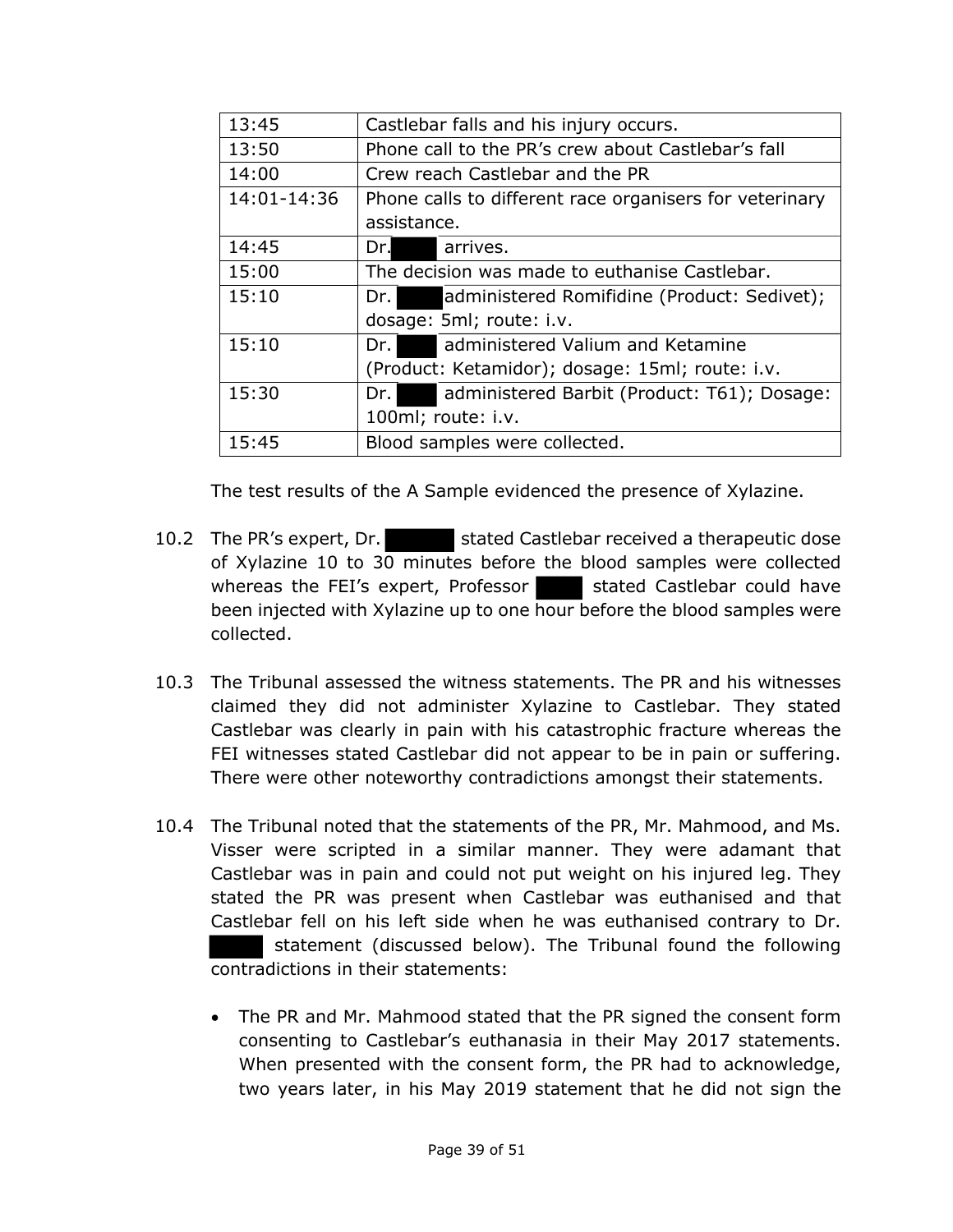consent form but it was his stable manager who signed it. His statement that "*I was doing my best to remember everything in as much detail and as well as I could when I did my first witness statement but this is obviously a detail that I got wrong"* makes the Tribunal question whether other details such as which side Castlebar fell were wrong in his first statement.

- Mr. Mahmood stated in May 2017 that he remembered holding Castlebar's head when he was injected with the sedative. He then stated, *I remember particularly that he could no longer stand up on his own and we lowered him to the ground.* [Emphasis is added.] In response to Dr. comment that Castlebar fell on his right side, Mr. Mahmood thought this was "*a very strange thing to say*" and was "*absolutely certain*" that Castlebar fell on his left side in May 2019. His memory of the euthanasia appears to have changed between May 2017 and May 2019.
- The PR and Ms. Visser also stated that Castlebar fell on his left side in their statements of May 2019. The PR and Mr. Mahmood referred to a photo where Castlebar was lying on his left side. The Tribunal believes this photo was taken soon after Castlebar's fall because Castlebar's eyes were open and one of the PR's support personnel had a halter around his head suggesting he wanted Castlebar to stand up. Castlebar was standing when Dr.  $\blacksquare$  arrived. Furthermore, there would be no need to put a halter on him after he was euthanised. Nonetheless, whether the photo was taken before or after his euthanasia, the PR was clearly not present in the photo.
- 10.5 The FEI's witnesses were all present at the Event. The following facts were consistent amongst their statements:
	- the PR was no longer present when Dr. arrived at the scene of the accident with Ms. **All and Ms. and Ms. All and Ms. All and Ms. All and Ms. All and Ms. All and Ms. All and Ms. All and Ms. All and Ms. All and Ms. All and Ms. All and Ms. All and Ms. All and** who participated in the same competition as the PR and Castlebar, rode past Castlebar after his fall and stated the PR was not present; and
	- Castlebar seemed to be in no pain, appeared calm and relaxed despite the catastrophic fracture and was trying to put weight on the injured leg.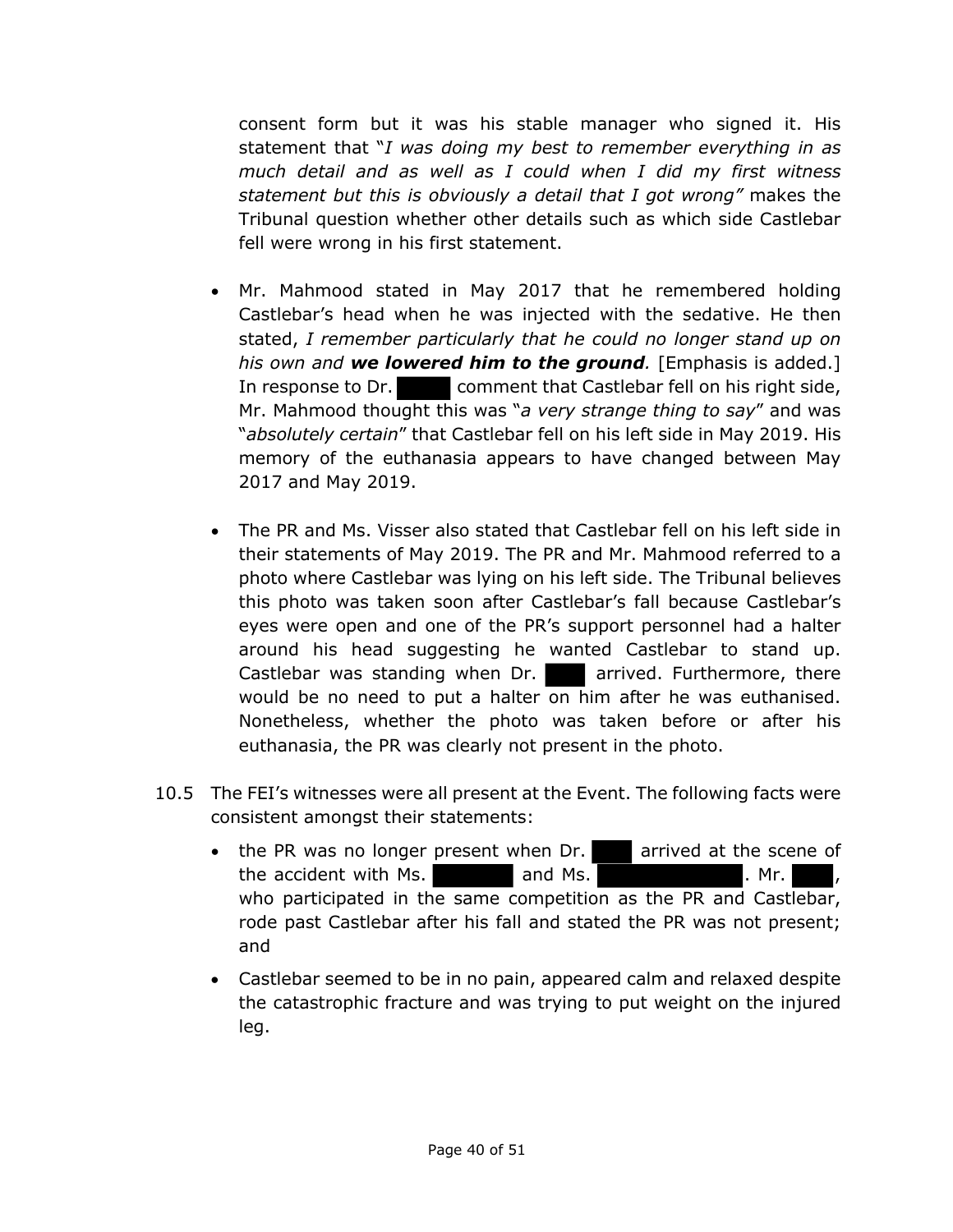Dr. **a** advised it was her regular practice to use Romifidine, Valium, Ketamine and Barbit (T61) when she euthanised a horse. She confirmed she never used Xylazine in a euthanasia.

Dr. noted that when Castlebar was euthanised, he fell on his right side, which was the side of his broken leg. She indicated it was highly unusual and rare for a horse with such a fatal fracture to fall on the side of his injury when the horse is euthanised. This led Dr.  $\blacksquare$  to believe the PR or his support personnel administered a substance to Castlebar to relieve him of pain.

- 10.6 Turning to the ECM Rule violation, Article 2.1.2 provides that sufficient proof of an ECM Rule violation is established by the presence of a Controlled Medication Substance in the A Sample where the PR waives analysis of the B Sample and the B Sample is not analysed. The Tribunal is satisfied that the analysis of the A Sample was carried out in an acceptable manner and the test results evidenced the presence of Xylazine, which is classified as a Controlled Medication Substance. Neither the PR nor the Owner contested the accuracy of the test results or the positive finding. Therefore, the Tribunal finds the FEI established an ECM Rule violation on the balance of probability pursuant to Article 3.1 of the ECM Rules.
- 10.7 Once the FEI established an ECM Rule violation, the PR has the burden of proving that he bore "No Fault or Negligence" or "No Significant Fault or Negligence" pursuant to Article 10.4 or 10.5 of the ECM Rules, respectively.
- 10.8 The PR submitted that Dr. administered the Xylazine as a therapeutic dose to sedate Castlebar before euthanasia. Dr.  $\blacksquare$ , the PR's expert suggested Dr. administered the Xylazine accidentally. On this basis, the PR argued that he had established on the balance of probability how the Xylazine entered Castlebar's system.
- 10.9 The Tribunal disagrees with the PR for the following reasons:
	- a. The Tribunal questions the objectivity and reliability of the PR's statement and those of Mr. Mahmood and Ms. Visser. The Tribunal has already highlighted contradictions in section 10.4 above. Their statements focussed on criticising Dr. conduct from when she arrived at the accident scene to Castlebar's euthanasia. The Tribunal's view is that the PR was trying to absolve himself of any responsibility. Mr. Mahmood and Ms. Visser worked for the PR and this could have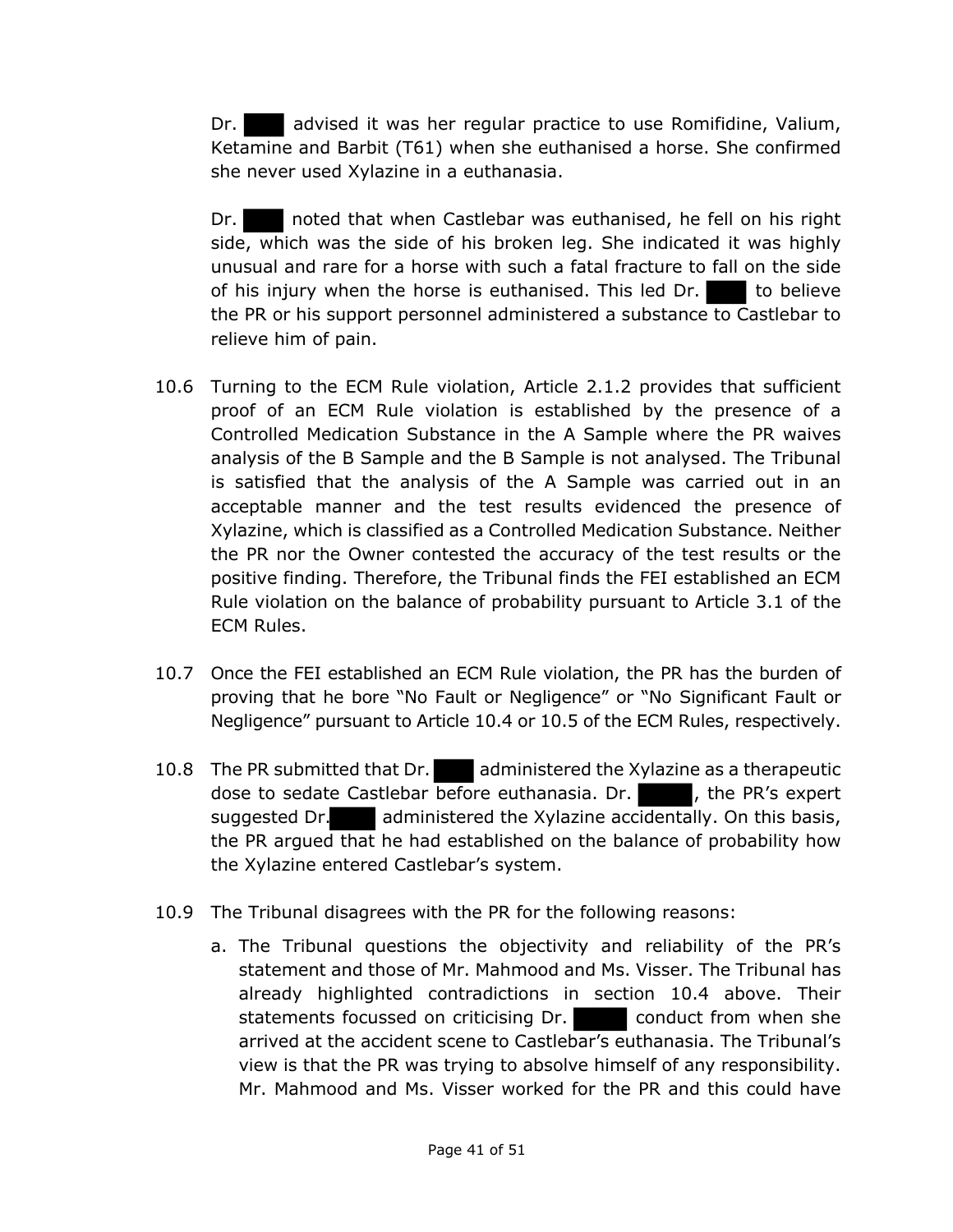had an influence on their recollections of the Event. The PR opted not to have a hearing, which would have given the Tribunal an opportunity to assess his credibility. In fact, the Tribunal draws an adverse inference from the PR's decision not to have a hearing and subject himself to questioning. Overall, the Tribunal finds the PR did not provide any convincing evidence to suggest Dr. administered the Xylazine.

- b. The Tribunal cannot overlook that the PR made the same argument in Case 2011/BS08 – Hotspur Ouarra that the testosterone was administered by a third party but the hearing panel in that case found his allegation to be unsubstantiated speculation. Mr. Mahmood was also the PR's trainer in the Hotspur Ouarra matter.
- c. The Tribunal finds Dr. wholly persuasive in her explanation of her euthanasia protocol. The Tribunal believes it was her regular practice to use Romifidine, Valium, Ketamine and Barbit (T61) to euthanise a horse and that she never used Xylazine during euthanasia. Furthermore, her invoice supported the fact that she only used the foregoing drugs to euthanise Castlebar.

The Tribunal accepts Professor statement that Romifidine was widely used in France because Xylazine was three times more expensive and as a euthanasia agent, Romifidine was preferred over Xylazine. She also stated that the two products had different packaging and therefore, they would be difficult to confuse.

- d. The Tribunal has no reason to doubt the observations of the FEI witnesses (Dr. , Ms. , and Ms. ) about Castlebar's apparent lack of pain and suffering. They all have many years of experience in dealing with horses. They had nothing to gain personally by providing anything but objective statements to the FEI and the Tribunal finds it very unlikely that they would have jeopardised their professional reputations by doing otherwise. Therefore, the Tribunal finds their statements about Castlebar's lack of pain and suffering despite being the worst fracture, in Ms. credible and believable.
- e. The Tribunal further believes Dr. **Comment in his statement** that some of the PR's support personnel were upset that Castlebar would undergo an autopsy.
- f. The Tribunal acknowledges Dr. expert opinion but notes he is not an expert in pharmacokinetics and pharmacology like Professor . Professor **containt** one hour window supported the theory that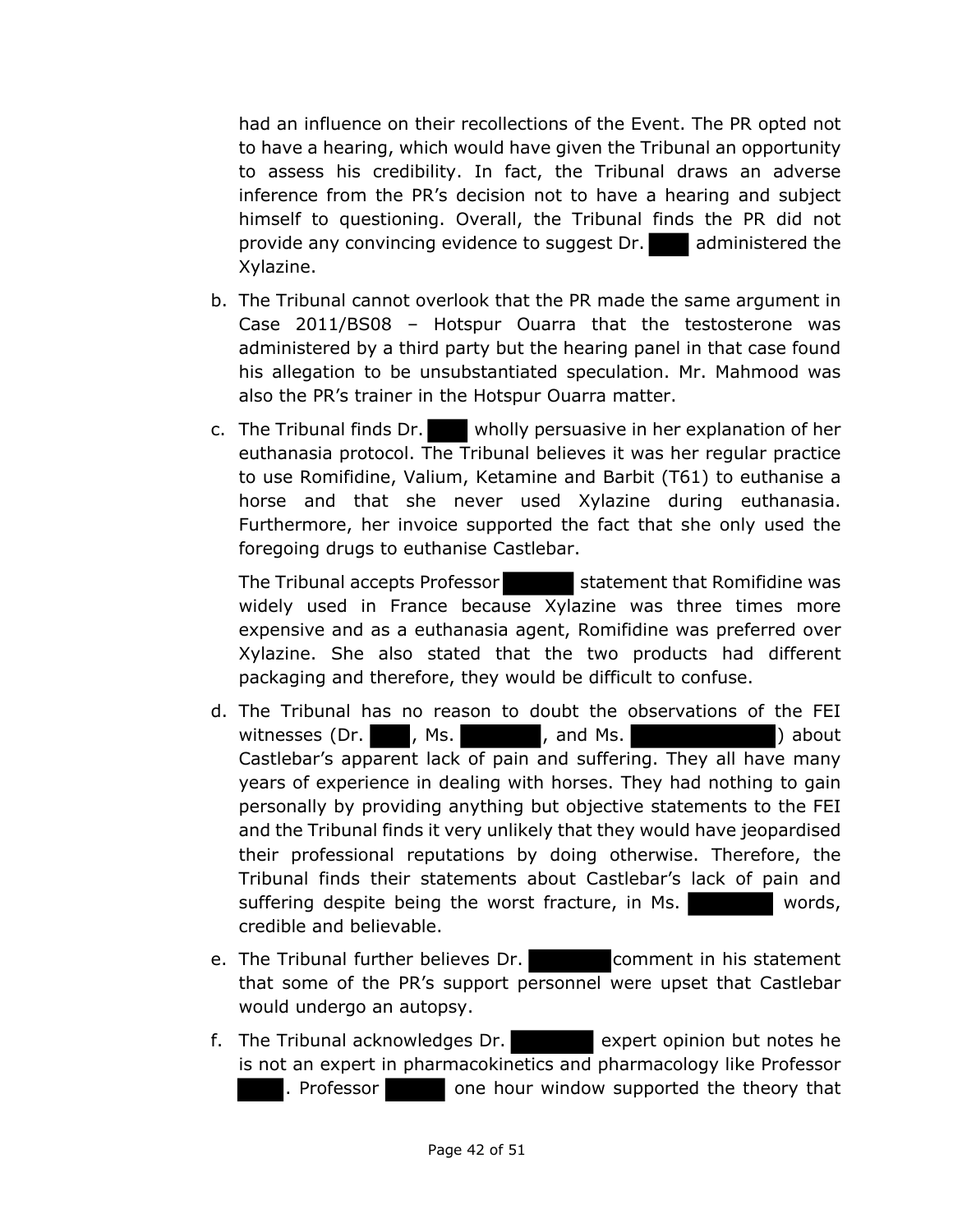the PR or his support personnel administered the Xylazine to Castlebar after the accident to calm him down and relieve him from pain and suffering before Dr. **arrival.** The observations of Dr. **and** Ms. **Also are also consistent with this theory.** 

Therefore, the Tribunal finds the PR did not establish on the balance of probability how the Xylazine entered Castlebar's system. As a result, the PR failed in his personal duty to ensure that no Controlled Medication Substance was present in Castlebar's body during the Event without a valid Veterinary Form pursuant to Article 2.1.1 of the ECM Rules.

- 10.10 The Tribunal further concludes that the PR is not entitled to any elimination or reduction of the otherwise applicable period of Ineligibility pursuant to Article 10.4 or 10.5 of the ECM Rules.
- 10.11 Article 2.2.1 of the ECM Rules is similar to Article 2.1.1 but adds that it is the PR's personal duty to ensure that no Controlled Medication Substance is "Used" during an event without a valid Veterinary Form. It is clear that Xylazine was "Used" at the Event. The Tribunal has already found that the PR did not establish on the balance of probability how the Xylazine entered Castlebar's body. Therefore, the Tribunal finds that the PR failed in his personal duty to ensure that no Controlled Medication Substance was Used during the Event. The Tribunal considered this additional violation of the ECM Rules as an aggravating factor, pursuant to Article 10.7 of the ECM Rules, in its determination of the period of Ineligibility. Given the PR was held responsible for a Banned Substance Rule violation in February 2011 and taking into consideration Articles 10.8.1 and 10.8.2 of the ECM Rules, the PR is already subject to a one year period of Ineligibility.
- 10.12 As a result, the Tribunal imposes a period of Ineligibility of two (2) years on the PR for the ECM Rule violations.
- 10.13 Turning to the alleged horse abuse, Article 142.1 of the GRs states: "No person may abuse a Horse during an Event **or** at any other time." "Abuse" means "an action or omission which causes or is likely to cause pain or unnecessary discomfort to a horse." One of the examples is: "To abnormally sensitise or desensitise any part of a horse*.*" This is the example the FEI relied on in its submissions to allege the PR abused Castlebar.
- 10.14 The Tribunal wishes to say that Castlebar was let down by many of his handlers, including the PR, Mr. Mahmood, Ms. Visser, among others.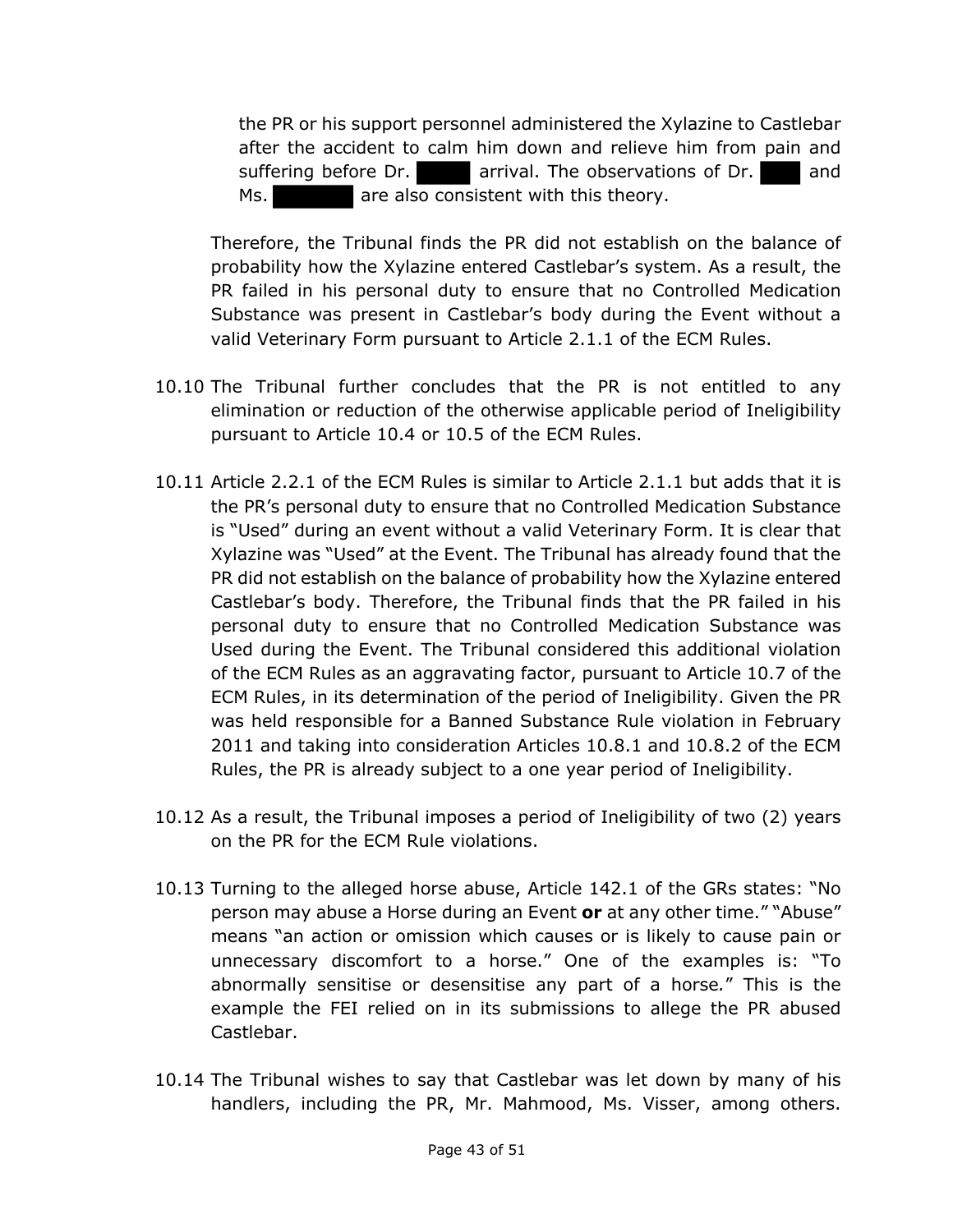However, the PR remains the Person Responsible for Castlebar and had legal responsibility for him pursuant to Article 118 of the GRs. The PR chose to bring Castlebar to Europe in 2015. Although the Event was the first time he competed with Castlebar at an FEI event, the PR had ridden Castlebar many times in training. In fact, the PR "*loved*" to ride Castlebar and thought of Castlebar as "*a top performing horse*", "*kind*", "*enjoyable to ride*" and "*part of the family*". <sup>32</sup> The PR had many years of experience with horses and competed at an elite level in endurance races worldwide.33 Given the PR's comments and his experience, the Tribunal does not doubt the PR had knowledge of what was happening to Castlebar before and during the Event.

- 10.15 The findings of the PR's experts about the alleged horse abuse are summarised in section 3.3 and the FEI's experts, in section 4.2. The post mortem report and the histopathological examination are also summarised in section 4.2.
- 10.16 The Tribunal makes the following observations about some of the key expert evidence:
	- a. One of the conclusions in the post mortem report stated: *Of note, were observed: lesions of osteoarthritis, particularly on the right front fetlock; multiple haemorragic lesions, both old and recent, placed on the nervous tracts of the limbs, particularly in the forelimbs.*

Section 5 summarises Castlebar's veterinary treatments from Rossdales between June and September 2016. It is clear that Castlebar received multiple injections to his front fetlocks and front coffin joints as well as other tests for lameness during the four months before the Event. The veterinary notes indicate that Mr. Mahmood requested the injections on at least one occasion. The Tribunal cannot overlook that adcortyl and Hy-50 are used to alleviate joint pain, swelling and stiffness associated with synovitis and osteoarthrosis.

The Tribunal believes that even for a high performance horse, the number of injections Castlebar received during this timeframe appears excessive. Although the last entry on 28 September 2016 indicates that Castlebar was sound, he was also injected with adcortyl and Hy-50, which likely resulted in his soundness.

<sup>&</sup>lt;sup>32</sup> PR's first witness statement dated 5 May 2017, para. 8.

<sup>33</sup> Ibid., para. 6.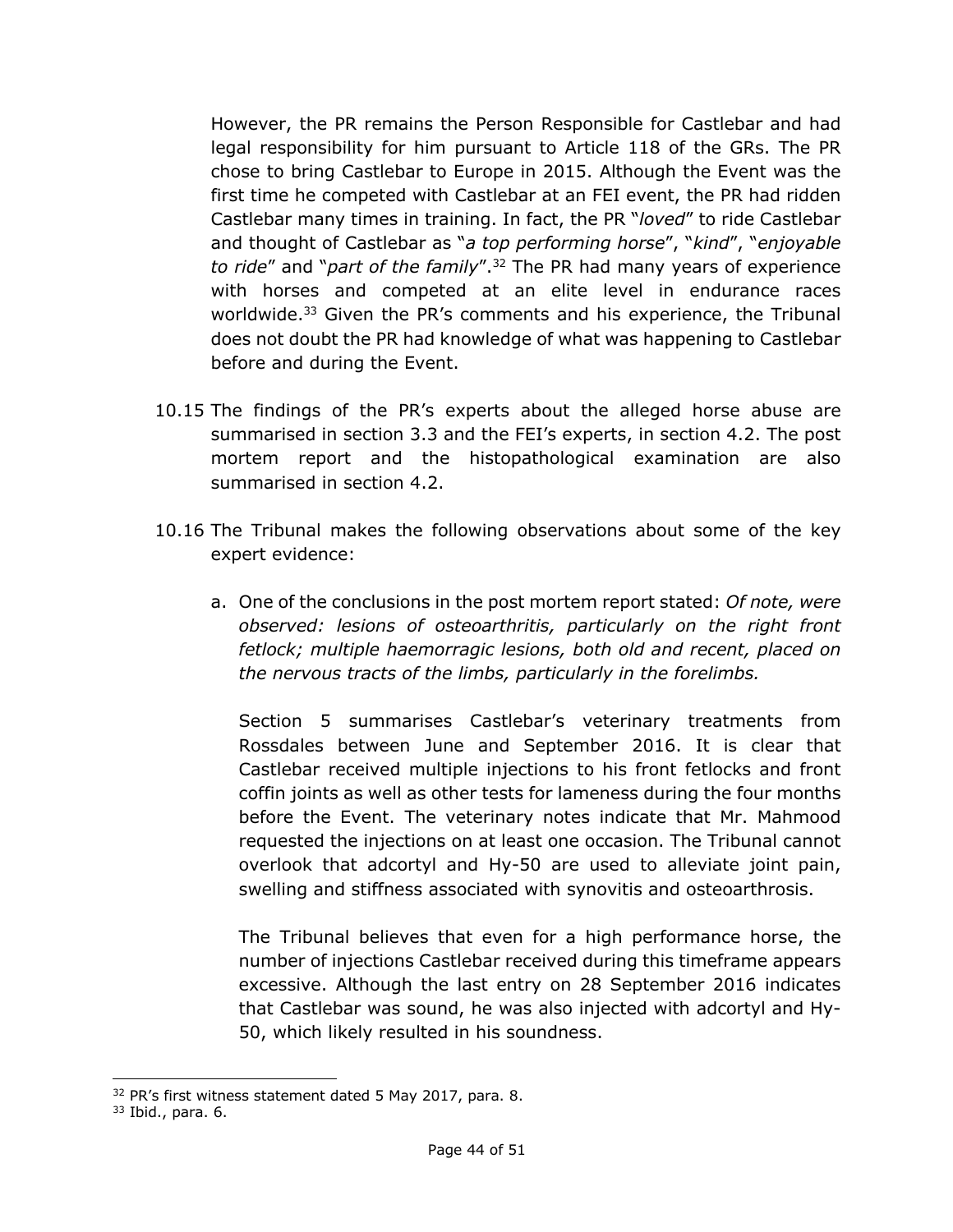Professor **opined that Castlebar received regional injections** because of the appearance of the lesions. They were dark red, which suggested Castlebar was injected within less than 24 hours (i.e., during the Event). Dr. who unfortunately did not have the benefit of the post mortem photographs when he provided his opinion, acknowledged that a lesion whose colour was dark red was considered "*fresh*".

Dr. opined that the hemorrhagic lesions were a common post mortem extravasation and the cause of the multiple lesions on Castlebar's nerve paths. Professor explained that his conclusion was reasonable given he had not seen the photographs, but clarified hemorrhagic lesions were not normally located on the nerve paths as in Castlebar's case but in the bony reliefs protruding under the skin. She added that if Dr. had the benefit of seeing the photographs, he would have seen that the appearance of the hemorrhagic lesions on Castlebar's limbs did not resemble what is commonly seen on the limbs of cadavers, both by their colour or targeted location. She added Castlebar's lesions were very particular and unusual in structure and the lesions observed in his forelimbs suggested nerve blocking injections. Dr. Åkerström also supported Professor **opinion** that the traces of injections on Castlebar's nerve paths showed clear signs of local nerve blocking before and during the Event and that the hemorrhages indicated both recent and old injections and lesions from wear and tear.

It is noteworthy that  $Dr.$  stated he did not think the post mortem report provided sufficient support that the lesions were consistent with injection sites "*beyond a reasonable doubt*". The Tribunal wishes to emphasise that the standard of proof in this case is greater than a mere balance of probability but less than proof beyond a reasonable doubt.

b. Professor **found the fractured bony ends of the third metacarpal** bone had marked signs of severe osteoarthritis and stated that spontaneous fractures in horses are caused by already existing bone fatigue (stress fractures). Because of this, she thought it was "*very*  surprising" that Dr. concluded the fracture was accidental.

Professor , Dr. and Dr. and Dr. could not say with certainty that the fracture was caused by the nerve blocking injections but stated: *[*…*] it is highly likely that these traces*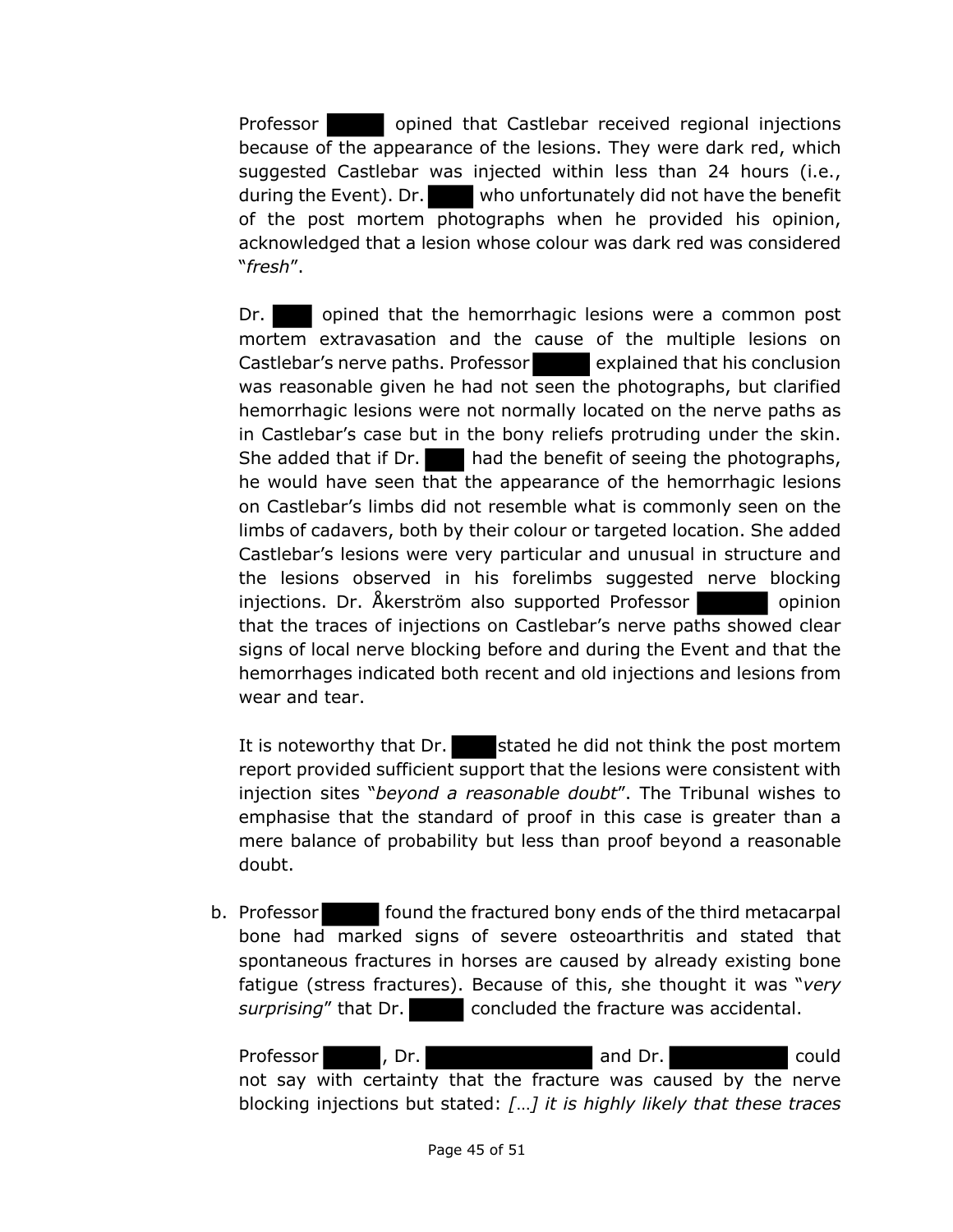*of injections are the aftermaths of regional treatments which perturbed the proprioception of the horse and favoured the occurrence of the fracture*.

Dr. Åkerström agreed that regional injections will increase the risk of catastrophic injury, especially for fractures caused by bone fatigue (stress fractures) because a horse will not show any signs of pain such as lameness while under the influence of the injected substance. This further allows a horse to pass vet checks at competitions. He added that this fracture, a "*comminuted fracture*" is due to medication and lack of rest.

- c. As already stated, the Tribunal has accepted the observations of the FEI witnesses (Dr. , Ms. , and Ms. ) about Castlebar's apparent lack of pain and suffering. This further supports Dr. Åkerström's statement that a horse will not show any signs of pain while under the influence of an injected substance.
- d. Professor found that the injection around Castlebar's ulnar nerve was about two to four hours old. Dr. agreed the lesion of the ulnar nerve was acute in nature and occurred about four hours before Castlebar's death. This meant that Castlebar was injected during the Event.
- e. Dr. Stated it would not have been technically possible to perform a nerve block on the ulnar nerve while Castlebar was competing. He then, however, noted from the Rossdales veterinary records that Castlebar had been previously nerve blocked without the need for sedation. In response to Castlebar being nerve blocked without sedation, Professor **by observed that Castlebar had a** forelimb injury of sufficient severity to be anesthetised and that it was possible to anesthetise him without sedation.
- 10.17 The Tribunal acknowledges that the PR's experts did not have the benefit of the photographs from the post mortem report as well as radiographs. Their opinions may have been different and possibly more in line with the FEI's experts had they seen the photographs and radiographs. In any event, the Tribunal finds that the FEI's experts presented persuasive evidence that was far more convincing than the PR's experts. Furthermore, if "a picture is worth a thousand words", the Tribunal found very troubling the graphic video footage showing the bloody fractured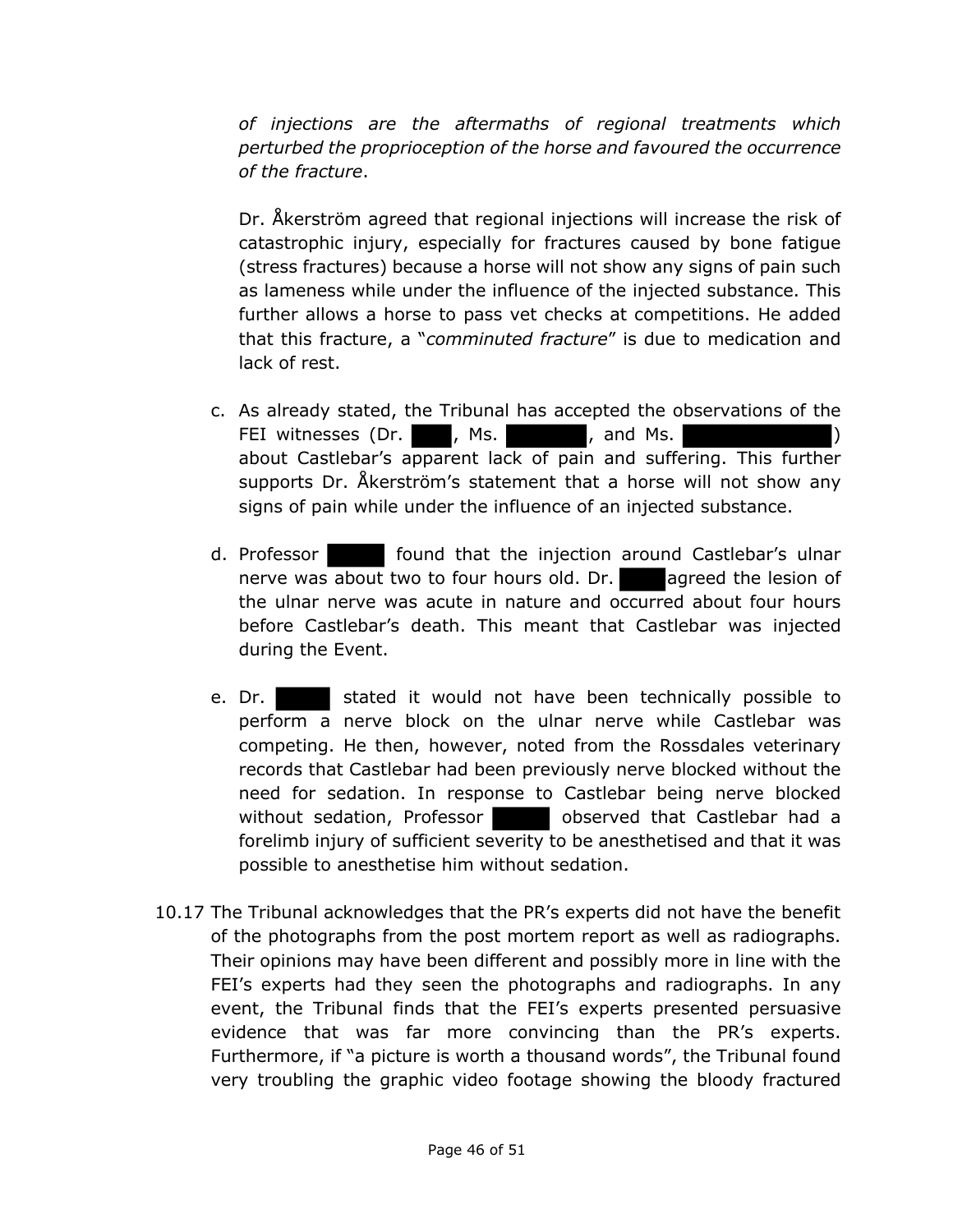cannon bone protruding from Castlebar's skin and dangling when his leg was held up as well as the photographs of his leg in the case file.

- 10.18 The Tribunal is comfortably satisfied the FEI has met its burden of proof, as required under Article 32.2 of the IRs, that the PR committed a horse abuse within the meaning of Article 142.1 of the GRs. This Article starts with the statement that: "No person may abuse a Horse during an Event or at any other time". The Tribunal knows Castlebar received multiple injections before the Event from the Rossdales' veterinary records. On one occasion, the veterinary records indicate Castlebar was very reactive to the needles. The Tribunal is also comfortably satisfied that Castlebar received nerve blocking injections during the Event. In fact, the PR's expert agreed that Castlebar's ulnar nerve was injected about four hours before his death, which meant the injection occurred during the Event. By abnormally desensitising Castlebar's limbs, this caused or likely caused pain and unnecessary discomfort to Castlebar. The Tribunal believes the FEI could have also relied on the example of "To compete using an exhausted, lame or injured Horse" as horse abuse in this case.
- 10.19 The Tribunal will briefly address the Veterinary Regulations. The Foreword to the VRs states: "These VRs must be read in conjunction with the FEI Statutes, the Internal Regulations of the FEI, the FEI General Regulations, the Equine Anti-Doping and Controlled Medication Regulations (EADCMRs) and the relevant Sports Rules, which will refer to these Regulations." Articles 1046 of the VRs addresses the "Treatment with Controlled Medication Substances" and Article 1054 deals with the use of "Prohibited Methods" such as allowing Castlebar to compete with hyposensitive areas. The Tribunal's view is that they are not separate breaches vis-à-vis the ECM Rule violations and horse abuse under Article 142.1 of the GRs, but instead they are superseded by the specific provisions of the EADCMRs and the GRs. Although the Tribunal finds the PR violated Articles 1046 and 1054, the Tribunal has not based or increased the sanctions against the PR on the basis of these violations.
- 10.20 The PR showed remorse for what happened to Castlebar in his letter of 9 February 2020 and as a result, he has decided to quit competing in endurance. Although the Tribunal acknowledges his remorse, the Tribunal cannot help but question his sincerity given the totality of the circumstances. The PR and his legal counsel delayed these proceedings, which contributed to postponing the scheduled hearing. He then decided he did not want a hearing and subject himself to questioning. This decision may have been motivated by his decision to quit endurance riding, which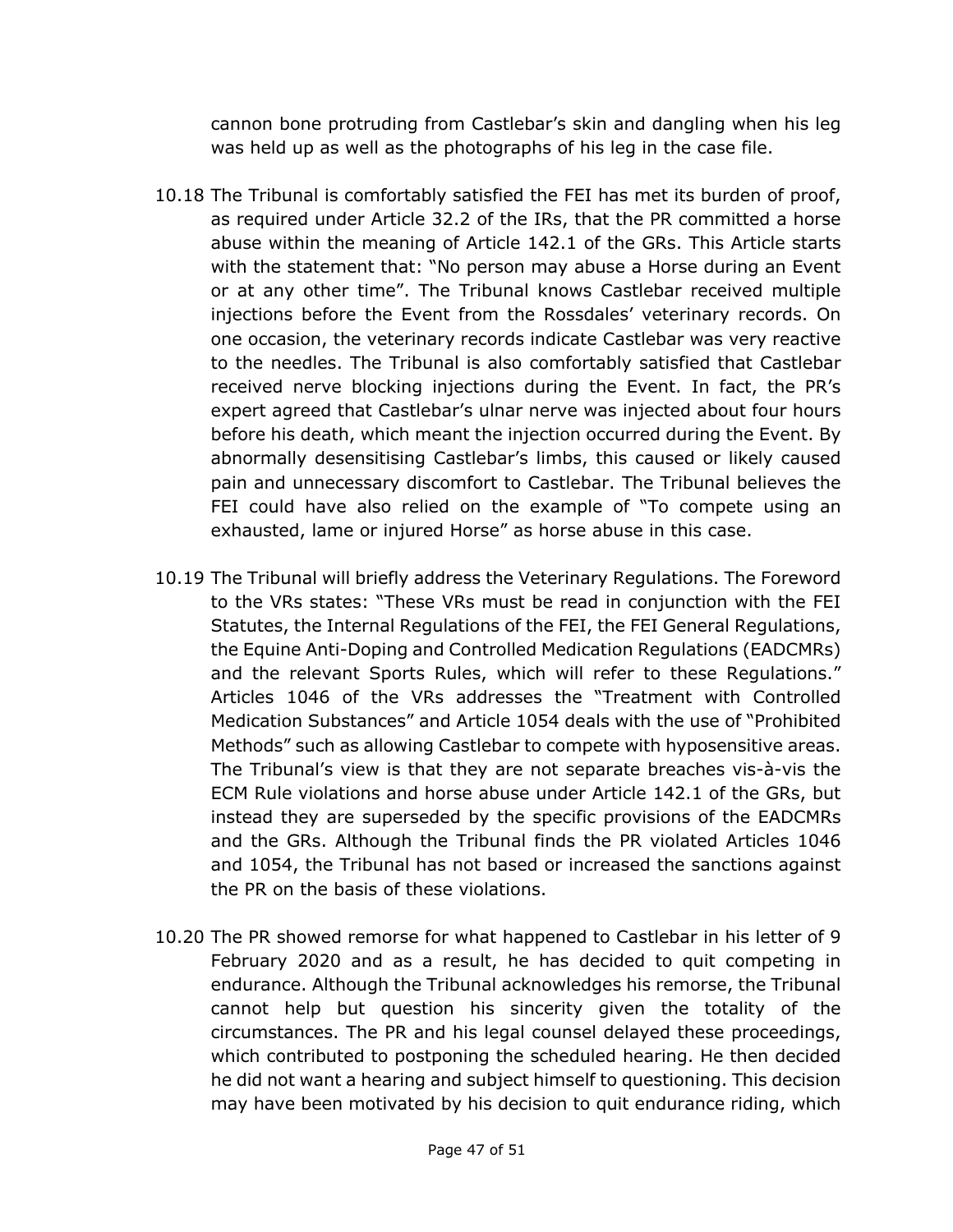ultimately rendered a hearing unnecessary. The Tribunal draws an adverse inference from his decision requesting a hearing, delaying the proceedings by postponing it, and then deciding he no longer wanted a hearing. Furthermore, the PR did not seem to be particularly concerned about Castlebar's well-being. The evidence shows that Castlebar received nerve blocking injections before and during the Event. As mentioned before, even his own expert suggested that Castlebar's ulnar nerve was injected during the Event. But, what the Tribunal finds most troubling is that the PR apparently left the accident site after Castlebar's catastrophic injury, demonstrating a remarkable lack of compassion for a horse he claimed to have loved and treated like a member of his own family.

10.21 As stated in applicable case law, $34$  it is a widely accepted general principle of sports law that the severity of a penalty must be in proportion with the seriousness of the infringement. The CAS has evidenced the existence and the importance of the principle of proportionality on several occasions. In the cases *TAS 91/56 (S. v. FEI) and TAS 92/63 (G. v. FEI)*, the CAS stated that: "*the seriousness of the penalty […] depends on the degree of the fault committed by the person responsible"* (Digest of CAS Awards 1986-1998, Staempfli Editions, Berne 1998, 96 and 121).

In the advisory opinion TAS 93/109 of September 1994 (Fédération Française de Triathlon / International Triathlon Union), the CAS, quoting the IOC Charter against Doping in Sport, stated that all sports organisations must try to impose penalties graduated in accordance with the seriousness of the offence: "*tous les organismes sportifs doivent prévoir dans leurs règlements l'imposition de sanctions pesées et réalistes. Les sanctions doivent être suffisantes pour l'infraction reconnue, selon sa gravité, […] les organisations sportives doivent toujours chercher à déterminer de quelle façon l'athlète visé a enfreint les règlements, et des sanctions modulées devraient être imposées à toutes les personnes incriminées*."

The Tribunal further notes that proportionality in CAS case law has been understood to mean that: "*there must be a reasonable balance between the kind of misconduct and the sanction"* (CAS 2005/C/976 FIFA & WADA, para 138), or stated otherwise "*[t]o be proportionate, the sanction must not exceed what is reasonably required in the search of a justifiable aim*" (CAS 2005/C/976 FIFA & WADA, para 139).

<sup>&</sup>lt;sup>34</sup> Arbitration CAS 99/A/246 W. / International Equestrian Federation (FEI), award of 11 May 2000.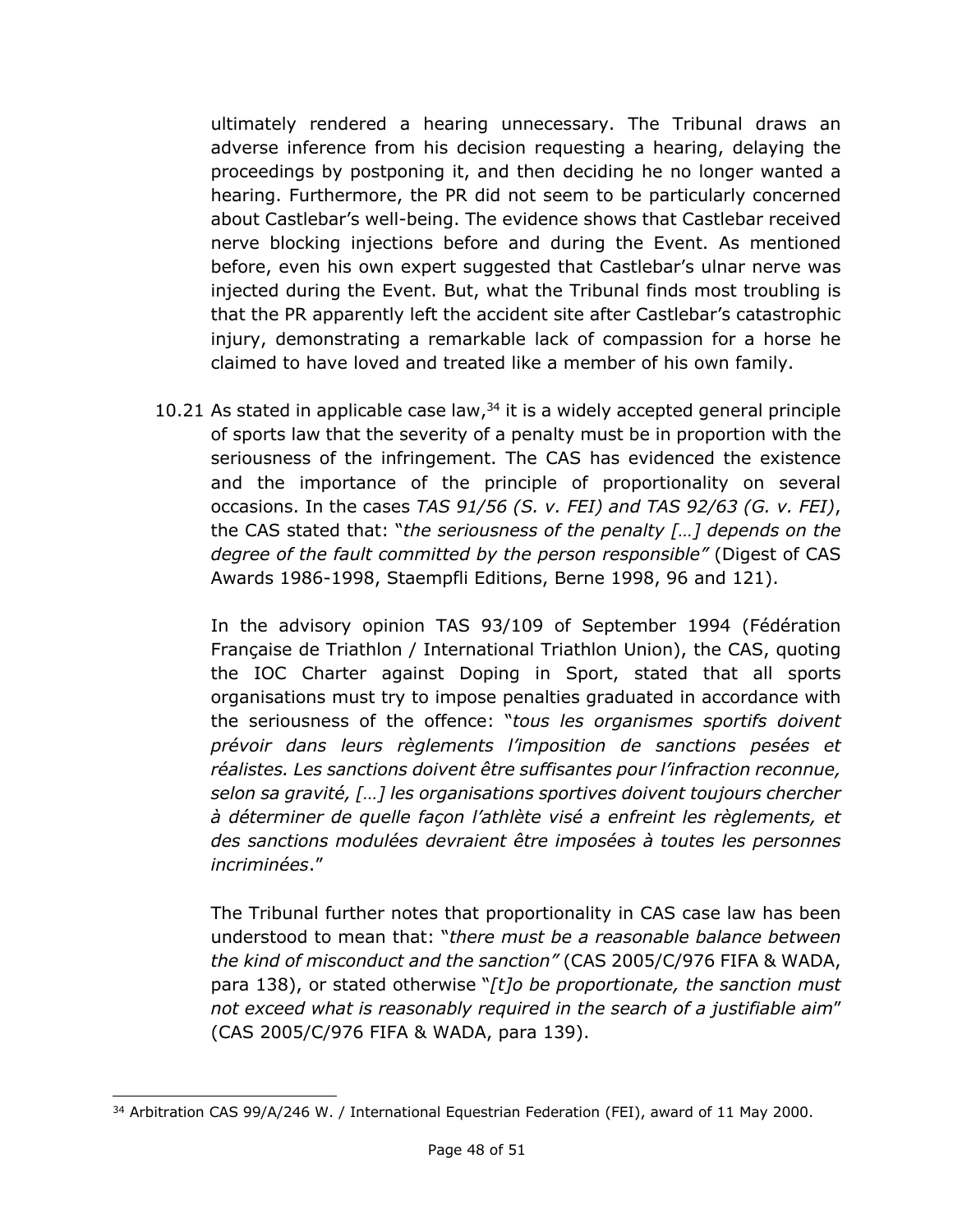10.22 The applicable rule for horse abuse carries a suspension of a minimum of three (3) months up to life. The Tribunal has already described in detail the seriousness of the PR's infringements. In fact, this Tribunal has never before adjudicated on a horse abuse case of this magnitude. Professor together with Dr. **and Dr.** and Dr. **and Dr.**  $\alpha$ , who were not affiliated with the Event, stated it was "*highly likely*" that the regional injections "*favoured the occurrence of the fracture*". Therefore, having considered all of the medical evidence, the Tribunal finds it was foreseeable that the repeated and multiple nerve blocking injections would have increased Castlebar's risk of a serious injury such as the comminuted fracture he sustained.

The Tribunal further finds that the PR compromised Castlebar's welfare. Horse welfare is paramount in equestrian sport, and to preserve and protect a horse's welfare is one of the FEI's statutory objectives (Article 1.4 of the Statutes). $35$  Any action or intent of doping and illicit use of medication constitute a serious welfare issue and will not be tolerated. Therefore, in addition to the seriousness of the PR's infringements, the Tribunal finds that a lengthy sanction is necessary and justified when it takes the PR's apparent lack of consideration for Castlebar's welfare into account.

10.23 Therefore, based on the principle of proportionality and all of the evidence considered by the Tribunal, the Tribunal is imposing a period of Ineligibility of eighteen (18) years on the PR for violating Article 142.1 of the GRs. He will serve this period of Ineligibility after he has served his period of Ineligibility for the ECM Rule violations.

Given the PR's previous and current EADCMRs' violations, the egregious nature of the horse abuse, and the need for increased deterrence, the Tribunal agrees with the FEI's recommendation for fines. Therefore, the Tribunal is imposing a fine of 7,500 CHF for the ECM Rule violation and 10,000 CHF for the horse abuse violation for total fines of 17,500 CHF.

The Tribunal is also ordering the PR to pay costs of 15,000 CHF because he delayed the proceedings and then decided he no longer wanted a hearing. Furthermore, the FEI incurred additional costs such as the need for various expert reports given the complexity of this case.

 $35$  Article 1.4: To preserve and protect the welfare of the Horse and the natural environment by establishing appropriate codes of conduct.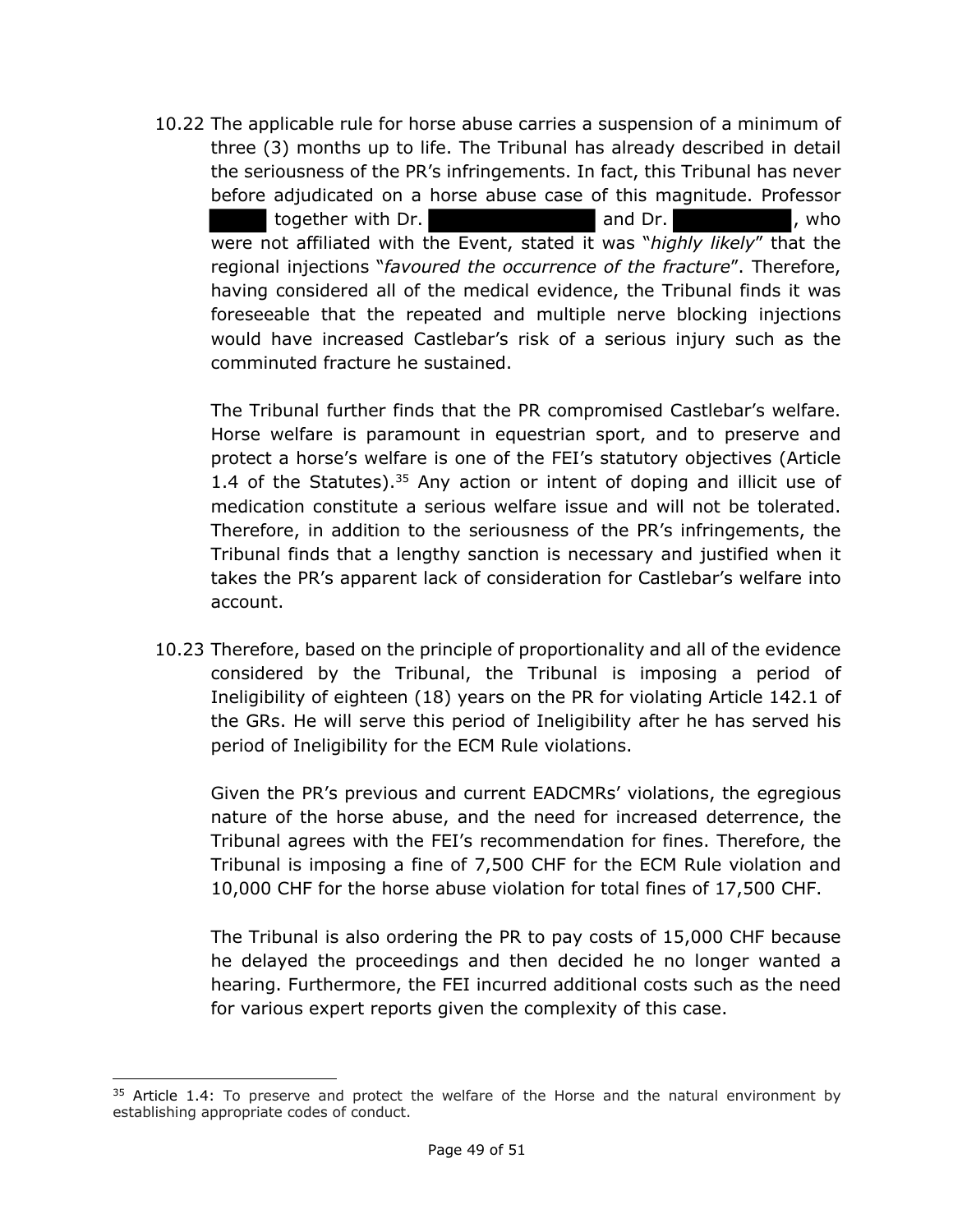10.24 Although it is now too late for the deceased, Castlebar Contraband, the Tribunal issues this lengthy suspension as a stern warning to others that the Tribunal will not tolerate cases of horse abuse, especially of this nature.

## **11. Disqualification**

11.1 For the reasons set forth above, the Tribunal disqualifies Castlebar and the combined result of the PR and Castlebar obtained in the competition at the Event (if any), and the consequent forfeiture of all medals, points, prize money, etc. won, pursuant to Article 9 and 10.1.2 of the ECM Rules.

## **12. Sanctions**

- 12.1 As a result of the foregoing, the Tribunal finds the PR violated the Articles 2.1 and 2.2 of ECM Rules and that the PR's actions are considered horse abuse within the meaning of Article 142.1 of the GRs. The PR also violated Articles 1046 and 1054 of the VRs but these violations were not taken into consideration in determining sanction.
- 12.2 For the above reasons, and in accordance with Articles 142.1, 169.8, 169.6.1, 169.6.2, and 169.10 of the GRs, as well as Article 10 of the ECM Rules, the Tribunal therefore decides as follows:
	- 1) Sh Abdul Aziz Bin Faisal Al Qasimi violated the ECM Rules.
	- 2) For the ECM Rule violations, Sh Abdul Aziz Bin Faisal Al Qasimi is suspended for a period of **two (2) years**, starting from the date of the present decision.
	- 3) Sh Abdul Aziz Bin Faisal Al Qasimi has engaged in horse abuse and thereby violated Article 142 of the GRs.
	- 4) For the horse abuse, Sh Abdul Aziz Bin Faisal Al Qasimi is suspended for a period of **eighteen (18) years**, starting from the date of the completion of the suspension for the ECM Rule violation.
	- 5) Therefore, the total period of suspension is **twenty (20) years**, starting from the date of this decision. The PR is ineligible until **2 June 2040.**
	- 6) **All results** achieved by Sh Abdul Aziz Bin Faisal Al Qasimi with Castlebar at the Event (if any), including forfeiture of medals, points and prizes are **disqualified.**
	- 7) Sh Abdul Aziz Bin Faisal Al Qasimi is fined **seven thousand five hundred Swiss Francs (CHF 7,500)** for the ECM Rule violation, and **ten thousand Swiss Francs (CHF 10,000)** for Castlebar's abuse.